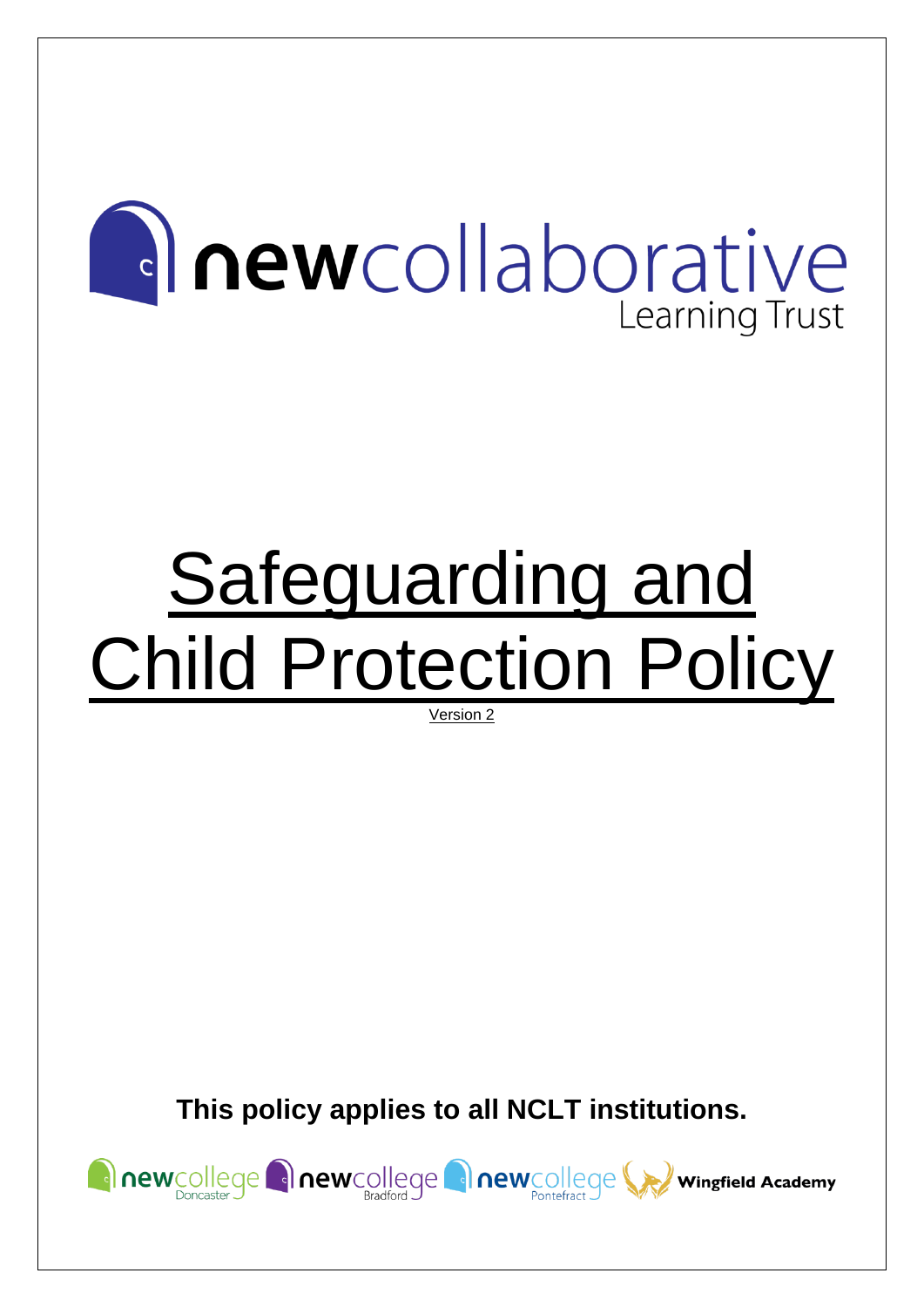#### **CONTENTS PAGE**

| Paragraph<br><b>Number</b> | <b>Heading</b>                                                                                                                                                | Page<br><b>Number</b> |
|----------------------------|---------------------------------------------------------------------------------------------------------------------------------------------------------------|-----------------------|
| 1.0                        | <b>Policy Statement and Principles</b>                                                                                                                        | 3                     |
| 2.0                        | Safeguarding Legislation and Guidance                                                                                                                         |                       |
| 3.0                        | Roles and Responsibilities                                                                                                                                    |                       |
| 4.0                        | <b>Actions Flowchart</b>                                                                                                                                      | 15                    |
| 5.0                        | Out of Hours Concerns                                                                                                                                         | 16                    |
| 6.0                        | Good Practice Guidelines and Staff Code of Conduct                                                                                                            | 16                    |
| 7.0                        | Working with Parents/Carers and Other Agencies to Protect Students                                                                                            | 18                    |
| 8.0                        | Abuse of Position of Trust                                                                                                                                    | 19                    |
| 9.0                        | Children Who May Be Particularly Vulnerable                                                                                                                   | 19                    |
| 10.0                       | <b>Emotional Health and Wellbeing</b>                                                                                                                         | 20                    |
| 11.0                       | <b>Current Issues</b>                                                                                                                                         | 21                    |
| 12.0                       | Responding to Reports of Sexual Violence or Sexual Harassment                                                                                                 | 32                    |
| 13.0                       | Action Following a Report of Sexual Violence and/or Sexual Harassment                                                                                         | 34                    |
| 14.0                       | Options to Manage the Report                                                                                                                                  | 35                    |
| 15.0                       | Ongoing response - Safeguarding and Supporting the Victim                                                                                                     | 40                    |
| 16.0                       | Ongoing Response - Safeguarding and Supporting the Alleged Perpetrator<br>and Children and Young People who have Displayed Harmful Sexual<br><b>Behaviour</b> | 42                    |
| 17.0                       | Radicalisation and Extremism                                                                                                                                  | 42                    |
| 18.0                       | Helping Children to Keep Themselves Safe                                                                                                                      | 46                    |
| 19.0                       | Support for those Involved in a Child Protection Issue                                                                                                        | 47                    |
| 20.0                       | <b>Complaints Procedure</b>                                                                                                                                   | 47                    |
| 21.0                       | Staff Training and Induction                                                                                                                                  | 47                    |
| 22.0                       | <b>Safer Recruitment</b>                                                                                                                                      | 48                    |
| 23.0                       | If You Have Concerns about a Colleague or Safeguarding Practice                                                                                               |                       |
| 24.0                       | <b>Allegations Against Staff</b>                                                                                                                              |                       |
| 25.0                       | Extended College and Off-site Arrangements                                                                                                                    |                       |
| 26.0                       | Use of College/School premises for non-school/college activities                                                                                              | 51                    |
| 27.0                       | Photography and Images                                                                                                                                        | 51                    |
| 28.0                       | Physical Intervention and Use of Reasonable Force                                                                                                             | 51                    |
| 29.0                       | <b>Intimate Care</b>                                                                                                                                          | 52                    |
| 30.0                       | First Aid and Managing Medical Conditions                                                                                                                     | 52                    |
| 31.0                       | E-Safety                                                                                                                                                      | 52                    |
| 32.0                       | <b>Child Protection Procedures</b>                                                                                                                            | 53                    |
| 33.0                       | <b>Indicators of Abuse</b>                                                                                                                                    | 55                    |
| 34.0                       | Impact of Abuse                                                                                                                                               | 56                    |
| 35.0                       | <b>Taking Action</b>                                                                                                                                          | 56                    |
| 36.0                       | <b>Records and Monitoring</b>                                                                                                                                 | 58                    |
| 37.0                       | Referral to Social Care Direct                                                                                                                                | 59                    |
| 38.0                       | Confidentiality and Sharing Information                                                                                                                       | 60                    |
| 39.0                       | <b>Special Circumstances</b>                                                                                                                                  | 61                    |
| Appendix A                 | COVID <sub>19</sub>                                                                                                                                           | 63                    |
| Appendix B                 | Local Contact Details - Pontefract                                                                                                                            | 64                    |
| Appendix C                 | Local Contact Details - Doncaster                                                                                                                             | 66                    |
| Appendix D                 | Local Contact Details - Bradford                                                                                                                              | 67                    |
| Appendix E                 | Local Contact Details - Rotherham                                                                                                                             | 68                    |
| Appendix F                 | Prevent Duty Risk Assessment/Action Plan                                                                                                                      | 69                    |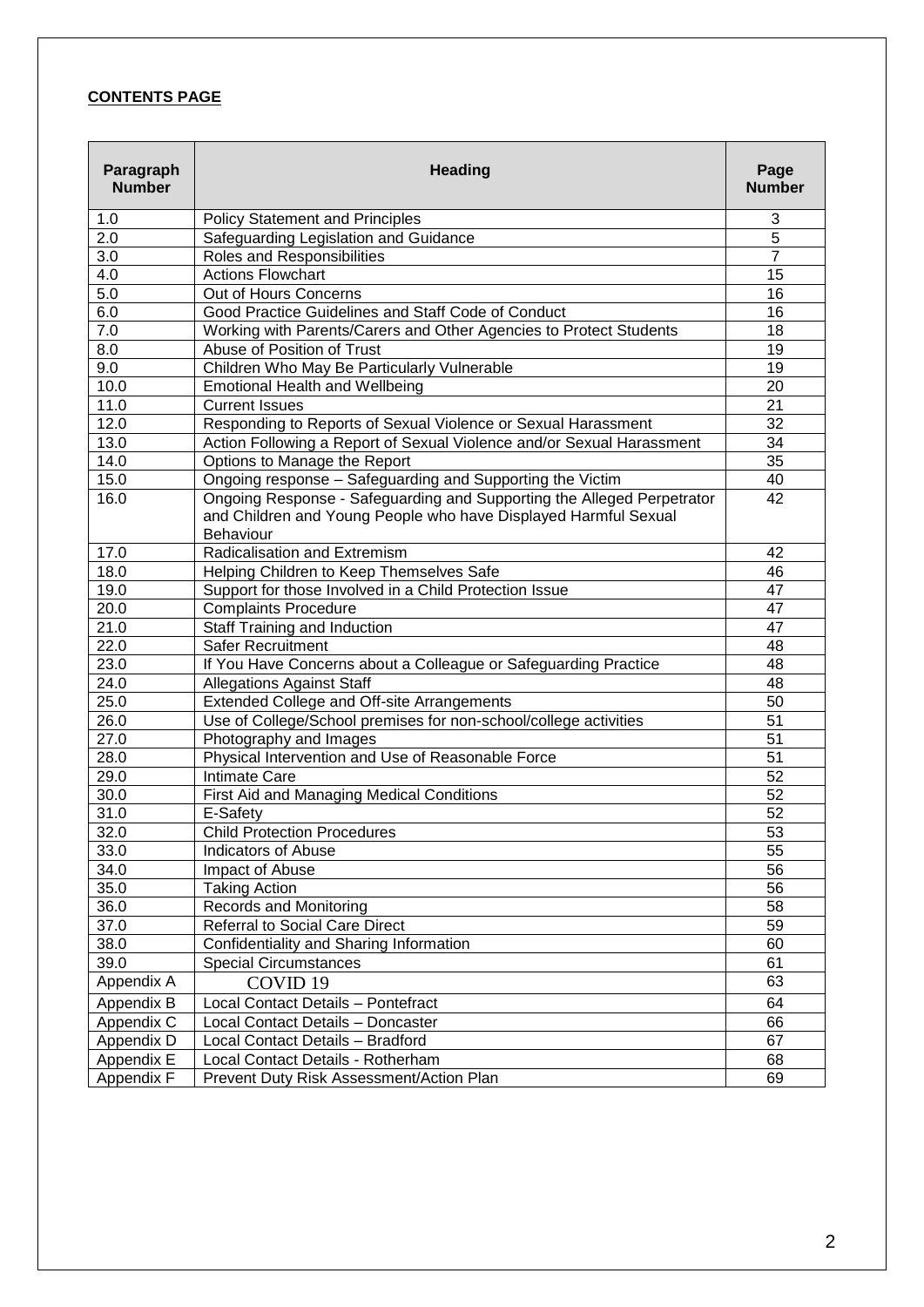# **1.0 Policy Statement and Principles**

This policy is one of a series in the Trust's integrated safeguarding portfolio. (e.g. staff code of conduct, safer recruitment, whistle blowing, missing from education, allegations against staff, bullying, student behaviour, E-safety, IT acceptable use, complaints, first aid, disciplinary, risk assessments for educational visits, single central record etc.) It should be considered alongside Health and Safety legislative requirements.

The Trust's safeguarding arrangements are inspected by Ofsted under the judgement 'Safeguarding – Is it effective?'.

#### 1.1 Our Core Safeguarding Principles

- The Trust's responsibility to safeguard and promote the welfare of children is of paramount importance.
- Safer young people make more successful learners.
- Representatives of the college/school community will be involved in policy development and review.
- Policies will be reviewed annually unless an incident or new legislation or guidance suggests the need for an interim review.
- The college/school will work with other agencies and share information appropriately to ensure the safety and wellbeing of our students.

#### 1.2 Child Protection Statement

1.2.1 We recognise our moral and statutory responsibility to safeguard and promote the welfare of all children. We endeavour to provide a safe and welcoming environment maintaining a culture of vigilance, where students are respected and valued. We will act quickly and follow our procedures to ensure students receive early help and effective support, protection and Justice.

If you have a query/complaint regarding this policy, please see contact details for staff at New College Pontefract, New College Doncaster, New College Bradford or Wingfield Academy.

#### **New College Pontefract**

Queries - Please contact Jo Holden Assistant Principal Tel No: 01977 802719 Email: [joanne.holden@nclt.ac.uk](mailto:joanne.holden@nclt.ac.uk)

Complaints – Please contact Lauren Walker Director of HR Tel No: 01977 802685 Email: [lauren.walker@nclt.ac.uk](mailto:lauren.walker@nclt.ac.uk)

#### **New College Doncaster**

Queries - Please contact Helen Jackson, Vice Principal Tel No: 01302 976777 Ext 689 Email: [Helen.jackson@nclt.ac.uk](mailto:Helen.jackson@nclt.ac.uk) 

Complaints - Please contact Lauren Walker Director of HR Tel No: 01977 802685 Email: [lauren.walker@nclt.ac.uk](mailto:lauren.walker@nclt.ac.uk)

#### **New College Bradford**

Queries - Please contact Jaz Qadri, Assistant Principal Tel No: 01274 089153 Email: [jaz.qadri@nclt.ac.uk](mailto:jaz.qadri@nclt.ac.uk)

Complaints - Please contact Lauren Walker Director of HR Tel No: 01977 802685 Email: [lauren.walker@nclt.ac.uk](mailto:lauren.walker@nclt.ac.uk)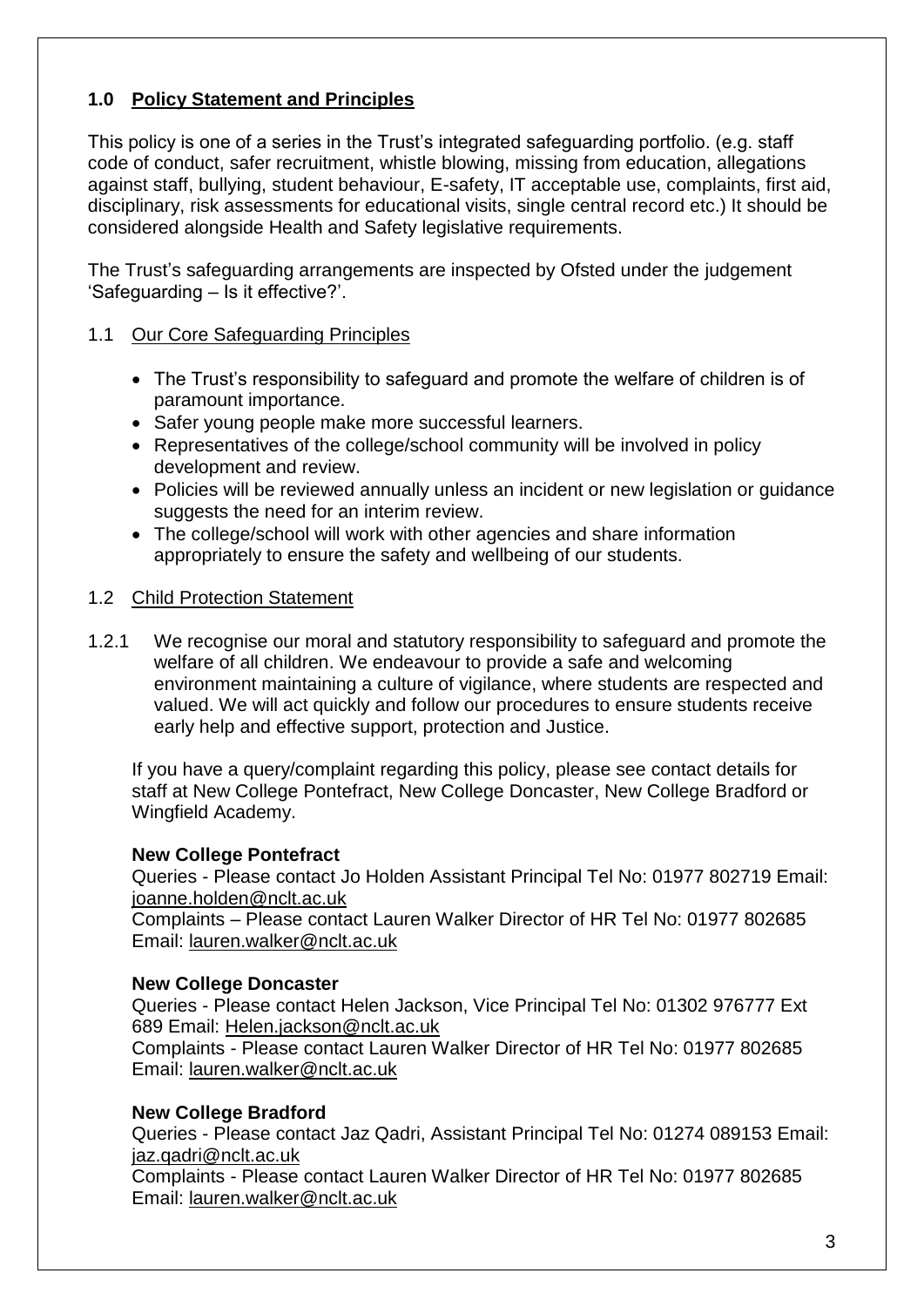# **Wingfield Academy**

Queries – Please contact Lindsay Wootton Ashforth Director of Safeguarding Tel No: 01709 513002 Email: [lwo@nclt.ac.uk](mailto:lwo@nclt.ac.uk) Complaints - Please contact Lauren Walker Director of HR Tel No: 01977 802685 Email: [lauren.walker@nclt.ac.uk](mailto:lauren.walker@nclt.ac.uk)

# 1.3 Policy Aims

- 1.3.1 The Policy aims are:
	- To provide all staff with the necessary information to enable them to meet their child protection responsibilities
	- To ensure consistent good practice
	- To demonstrate the Trust's commitment with regard to child protection to students, parents and other partners
	- To contribute to the Trust's safeguarding portfolio
- 1.3.2 The procedures contained in this policy apply to all staff, board of directors/advisory group and are consistent with those of the Wakefield District Safeguarding Children Board WDSCB/ West Yorkshire Consortium Procedure, Doncaster Safeguarding Children Board, Bradford Safeguarding Children Board and Rotherham Safeguarding Children Board.
- 1.3.3 Research suggests that between 6-19% of school aged children will suffer severe maltreatment, and disabled children are three times more likely to be abused. Due to their day-to-day contact with students, college/school staff are uniquely placed to observe changes in children's behaviour and the outward signs of abuse. Children may also turn to a trusted adult in college/school when they are in distress or at risk. It is vital that college/school staff are alert to the signs of abuse, both inside and outside the college/school and understand the procedures for reporting their concerns. The college/school will act on identified concerns and provide early help to prevent concerns from escalating.

#### 1.4 Terminology

**Child/Children** – includes everyone under the age of 18.

**Safeguarding** and promoting the welfare of children refers to the process of protecting children from maltreatment, preventing the impairment of health or development, ensuring that children grow up in circumstances consistent with the provision of safe and effective care and taking action to enable all children to have the best outcomes. It can also include issues such as health and safety, use of reasonable force, meeting the needs of students with medical conditions, providing first aid, educational visits, intimate care and emotional well-being, online safety and associated issues and security – taking into account local context.

**Child protection** – refers to the processes undertaken to protect children who have been identified as suffering, or being at risk of suffering, significant harm.

**Staff** – refers to all those working for or on behalf of trust and its colleges or school, full time or part time, temporary or permanent, in either a paid or voluntary capacity.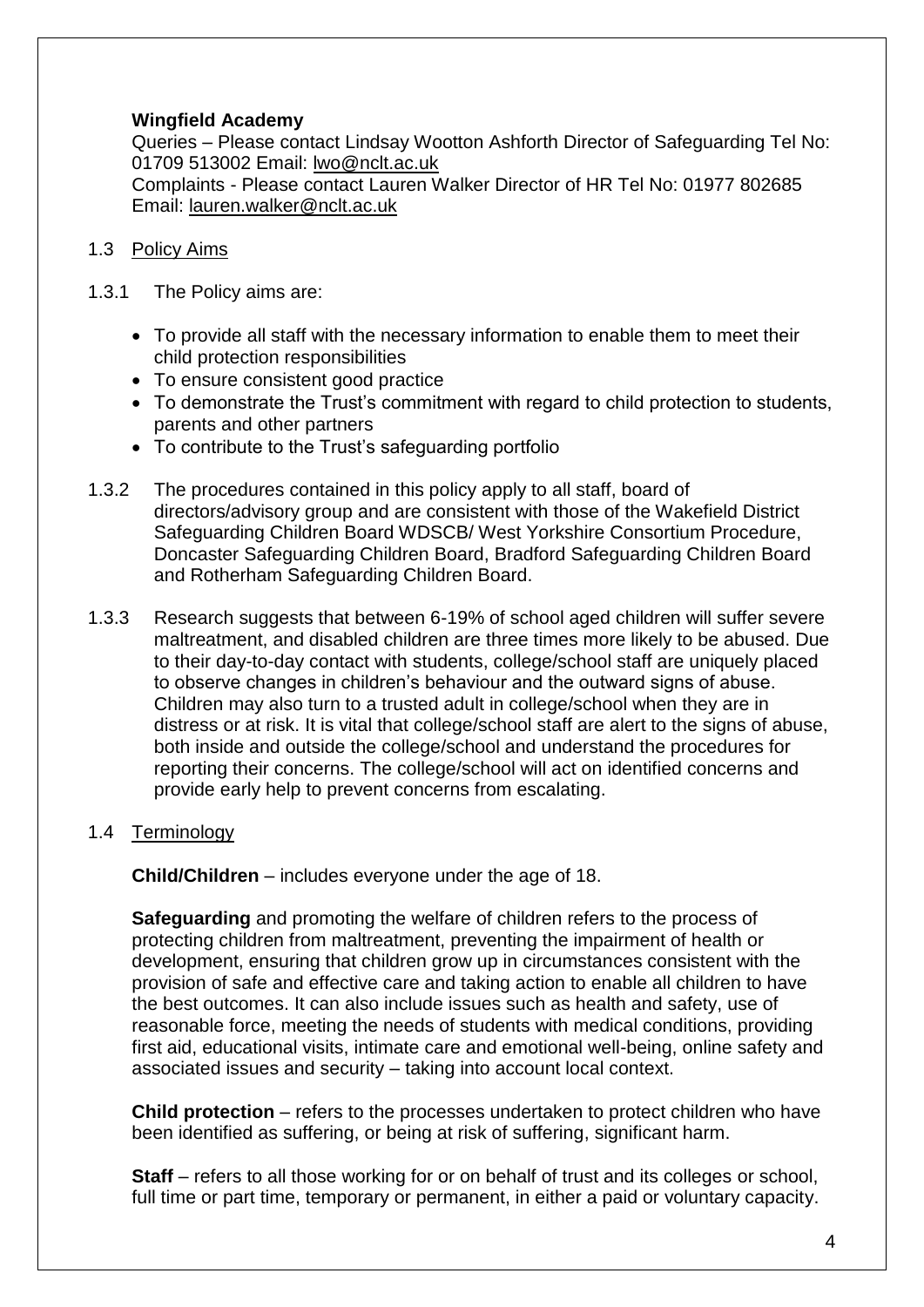**Parent** – refers to birth parents and other adults who are in a parenting/carer role, for example step-parents, foster carers and adoptive parents.

**Designated Officer** – new term for LADO – a post in the local authority, to coordinate and manage allegations against staff.

**Social Care Direct** – Wakefield's/Doncaster children social care/Family services.

**WDSCB** – Wakefield District Safeguarding Children Board -strategically oversee and scrutinise safeguarding in the district.

**DSCB** – Doncaster Safeguarding Children Board - Strategically oversee and scrutinise safeguarding in the district.

**BDSC** – Bradford Safeguarding Children Board - Strategically oversee and scrutinise safeguarding in the district.

**RSCB** – Rotherham Safeguarding Children Board - Strategically oversee and scrutinise safeguarding in the district.

**Signs of Safety** – a new approach to family intervention work in Wakefield /Doncaster/Bradford/Rotherham.

**DSL** – Designated Safeguarding Lead.

**HSB** – Harmful Sexual Behaviour

#### **2.0 Safeguarding Legislation and Guidance**

- 2.1 Education Act
- 2.1.1 Section 175 of the Education Act 2002 requires local education authorities and the governors of maintained schools and further education (FE) colleges to make arrangements to ensure that their functions are carried out with a view to safeguarding and promoting the welfare of children.
- 2.1.2 Section 157 of the same act and the Education (Independent Schools Standards) (England) Regulations 2003 require proprietors of independent schools (including academies and city technology colleges) to have arrangements to safeguard and promote the welfare of children who are students at the school.

#### 2.2 Counter Terrorism and Security Act

2.2.1 Section 26 Applies to schools and other providers; to have due regard to the need to prevent people being drawn into terrorism

#### 2.3 Serious Crime Act

- 2.3.1 Includes the mandatory reporting of FGM.
- 2.4 Statutory Guidance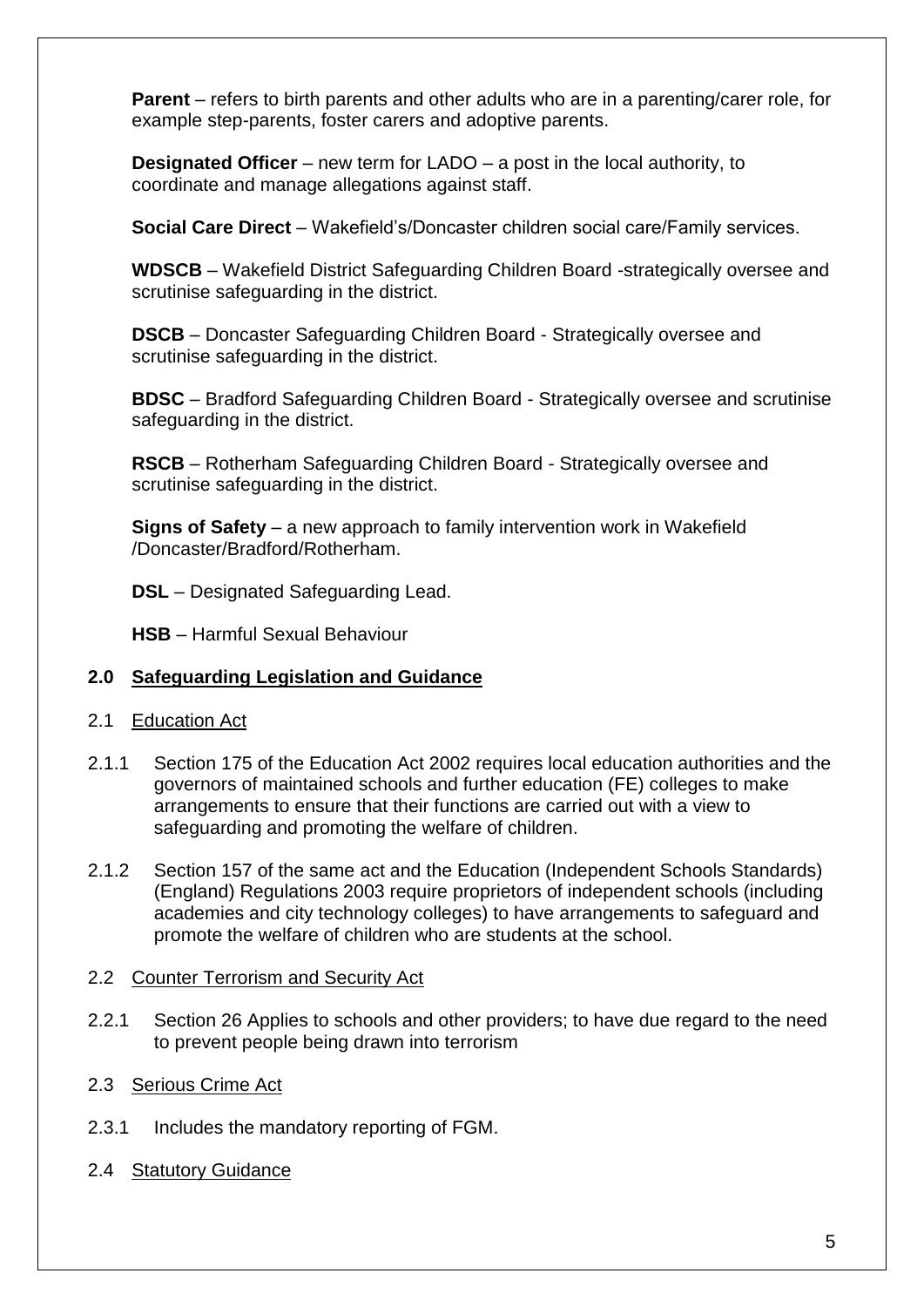# 2.4.1 Working Together to Safeguard Children

This covers the legislative requirements and expectations on individual services (including schools and colleges) to safeguard and promote the welfare of children. It also provides the framework for Local Safeguarding Children Boards (LSCB's) to monitor the effectiveness of local services, including safeguarding arrangements in schools. [https://www.gov.uk/government/publications/working-together-to](https://www.gov.uk/government/publications/working-together-to-safeguard-children--2)[safeguard-children--2](https://www.gov.uk/government/publications/working-together-to-safeguard-children--2)

# 2.4.2 Keeping Children Safe in Education

Is issued under Section 175 of the Education Act 2002, the Education (Independent School Standards) (England) Regulations 2014 and the Education (Non-Maintained Special Schools) (England) Regulations 2011. Schools and colleges must have regard to this guidance when carrying out their duties to safeguard and promote the welfare of children.

Unless otherwise stated, 'school' in this guidance means all schools, whether maintained, non-maintained or independent, including academies and free schools, alternative provision academies, pupil referral units and maintained nursery schools.

College means further education and sixth form colleges under the Further and Higher Education Act 1992 and relates to under 18's, but excludes 16-19 academies and free schools.

<https://www.gov.uk/government/publications/keeping-children-safe-in-education--2>

#### **All staff should read Part One of this guidance**

#### 2.5 Prevent Duty Guidance – England and Wales

Covers the duty of schools and other providers in section 29 Counter Terrorism and Security Act 2015, to have due regard to the need to prevent people being drawn into terrorism. <https://www.gov.uk/government/publications/prevent-duty-guidance>

2.6 Teaching Standards

The Teacher Standards 2012 state that teachers, including head teachers, should safeguard children's wellbeing and maintain public trust in the teaching profession as part of their professional duties.

#### 2.7 Safeguarding Guidance for schools during Coronavirus

Guidance for schools Coronavirus [https://www.gov.uk/government/collections/guidance-for-schools-coronavirus-covid-](https://www.gov.uk/government/collections/guidance-for-schools-coronavirus-covid-19)[19](https://www.gov.uk/government/collections/guidance-for-schools-coronavirus-covid-19)

[https://www.gov.uk/government/publications/what-parents-and-carers-need-to-know](https://www.gov.uk/government/publications/what-parents-and-carers-need-to-know-about-early-years-providers-schools-and-colleges-during-the-coronavirus-covid-19-outbreak/what-parents-and-carers-need-to-know-about-early-years-providers-schools-and-colleges-in-the-autumn-term)[about-early-years-providers-schools-and-colleges-during-the-coronavirus-covid-19](https://www.gov.uk/government/publications/what-parents-and-carers-need-to-know-about-early-years-providers-schools-and-colleges-during-the-coronavirus-covid-19-outbreak/what-parents-and-carers-need-to-know-about-early-years-providers-schools-and-colleges-in-the-autumn-term) [outbreak/what-parents-and-carers-need-to-know-about-early-years-providers](https://www.gov.uk/government/publications/what-parents-and-carers-need-to-know-about-early-years-providers-schools-and-colleges-during-the-coronavirus-covid-19-outbreak/what-parents-and-carers-need-to-know-about-early-years-providers-schools-and-colleges-in-the-autumn-term)[schools-and-colleges-in-the-autumn-term](https://www.gov.uk/government/publications/what-parents-and-carers-need-to-know-about-early-years-providers-schools-and-colleges-during-the-coronavirus-covid-19-outbreak/what-parents-and-carers-need-to-know-about-early-years-providers-schools-and-colleges-in-the-autumn-term)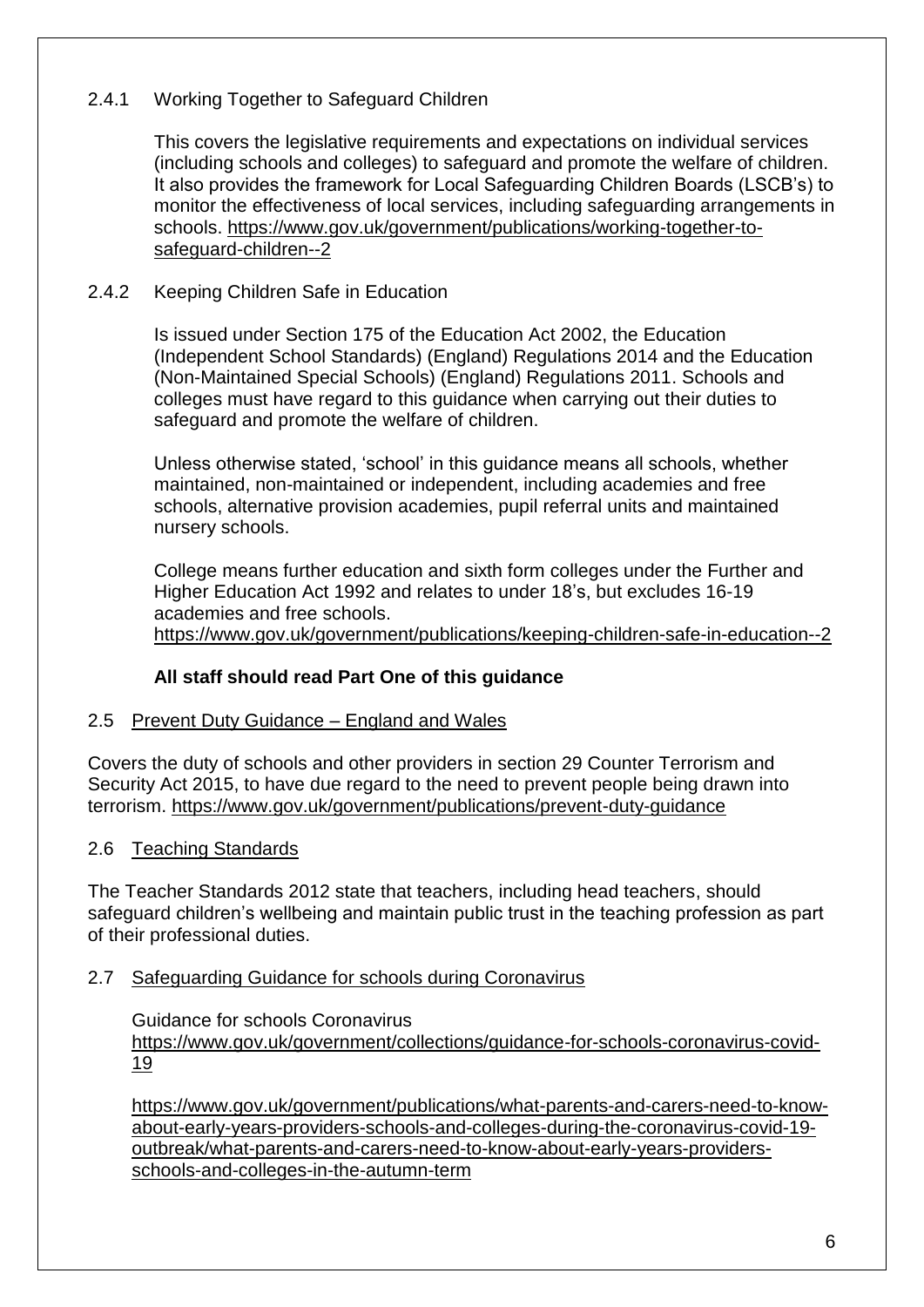#### 2.8 Supporting Students' Wellbeing

#### <https://www.gov.uk/guidance/supporting-pupils-wellbeing>

- 2.9 Parental Advice Supporting Wellbeing [https://www.gov.uk/government/publications/covid-19-guidance-on-supporting](https://www.gov.uk/government/publications/covid-19-guidance-on-supporting-children-and-young-peoples-mental-health-and-wellbeing)[children-and-young-peoples-mental-health-and-wellbeing](https://www.gov.uk/government/publications/covid-19-guidance-on-supporting-children-and-young-peoples-mental-health-and-wellbeing)
- 2.10 Safeguarding and Remote Education [https://www.gov.uk/guidance/safeguarding-and-remote-education-during](https://www.gov.uk/guidance/safeguarding-and-remote-education-during-coronavirus-covid-19)[coronavirus-covid-19](https://www.gov.uk/guidance/safeguarding-and-remote-education-during-coronavirus-covid-19)
- 2.11 Implementing Protective Measures in Education Settings [https://www.gov.uk/government/publications/coronavirus-covid-19-implementing](https://www.gov.uk/government/publications/coronavirus-covid-19-implementing-protective-measures-in-education-and-childcare-settings)[protective-measures-in-education-and-childcare-settings](https://www.gov.uk/government/publications/coronavirus-covid-19-implementing-protective-measures-in-education-and-childcare-settings)

#### **3.0 Roles and Responsibilities**

#### 3.1 Pontefract

| Role                                                                                                     | <b>Name</b>             | <b>Contact Details</b>      |              |
|----------------------------------------------------------------------------------------------------------|-------------------------|-----------------------------|--------------|
|                                                                                                          |                         | Email                       | Tel          |
| The designated<br>safeguarding lead<br>(DSL) for child<br>protection (member<br>of senior<br>management) | Jo Holden               | joanne.holden@nclt.ac.uk    | 01977 802719 |
| Deputy<br>DSL/Safeguarding<br>Assistant                                                                  | Charly Irons            | Charly.irons@nclt.ac.uk     | 01977 802813 |
| Principal                                                                                                | <b>Vicky Marks</b>      | vicky.marks@nclt.ac.uk      | 01977 802784 |
| CEO of NCLT                                                                                              | <b>Richard Fletcher</b> | richard.fletcher@nclt.ac.uk | 01977 802636 |

#### 3.2 Doncaster

| Role                                                                                                     | <b>Name</b>                | <b>Contact Details</b>      |                                |
|----------------------------------------------------------------------------------------------------------|----------------------------|-----------------------------|--------------------------------|
|                                                                                                          |                            | <b>Email</b>                | Tel                            |
| The designated<br>safeguarding lead<br>(DSL) for child<br>protection<br>(member of senior<br>management) | Helen Jackson              | Helen.jackson@nclt.ac.uk    | 01302 976777<br><b>Ext 689</b> |
| Deputy DSL                                                                                               | Kimberly<br>Goodwin        | Kimberly.goodwin@nclt.ac.uk | 01302 976777<br><b>Ext 440</b> |
| Principal                                                                                                | <b>Brendon</b><br>Fletcher | Brendon.fletcher@nclt.ac.uk | 01302 976777<br>Ext 686        |
| CEO of NCLT                                                                                              | <b>Richard Fletcher</b>    | richard.fletcher@nclt.ac.uk | 01977 802636                   |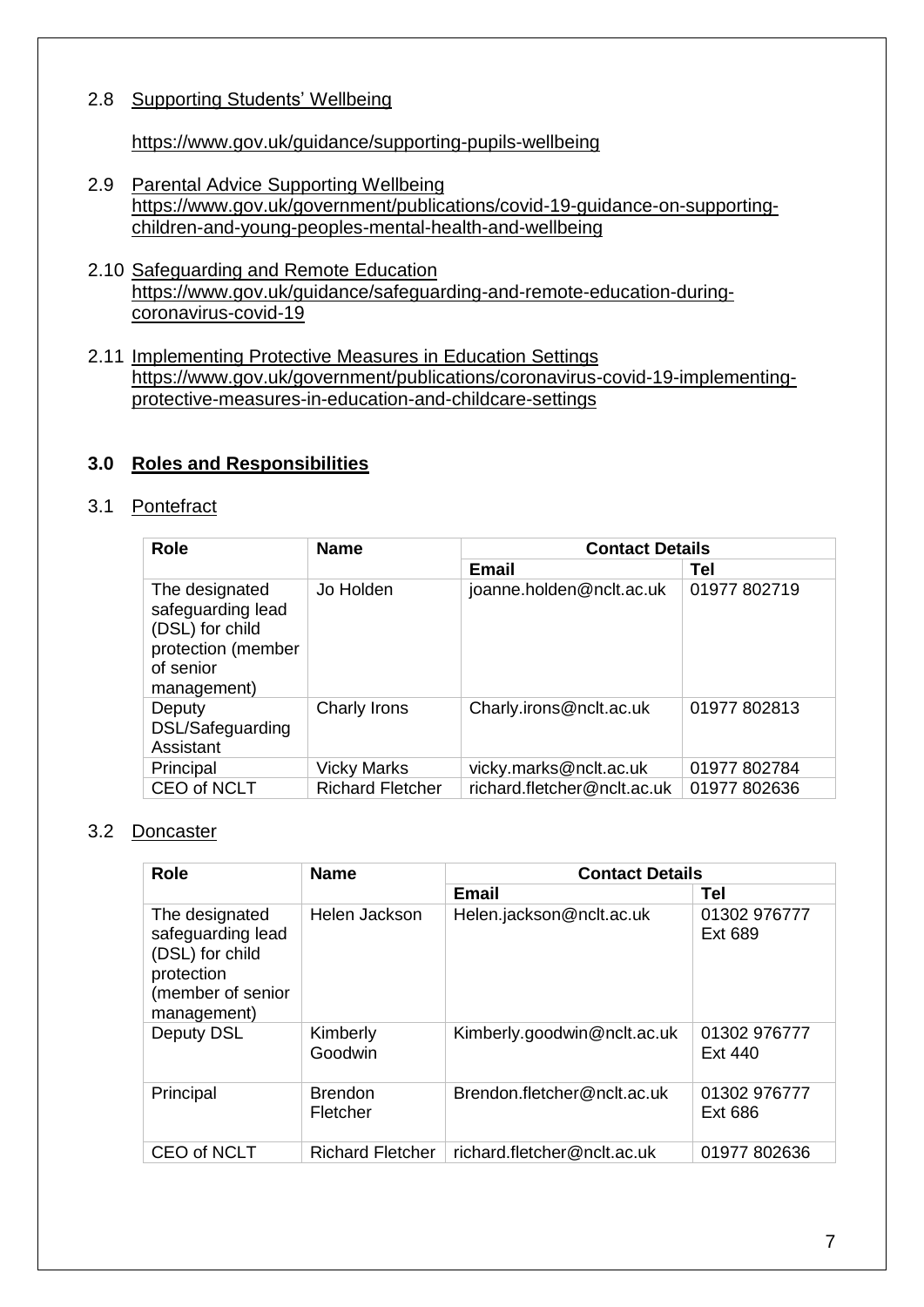# 3.3 Bradford

| <b>Role</b>                                                                                              | <b>Name</b>             | <b>Contact Details</b>      |                                |
|----------------------------------------------------------------------------------------------------------|-------------------------|-----------------------------|--------------------------------|
|                                                                                                          |                         | <b>Email</b>                | Tel                            |
| The designated<br>safeguarding lead<br>(DSL) for child<br>protection<br>(member of senior<br>management) | Jaz Qadri               | Jaz.qadri@nclt.ac.uk        | 01274 089153                   |
| Deputy DSL                                                                                               | Fozia Nazneen           | fozia.nasneen@nclt.ac.uk    | 01274 089189<br><b>Ext 115</b> |
| Principal                                                                                                | <b>Stuart Nash</b>      | stuart.nash@nclt.ac.uk      | 01977 802706                   |
| CEO of NCLT                                                                                              | <b>Richard Fletcher</b> | richard.fletcher@nclt.ac.uk | 01977 802636                   |

# 3.4 Wingfield

| <b>Role</b>                                                                                              | <b>Name</b>                           | <b>Contact Details</b>      |              |
|----------------------------------------------------------------------------------------------------------|---------------------------------------|-----------------------------|--------------|
|                                                                                                          |                                       | <b>Email</b>                | Tel          |
| The designated<br>safeguarding lead<br>(DSL) for child<br>protection<br>(member of senior<br>management) | Lindsay<br><b>Wootton</b><br>Ashforth | lwo@nclt.ac.uk              | 01709 513002 |
| Deputy DSL                                                                                               | Maureen<br>Connolly                   | mco@nclt.ac.uk              | 01709 513002 |
| Headteacher                                                                                              | <b>Phil Davis</b>                     | pda@nclt.ac.uk              | 01709 513002 |
| CEO of NCLT                                                                                              | <b>Richard Fletcher</b>               | richard.fletcher@nclt.ac.uk | 01977 802636 |

#### 3.5 The Trust and its Colleges/School will ensure that every member of staff:

- Understands part 1 of KCSIE 2021 and the proposed Keeping Children Safe in Education 2021 changes including the mandatory reporting duty.
- Knows the name of the designated person and his/her role and responsibility.
- Has an individual responsibility to refer Safeguarding (Child Protection) concerns.
- Will receive information at the point of induction so that they know:
	- o Their personal responsibility/code of conduct/teaching standards.
	- o WSCB/DSCB/BDSCB/RSCB child protection procedures and know how to access them.
	- o Understand the definitions of abuse, physical abuse, emotional abuse, sexual abuse and neglect.
	- o The need to be vigilant in identifying cases of abuse at the earliest opportunity.
	- o How to support and respond to a child who discloses significant harm (either actual or likely).
- Knows their duty concerning unsafe practices, in regard to children, by a colleague.
- The designated person will disclose any information about a student to other members of staff on a need to know basis.
- Undertakes appropriate discussion with parents prior to involvement with other agencies unless the circumstances preclude this.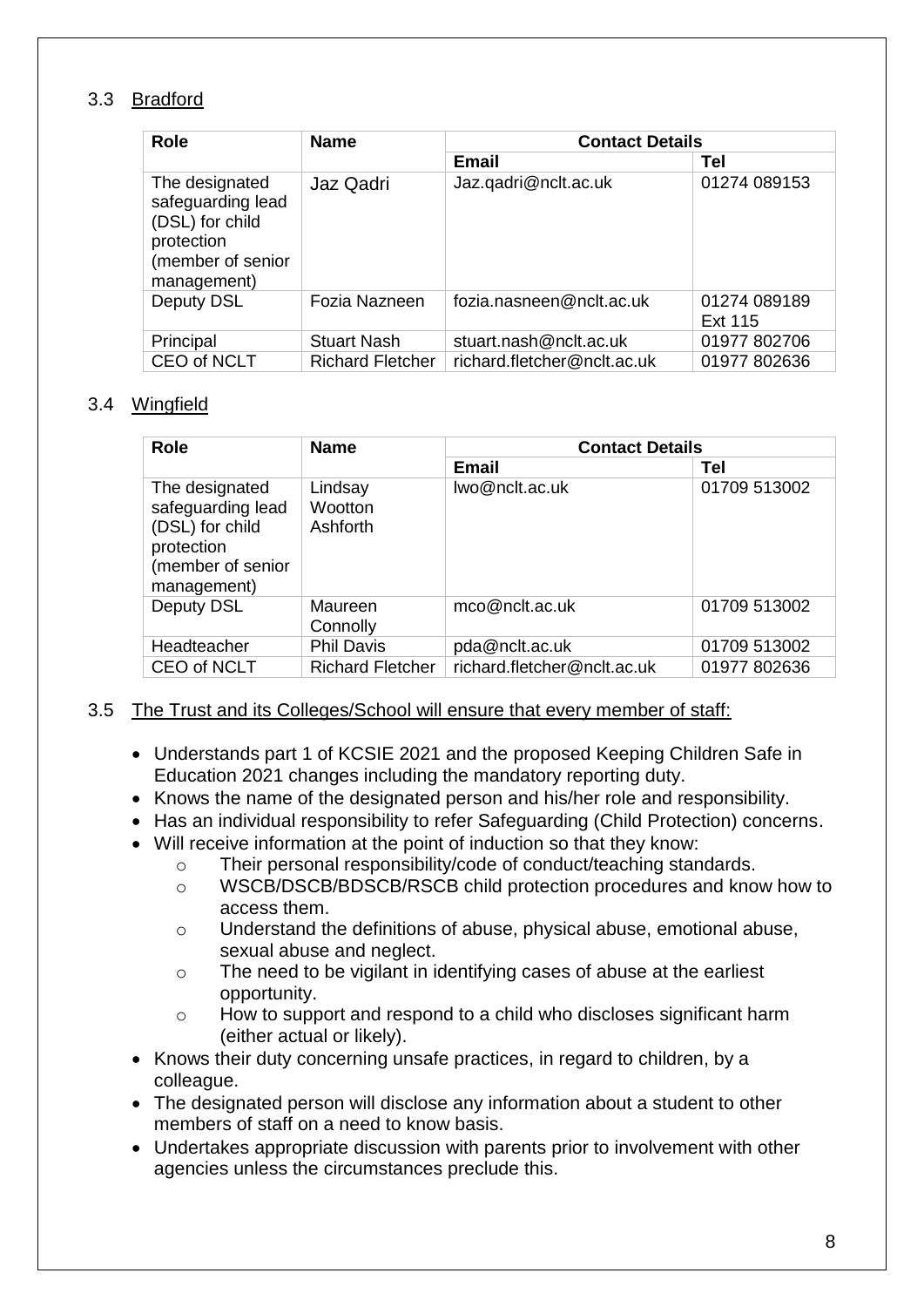- Ensures that parents have an understanding of their obligations regarding Child Protection by intervention as and when appropriate.
- Understands Ofsted grade descriptors in relation to personal development, behaviour and welfare of students.
- Monitors internet usage in accordance with PREVENT/KCSIE and knows how to recognise and respond to inappropriate internet use. (This is carried out through internet security systems and alerts around inappropriate usage sent to the Trust IT Manager, who will then liaise with the DSL in the college/school concerned)

The Trust and its colleges/school will ensure all staff are aware of the process for making referrals to children's social care and for statutory assessments under the Children Act 1989, especially section 17 (children in need) and section 47 (a child suffering, or likely to suffer, significant harm) that may follow a referral, along with the role they might be expected to play in such assessments.

#### 3.6 Trust Safeguarding Lead Responsibilities

- Ensure the safeguarding and child protection policy is updated in line with yearly KSCIE changes.
- Ensure the Safeguarding and child protection policy is available publicly and parents are aware of the fact that referrals about suspected abuse or neglect may be made and the role of the Trust.
- To provide advice and guidance to senior leaders and provide them with regular reports, information and data relating to safeguarding across the Trust.
- To work in partnership with the Trust's partner agencies regarding safeguarding strategy, policy and practice.
- To take responsibility for keeping up to date with relevant research and developments related to safeguarding and applying it to practice.
- Ensure staff are made aware of changes to the safeguarding and child protection policy and their roles and responsibilities.
- Meet with Designated Safeguarding Leads on a regular basis, review cases and offer support, advice and guidance where necessary.
- Ensure staff across the Trust have received appropriate safeguarding training and this is regularly updated where necessary.
- Ensure consistency of approach across the Trust safeguarding and counselling staff.

# 3.7 DSL Responsibilities

Managing referrals

- Refer cases of suspected abuse to the local authority children's social care as required/support staff who make referrals to local authority children social care.
- Refer cases to the Channel programme where there is a radicalisation concern as required/support staff who make referral to the Channel programme.
- Refer cases where a person is dismissed or left due to risk/harm to a child to the Disclosure and Barring Service as required.
- Refer cases where a crime may have been committed to the police as required.
- Liaise with the Principal to inform him or her of issues especially on-going enquiries under section 47 of the Children Act 1989 and police investigations.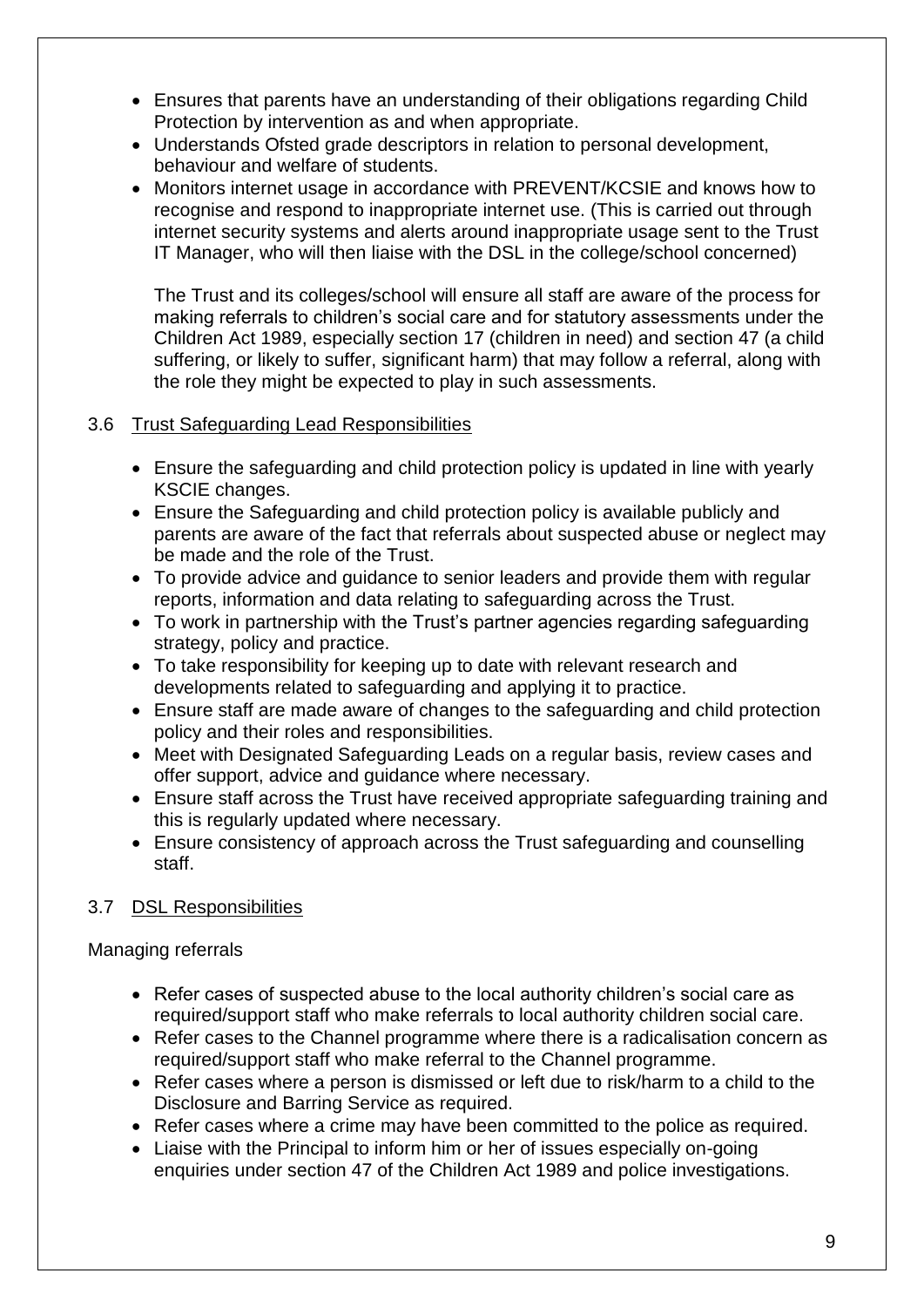- As required liaise with the "case manager" (as per Part 4) and the LADO/designated officer(s) at the local authority for child protection concerns in cases which concerns a member of staff.
- Liaise with staff (especially pastoral staff IT Technicians, SENDCo) on matters of safety and safeguarding (including online and digital safety) and when deciding whether to make a referral by liaising with the relevant agencies.
- Act as a source of support, advice and expertise to staff on matters of safety and safeguarding and when deciding whether to make a referral by liaising with relevant agencies.

# 3.8 Training

- 3.8.1 The DSL (and any deputies) will undergo training to provide them with the knowledge and skills required to carry out the role. This training will be updated at least every two years. Please note training requirements for each DSL and deputies is different depending on the local authority in which they are based.
- 3.8.2 The designated safeguarding lead will undertake Prevent awareness training.
- 3.8.3 In addition to the formal training set out above their knowledge and skills will be refreshed (this might be via e-bulletins, meeting other designated safeguarding leads, or simply taking time to read and digest safeguarding developments) at regular intervals, as required, and at least annually, to allow them to understand and keep up to date with any developments relevant to their role.
- 3.8.4 DSL should attend appropriate training carried out annually and:
	- Understand the assessment process for providing early help and intervention, for example through locally agreed common and shared assessment processes such as early help assessments.
	- Have a working knowledge of how local authorities conduct a child protection case conference and a child protection review conference and be able to attend and contribute to these effectively when required to do so.
	- Ensure each member of staff has access to and understands the Trust's child protection policy and procedures, especially new and part time staff.
	- Be alert to the specific needs of children in need, those with special educational needs and young carers.
	- Understand relevant data protection legislation and regulations GDPR.
	- Understand the importance of information sharing, both within college/school and with their safeguarding partners, other agencies, organisations and practitioners.
	- Be able to keep detailed, accurate, secure written records of concerns and referrals.
	- Understand and support the college/school with regards to the requirements of the Prevent duty and are able to provide advice and guidance and support staff on protecting students from the risk of radicalisation.
	- Be able to understand the unique risks associated with online safety and be confident that they have the relevant knowledge and up to date capability required to keep students safe whilst they are online at college/school.
	- Can recognise the additional risks that children with SEN and disabilities (SEND) face online, for example, from online bullying, grooming and radicalisation and are confident they have the capability to support SEND children to stay safe online.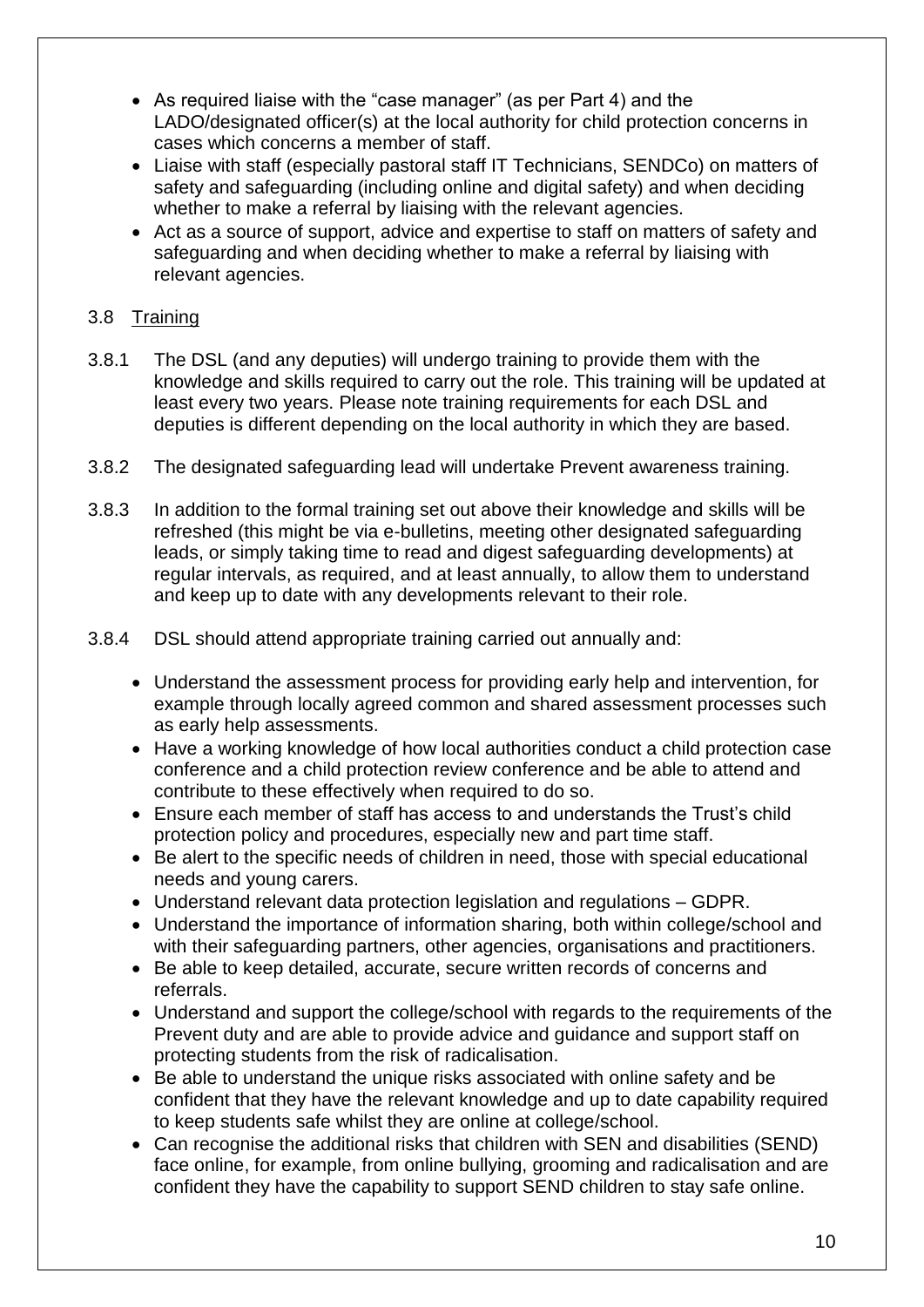- Obtain access to resources and attend any relevant or refresher training courses.
- Encourage a culture of listening to children and taking account of their wishes and feelings, among all staff, in any measures the school or college/school may put in place to protect them.
- Help promote educational outcomes by sharing information about the welfare, safeguarding and child protection issues that students, including students with a social worker, are experiencing, or have experienced, with teachers and college/school leadership staff. Their role could include ensuring that the colleges or school, and their staff know who these students are, understand their academic progress and attainment and maintain a culture of high aspirations for this cohort; supporting teaching staff to identify the challenges that students in this group may face and the additional academic support and adjustments that they could make to best support these students.

# 3.9 Raising Awareness

The designated safeguarding lead should:

- Ensure the Trust's policies are known and used appropriately
- Ensure the Trust's child protection policy is reviewed annually and the procedures and implementation are updated and reviewed regularly, and work with the Advisory Group and Board of Directors regarding this.
- Ensure the child protection policy is available publicly and parents are aware of the fact that referrals about suspected abuse or neglect may be made and the role of the Trust in this.
- Link with the local LSCB to make sure staff are aware of training opportunities and the latest local policies on safeguarding.
- Where students leave the Trust ensure their child protection file is transferred to the new school or college as soon as possible. This should be transferred separately from the main student file, ensuring secure transit and confirmation of receipt should be obtained.

#### 3.10 Deputy Designated Safeguarding Leads

- 3.10.1 The Trust and its colleges/school will ensure there is a member of the senior leadership team in the DSL role and that appropriate cover is provided if they are unavailable.
- 3.10.2 This person should have the status and authority within the college/school to carry out the duties of the post including committing resources and, where appropriate, supporting and directing other staff.
- 3.10.3 Any deputies will be trained to the same standard as the designated safeguarding lead and the role will be explicit in their job description.
- 3.10.4 Whilst the activities of the designated safeguarding lead can be delegated to appropriately trained deputies the ultimate lead responsibility for child protection, as set out, remains with the designated safeguarding lead, this lead responsibility should not be delegated.
- 3.11 The Board of Directors ensures that the Trust and its Colleges/School: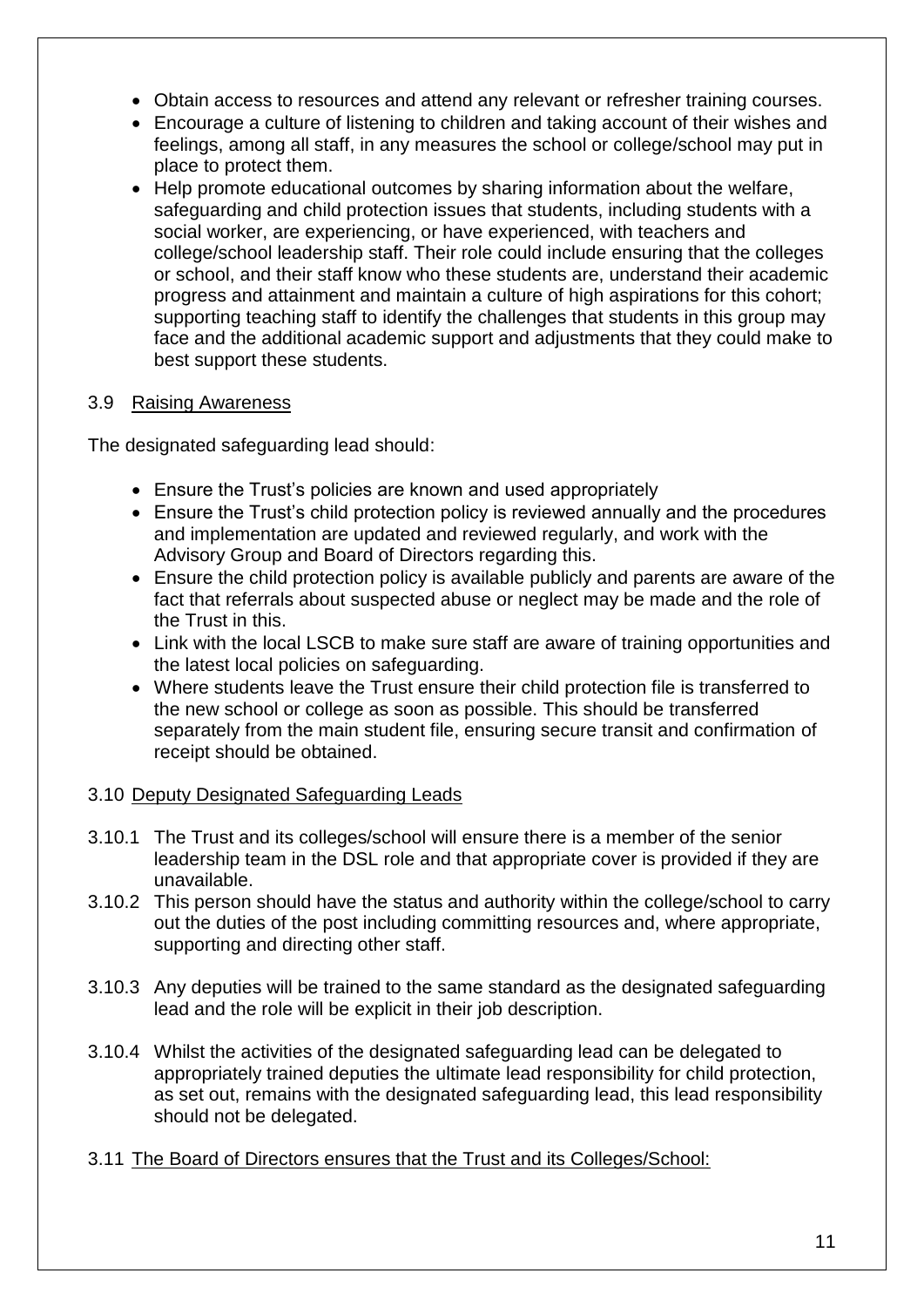- Creates a culture where the welfare of students is paramount and staff feel confident to challenge over any concerns.
- Nominates a Safeguarding Governor/Director.
- Complies with their duties under legislation including the Prevent Duty 2015, SEND and use of reasonable force.
- Contributes to interagency working and plans including information sharing.
- Takes into account Local Authority procedures.
- Has a nominated governor/Director (usually the chair) who liaises with the Designated Officer in the event of an allegation being made against the Principal.
- Has an effective safeguarding policy (updated annually and on website) as well as staff behaviour policy and both are provided to, and followed by, all staff.
- Has an appropriate response to children who go missing from education particularly on repeat occasions and informs and report to the Local Authority when required. Ensure where possible the college/school holds more than one emergency number for students.
- Appoints a DSL who is a member of the senior leadership team, trained annually and that the responsibilities are explicit in the role holder's job description. The DSL should be given time, funding and training to support this. There should always be cover for this role.
- Has considered how children are taught about safeguarding.
- Has ensured the Trust has a clear system and process for mental health concerns.
- Has evidence of the child voice and that there are systems in place for feedback and students' views.
- Appoints a designated Looked After Children (LAC) teacher and ensures appropriate training. Ensure staff have awareness of this group and their needs, including contact arrangements.
- Have procedures for dealing with allegations of abuse made against members of staff including allegations made against the Principal and allegations against other children. Procedures are in place for referral to the disclosure and barring service (DBS).
- Has safer recruitment procedures that include statutory checks on staff suitability to work with children and ensures recording of this. Ensures volunteers are appropriately supervised. Ensures at least one person on appointment panel is safer recruitment trained.
- Develops a training strategy that ensures all staff, including site staff and the Principal, receive information about the colleges' safeguarding arrangements on induction and appropriate child protection training, which is regularly updated in line with any requirements of the LSCB.
- The Board of Directors/Advisory Group should have child protection training every three years on their strategic responsibilities in order to provide appropriate challenge and support for any action to progress areas of weakness or development in the Trust's/colleges'/school's safeguarding arrangements.
- In the event of allegations of abuse being made against the Principal, these should be handled by the CEO.
- Under no circumstances should the Board of Directors/Advisory Group be given details of individual cases. Board of directors/advisory group members may however be provided with a report at the end of the academic year outlining the number of cases dealt with and other statistics which do not identify students.
- Board of Directors will ensure that appropriate internet filter and appropriate web use monitoring systems are in place. Students should not be able to access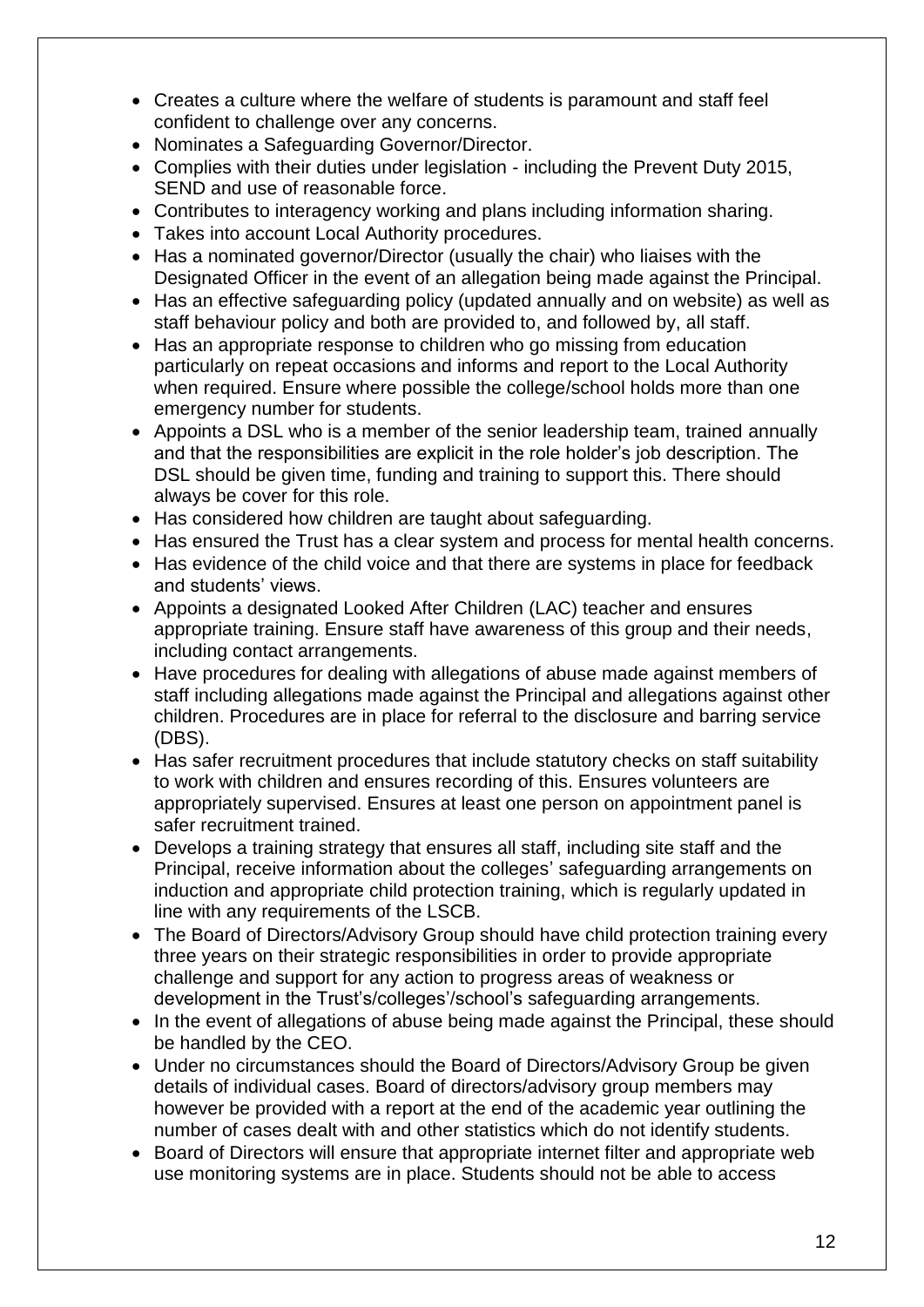harmful or inappropriate material from the college IT system. Incidents will be fed back where necessary to the Directors and Advisers.

# 3.12 The Advisory Group will ensure that:

- The college/school has a child protection policy in place together with a behaviour policy and procedures in accordance with LA/LSCB guideline.
- The college/school operates a safer recruitment procedure and ensures appropriate checks are carried out on all new staff and relevant volunteers.
- The college/school has at least one member of the Senior Leadership Team (SLT) designated to lead on child protection issues and at least one designated officer.
- It reviews its policies/procedures annually and provides information to the LA.
- Advisors undertake annual training with the Trust Safeguarding Lead.

# 3.13 The Principal/Headteacher must:

- ensure that the child protection policy and code of conduct are implemented and followed by all staff.
- Allocate sufficient time, training, support and resources, including cover arrangements when necessary, to enable the DSL and deputy to carry out their roles effectively, including the assessment of students and attendance at strategy discussions and other necessary meetings.
- Ensure that students are provided with opportunities throughout the curriculum to learn about safeguarding, including keeping themselves safe online.
- Liaise with the Designated Officer where an allegation is made against a member of staff.
- ensure that anyone who has harmed or may pose a risk to a child is referred to the Disclosure and Barring Service.
- undertake training at least every three years in safeguarding and child protection.
- ensure that the college/school has a clear line of accountability in their individual college/school for the management and supervision of safeguarding and child protection; to ensure staff are competent to carry out their responsibilities for safeguarding and promoting the welfare of students in order that staff members feel able to raise concerns about a student
- ensure that each college/school within the Trust adheres to Safer Recruitment Procedures in line with the Trust's Safer Recruitment policy and ensure that appropriate checks are carried out on all members of staff and volunteers.

# 3.14 In College/School Procedures for Protecting Children

#### 3.14.1 All staff will:

- Be familiar with the Trust's Child Protection Policy including issues of confidentiality.
- Understand that it is everyone's responsibility to safeguard students and that students have the right to be protected from harm.
- Be alert to signs and indicators of possible abuse.
- Record concerns on Cedar/CPOMS using the appropriate safeguarding thread.
- Deal with disclosures of abuse from a student in line with recommendation within this policy.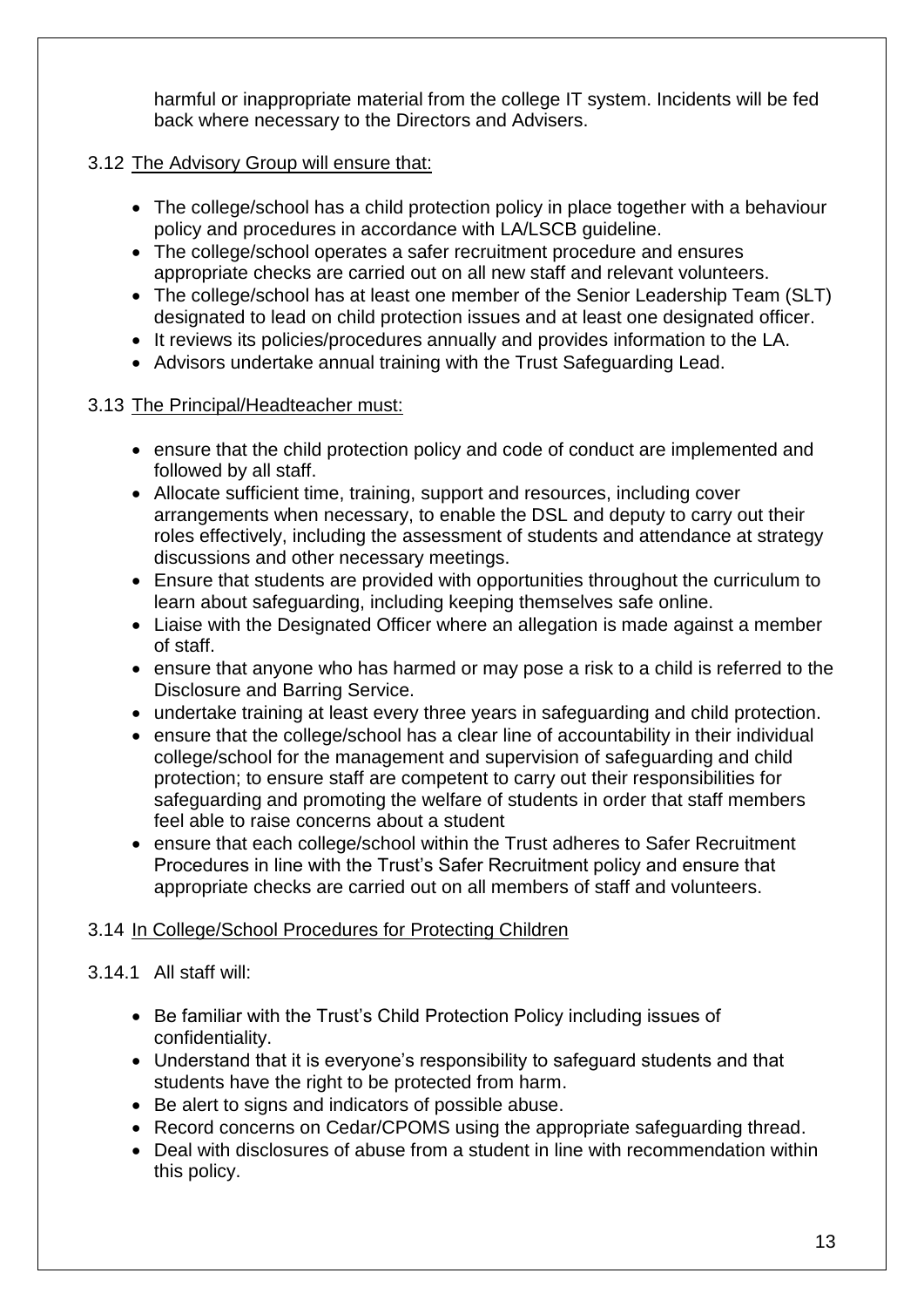- Receive appropriate safeguarding and child protection training, which is regularly updated.
- Never promise to keep a secret or confidentiality where a student discloses abuse.
- Be aware of the early help process and understand their role within this.
- Be subject to Safer Recruitment processes and appropriate checks whether they are new staff, supply staff, contractors or volunteers.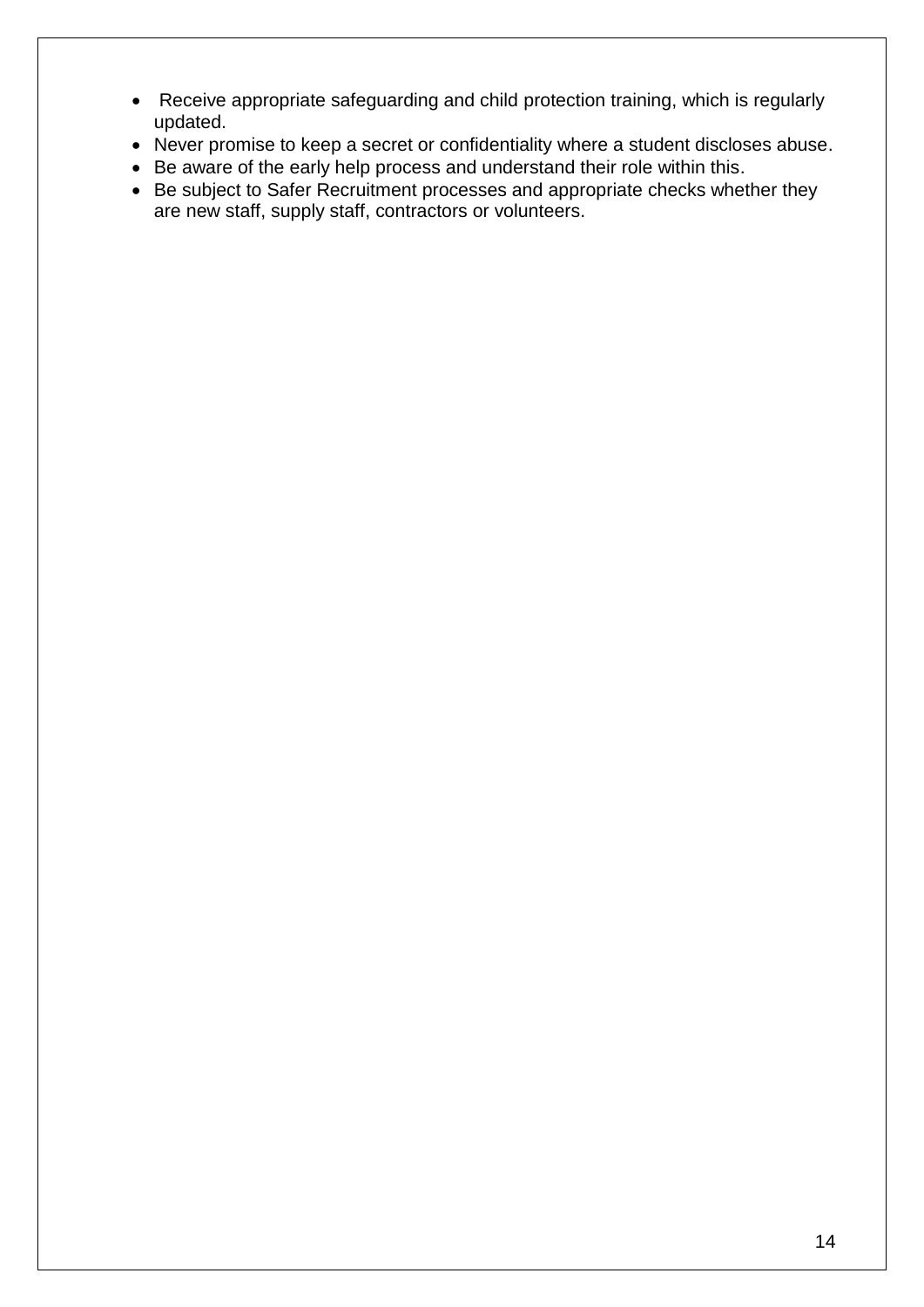#### **4.0 Actions Flowchart**



(5) This could include applying for an Emergency Protection Order (EPO).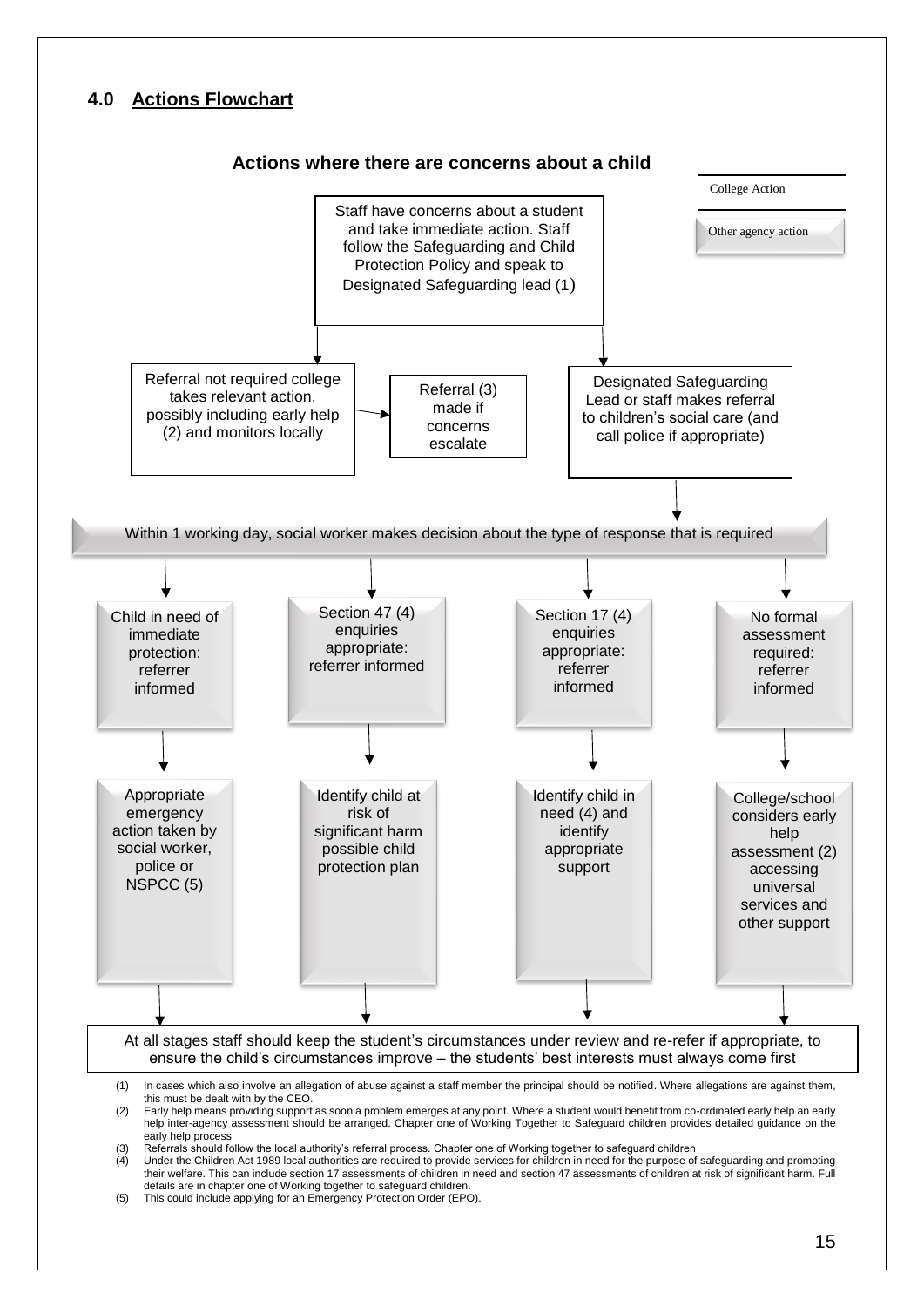# **5.0 Out of Hours Concerns**

- 5.1 Should staff members have concerns around a student outside of normal college/school hours they are to log this on Cedar/CPOMS as a safeguarding thread and this will be picked up within 24 hours by a member of the safeguarding team.
- 5.2 If these concerns are serious such as a threat to life, please contact your line manager by phone as a matter of urgency who will then ensure this information is directed to the DSL by either emailing the SLT email address or contacting a member of the SLT by phone.
- 5.3 Social services/MASH for all local authorities have direct contact numbers for each DSL should they need to contact the DSL outside of normal college hours or during the holidays.

#### 5.4 Parents/carers/Guardians

- 5.4.1 We do not expect staff to respond to any emails/calls outside of normal working hours. Those staff members who have a work mobile phone such as Progress Tutors/Study Support will only be able to answer calls during normal college/school hours and in term time.
- 5.4.2 Should you have concerns around a student please ensure that these are directed to agencies who will have staff available when college/school is closed.

Wakefield Social Care Direct - 0345 850 3503 Doncaster Social Care – 01302 796000 Bradford Social Care Direct - 01274 42870 Rotherham Social Care Direct – 01709 336080

#### **If there is a direct threat to life then please call 999**

#### **6.0 Good Practice Guidelines and Staff Code of Conduct**

- 6.1 All staff should have an awareness of safeguarding issues that can put children at risk of harm. Behaviours linked to issues such as drug taking and or alcohol misuse, deliberately missing education and consensual and non-consensual sharing of nudes and semi-nude images and/or videos can be signs that children are at risk.
- 6.2 To meet and maintain our responsibilities towards students we need to agree standards of good practice, which form a code of conduct for all staff. Good practice includes:
	- Treating all students with respect.
	- Being alert to changes in students' behaviour and to signs of abuse and neglect.
	- Recognising that challenging behaviour may be an indicator of abuse.
	- Setting a good example by conducting ourselves appropriately, including online.
	- Involving students in decisions that affect them.
	- Encouraging positive, respectful and safe behaviour among students, including challenging inappropriate or discriminatory language or behaviour.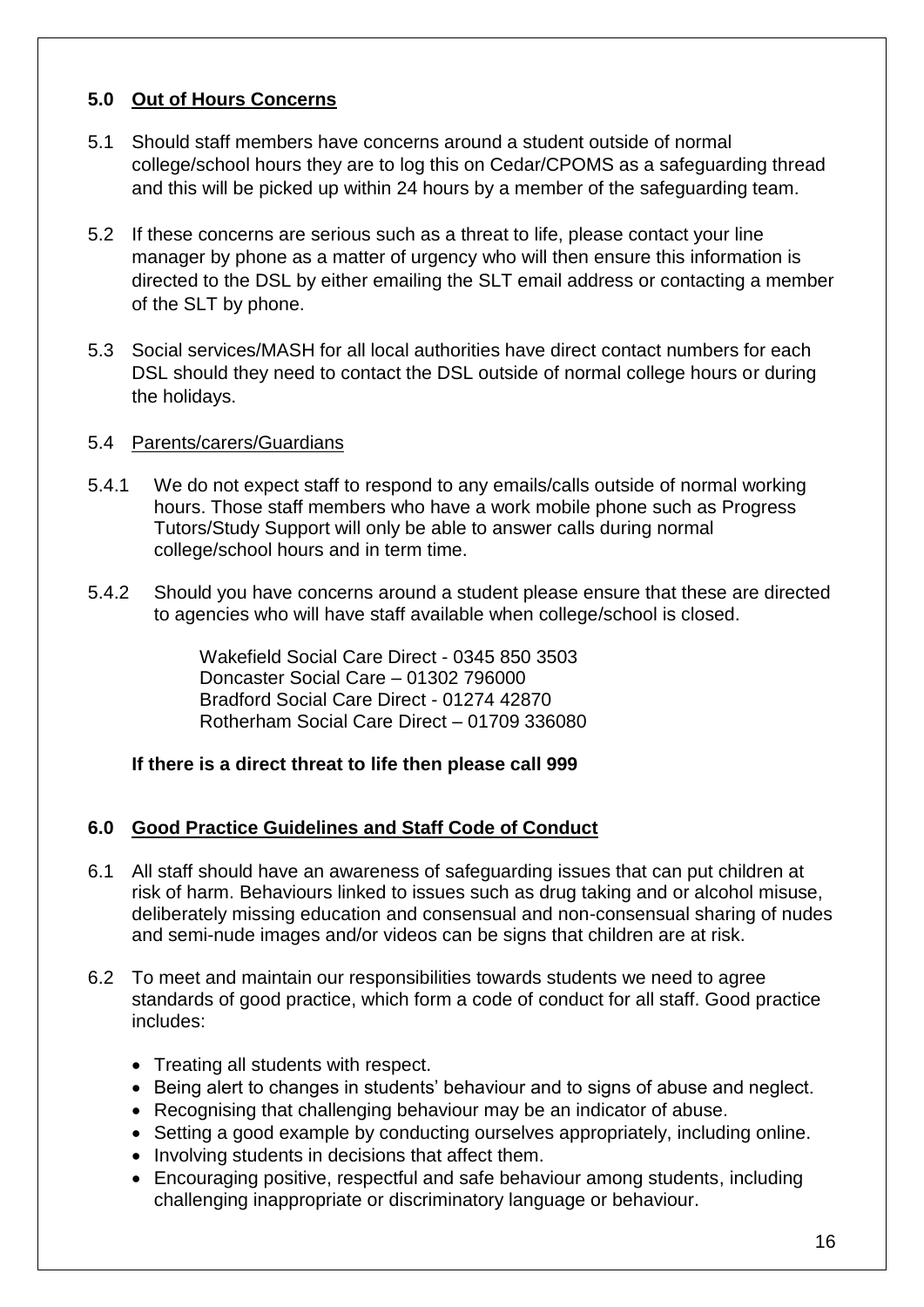- Avoiding behaviour or language that could be seen as favouring students.
- Avoiding any behaviour that could lead to suspicions of anything other than a professional relationship with students.
- Reading and understanding the Trusts Safeguarding and Child Protection Policy and guidance documents on wider safeguarding issues, for example bullying behaviour and inappropriate IT/social media use.
- Asking the students permission before initiating physical contact, such as assisting with dressing, physical support during PE or administering first aid.
- Maintaining appropriate standards of conversation and interaction with, and between, students. Avoiding the use of sexualised or derogatory language, even in joke.
- Being clear on professional boundaries and conduct with other staff when students are present.
- Being aware that the personal, family circumstances and lifestyles of some students lead to an increased risk of abuse.
- Applying the use of reasonable force only as a last resort and in compliance with college/school procedures.
- Dealing with student infatuations in an open and transparent way e.g. informing the correct managers and managing the situation in a way which is sensitive to the feelings of the student.
- Referring all concerns about a student's safety and welfare to the DSL, or, if necessary directly to police or children's social care.
- Following the Trusts' rules with regard to communication with students and use of social media and online networking.
- Avoiding unnecessary time alone with students and risk manage any time alone or 1:1 working.
- Avoiding sharing excessive personal information with students.

# 6.3 Early Help

- 6.3.1 All staff should be prepared to identify students who may benefit from early help. Early help means providing support as soon as a problem emerges at any point in student's time with us at college/school.
- 6.3.2 Any child may benefit from early help but all school and college staff should be particularly alert to the potential need for early help for a child who:
	- Is disabled or has certain health conditions and has specific additional needs.
	- Has special educational needs (whether or not they have a statutory education, health and care plan).
	- Has a mental health need.
	- Is a young carer.
	- Is showing signs of being drawn in to anti-social or criminal behaviour, including gang involvement and association with organised crime groups or county lines.
	- Is frequently missing/goes missing from care or from home.
	- Is at risk of modern slavery, trafficking, sexual or criminal exploitation
	- Is at risk of being radicalised or exploited.
	- Has a family member in prison, or is affected by parental offending.
	- Is in a family circumstance presenting challenges for the child, such as drug and alcohol misuse, adult mental health issues and domestic abuse.
	- Is misusing drugs or alcohol themselves.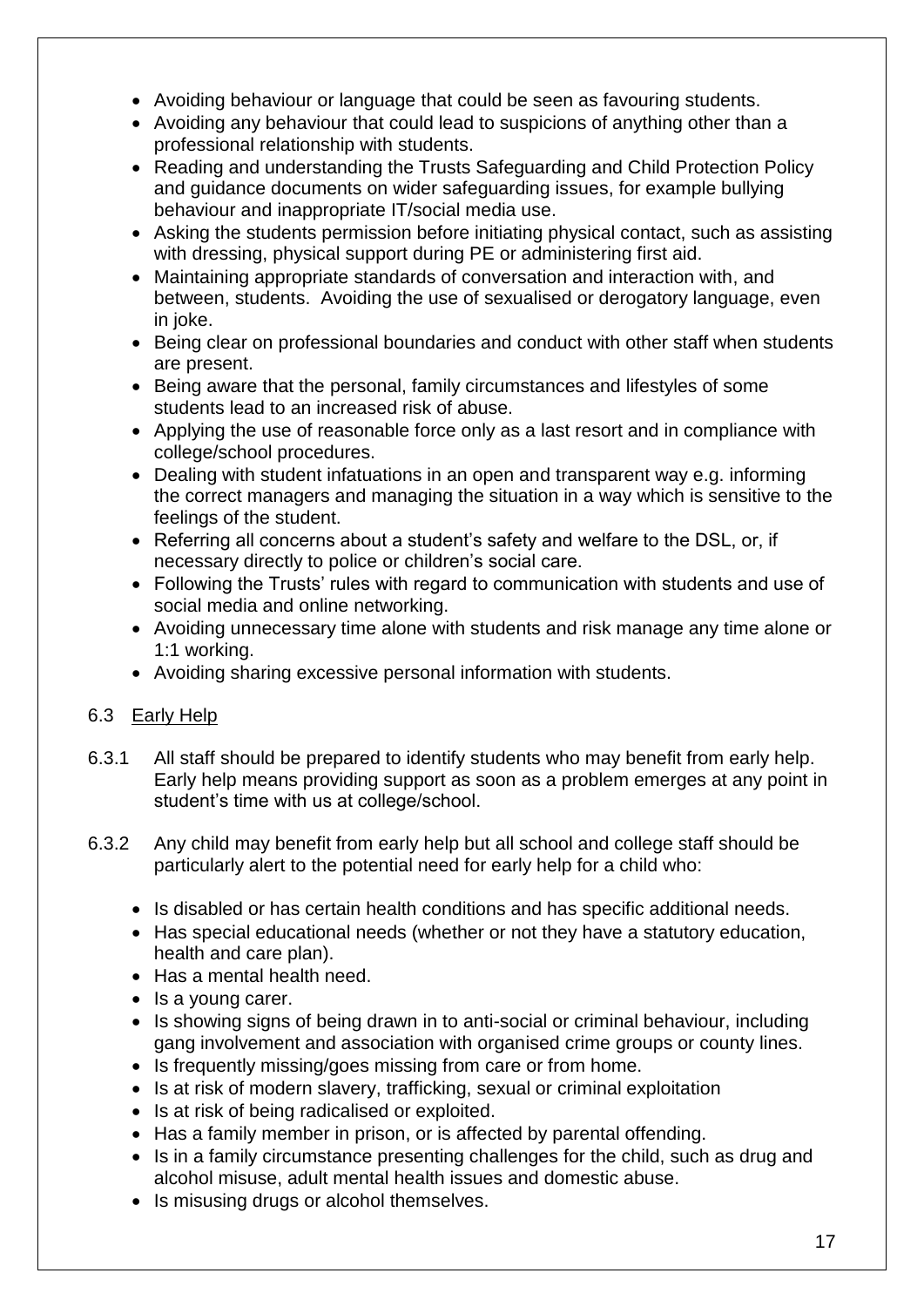- Has returned home to their family from care.
- Is at risk of 'honour'-based abuse such as female genital mutilation (FGM) or forced marriage.
- Is a privately fostered child.
- Is persistently absent from education, including persistent absences for part of the school day.
- 6.3.3 Staff may be required to support other agencies and professionals in an early help assessment, in some cases acting as the lead professional. Any such cases should be kept under constant review and consideration given to a referral to children's social care for assessment for statutory services if the student does not appear to be improving or is getting worse

# 6.4 Contextual Safeguarding

6.4.1 All staff need to ensure that they are considering the context within which such incidents and/or behaviours occur. Safeguarding incidents and or behaviours can be associated with factors outside the college/school and/or occur between students outside of the college/school. It is crucial to consider wider environmental factors that may be present that are a threat to their safety and/or welfare.

# 6.5 Transporting Students

6.5.1 In general staff will not transport students in their own vehicles. If it is necessary, staff will ensure they have business insurance, ensure the student is in the back seat wearing a seatbelt and that other staff have been advised of departure and arrival times.

# **7.0 Working with Parents/Carers and Other Agencies to Protect Students**

# 7.1 Involving Parents/Carers

- Parents should be aware that the Trust and its colleges/school will take any reasonable action to safeguard the welfare of its students. In cases where the Trust/college has reason to be concerned that a student may be suffering significant harm, ill treatment, neglect or other forms of harm, staff have no alternative but to follow the LSCB Procedures.
- In general, we will discuss concerns with parents/carer before approaching other agencies and will seek consent to inform parents/carers when making a referral to another agency. Appropriate staff will approach parents/carers after consultation with the DSL. The exception to this rule is that when a member of staff has reasonable cause to believe that informing the parents/carers of a referral to another agency may increase the risk of significant harm.
- Parents and carers are informed of the Trusts' Child Protection Policy via each college's/school website and parents/carers can also receive a paper copy of this policy for their reference.

# 7.2 Multi - Agency Work

• The Trust and its colleges/school work in partnership with other agencies in the best interest of the students. Each college/school will, where necessary, l liaise with universal, targeted and specialist services and make referrals to social service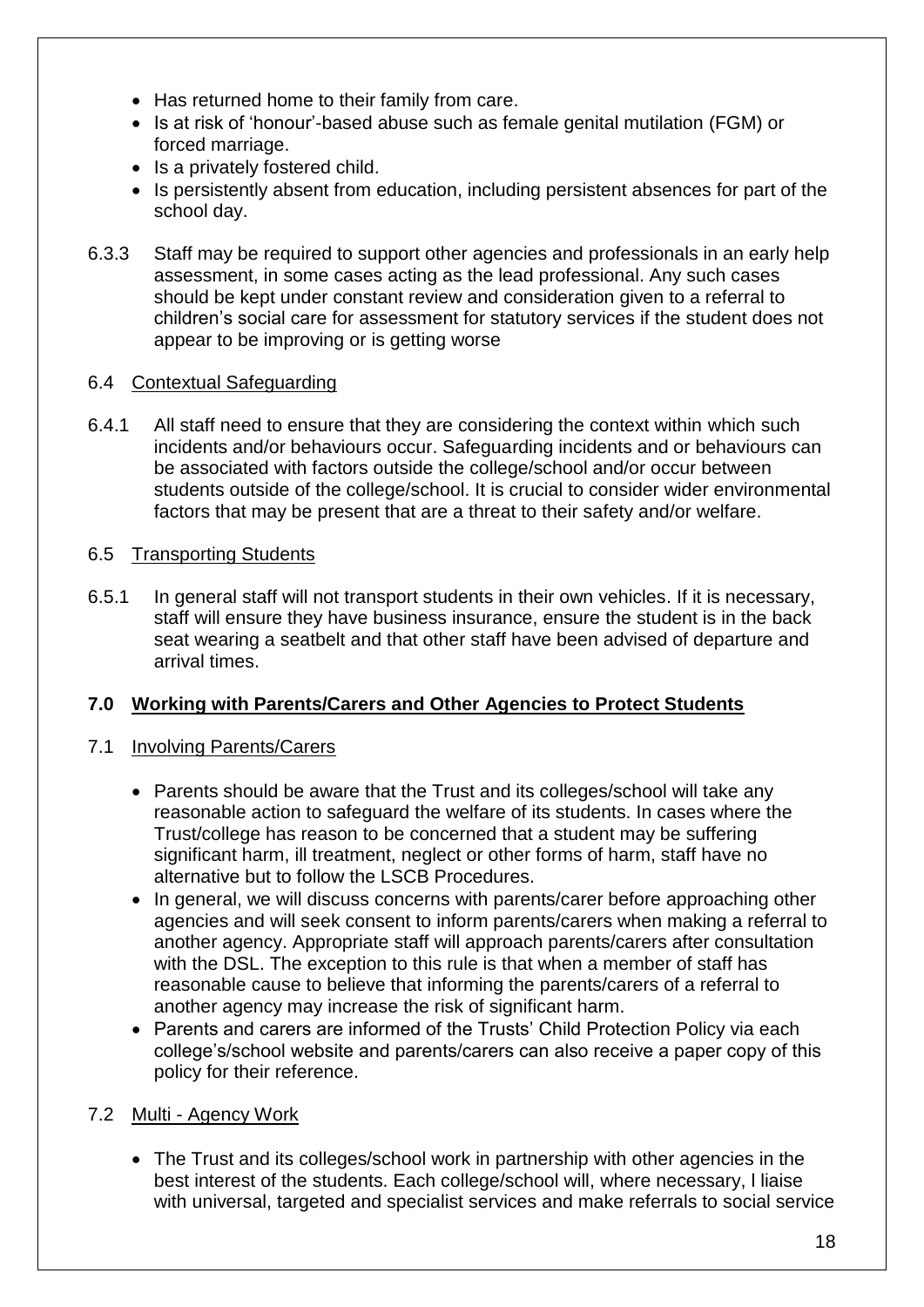teams. Where a student already has a social worker, the Trust will immediately contact the social worker involved, or in their absence the team manager.

• We will co-operate with social services in accordance with the requirements of the Children Act and allow access to student and child protection records for them to conduct section 17 or section 47 assessments.

# **8.0 Abuse of Position of Trust**

- 8.1 All Trust staff are aware what constitutes inappropriate behaviour towards students and that all such behaviour is unacceptable; their conduct towards students must be beyond reproach.
- 8.2 In addition, staff should understand that, under the Sexual Offences Act 2003, it is an offence for a person over the age of 18 to have a sexual relationship with a person under the age of 18, where the former is in a position of trust, even if the relationship is consensual. This means that any sexual activity between a member of staff and a student under 18 may be a criminal offence, even if that student is over the age of consent.

# **9.0 Children Who May Be Particularly Vulnerable**

- 9.1 Some students may have an increased risk of abuse. It is important to understand that this increase in risk is due more to societal attitudes and assumptions, and child protection procedures that fail to acknowledge children's diverse circumstances, rather than the individual child's personality, impairment or circumstances. Many factors can contribute to an increase in risk, including prejudice and discrimination, isolation, social exclusion, communication issues and reluctance on the part of some adults to accept that abuse can occur.
- 9.2 To ensure that all of our students receive equal protection, we will give special consideration to children who are:
	- Missing education/missing from education.
	- Disabled or have special educational needs.
	- Young carers.
	- Looked after children.
	- Privately fostered children.
	- Affected by domestic abuse.
	- Affected by substance misuse/drug use.
	- Affected by mental health issues including self-harm and eating disorders.
	- Affected by poor parenting.
	- At risk of fabricated or induced illness.
	- At risk of gang and youth violence.
	- Asylum seekers.
	- Living away from home.
	- Vulnerable to being bullied, or engaging in bullying including cyber, homophobic, racist etc.
	- Live transient lifestyles.
	- LGBT (lesbian gay bisexual transgender).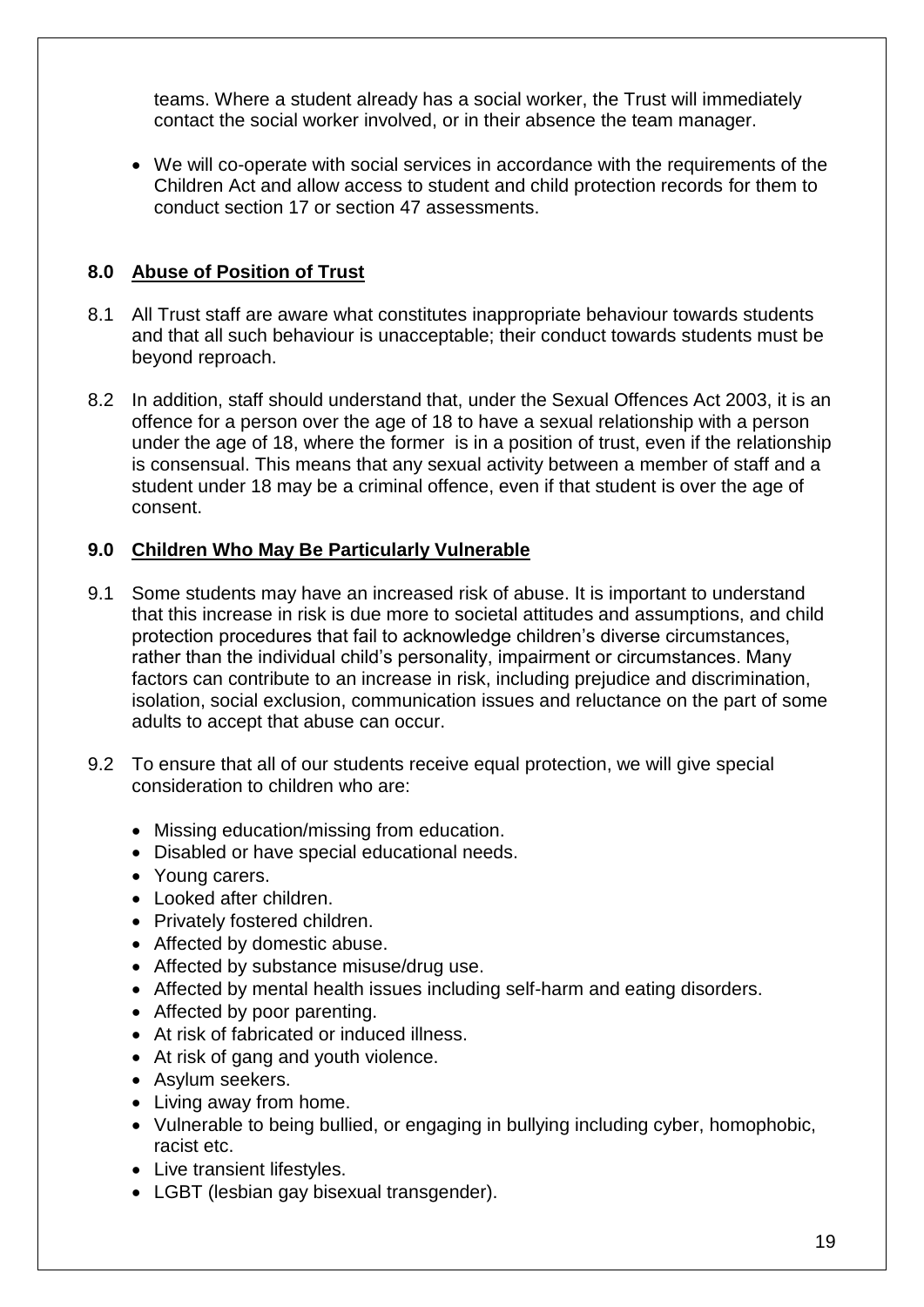- Missing from home or care.
- Living in chaotic and unsupportive home situations.
- Vulnerable to discrimination and maltreatment on the grounds of race, ethnicity, religion, disability or sexuality.
- Vulnerable to extremism or radicalisation.
- Vulnerable to faith abuse.
- Involved directly or indirectly in child sexual exploitation (CSE) or trafficking.
- Do not have English as a first language.
- At risk of female genital mutilation (FGM).
- At risk of forced marriage.

This list provides examples of additional vulnerable groups and is not exhaustive.

#### 9.3 Special Educational Needs

9.3.1 We know disabled children are 3-4 times more likely to suffer abuse than those without disabilities and can be disproportionately impacted by bullying. Our staff are alert to this and do not ignore signs and indicators nor dismiss them as "part of the disability". Additional time and communication means will be in place to allow children to communicate effectively with staff and extra consideration will be given if using restraint.

[https://assets.publishing.service.gov.uk/government/uploads/system/uploads/attac](https://assets.publishing.service.gov.uk/government/uploads/system/uploads/attachment_data/file/190544/00374-2009DOM-EN.pdf) [hment\\_data/file/190544/00374-2009DOM-EN.pdf](https://assets.publishing.service.gov.uk/government/uploads/system/uploads/attachment_data/file/190544/00374-2009DOM-EN.pdf)

9.3.2 SEN students are offered transitional support to ensure a smooth transition from primary/ high school. They are also allocated where necessary a study support worker/key worker and also have a designated progress tutor who will address any concerns throughout the year and provide support.

#### **10.0 Emotional Health and Wellbeing**

- 10.1 All staff should be aware that mental health problems can, in some cases, be an indicator that a child has suffered or is at risk of suffering abuse, neglect or exploitation.
- 10.2 Mental health is a state of wellbeing in which every individual realises his or her own potential, can cope with the normal stresses of life, can work productively and fruitfully, and is able to make a contribution to their community (World Health Organisation)
- 10.3 In an average classroom three students will be suffering from a diagnosable mental health condition. (See 10.1) Only appropriately trained professionals can diagnose mental health problems but staff in the Trust are well placed to identify behaviour that may suggest an issue.
- 10.4 If staff have concerns about the mental health of a student they will speak to relevant staff including if necessary the DSL.
- 10.5 We understand the impact that the global pandemic of coronavirus will have on our staff and students. At our Trust we aim to promote positive mental health for every member of our staff and student body as well as to respond to mental ill health. We will ensure emotional support is provided, especially during stressful times e.g.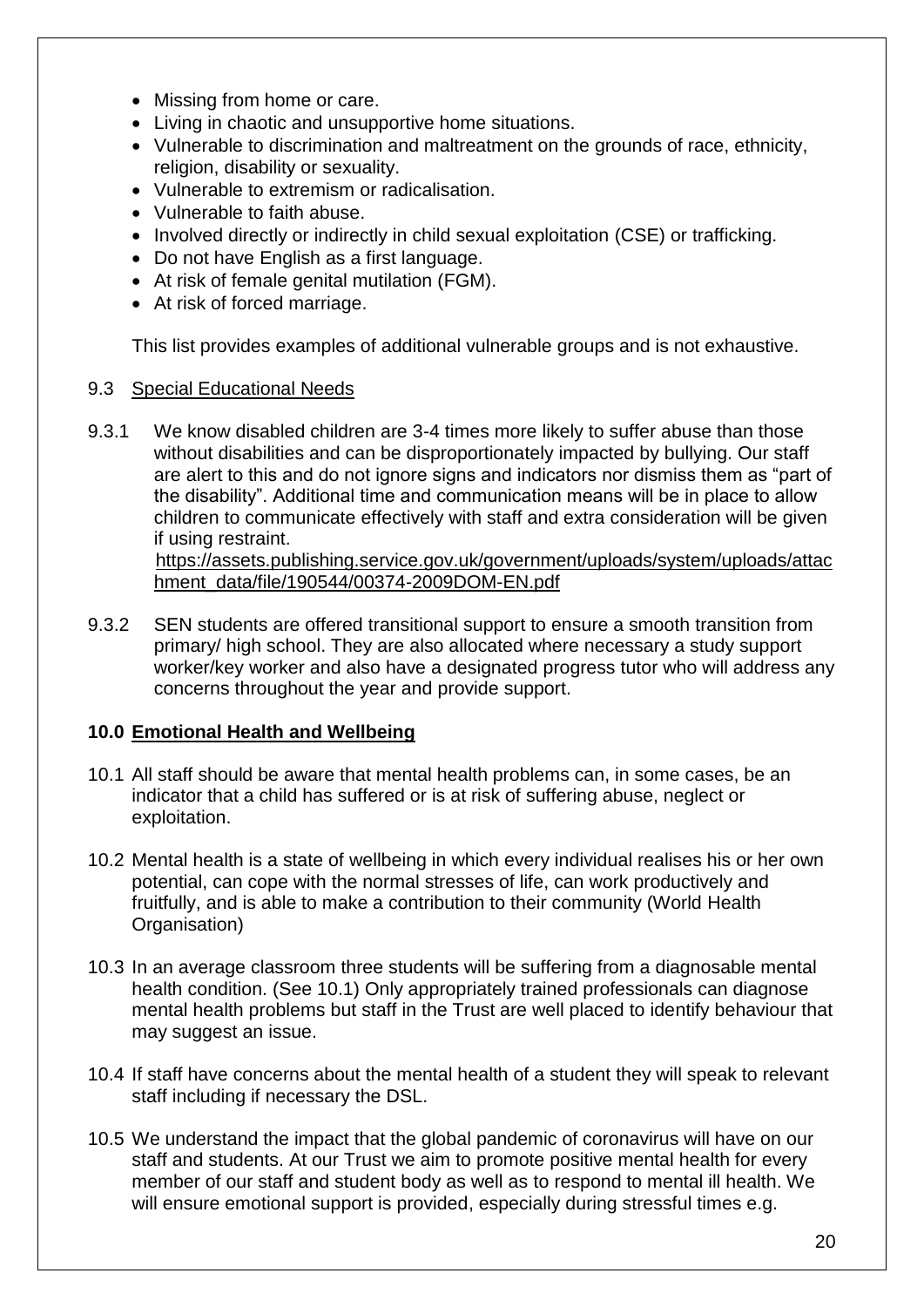exams.

10.6 Possible warning signs of mental health issues can include:

- Physical signs of harm that are repeated or appear non-accidental.
- Changes in eating or sleeping habits.
- Increased isolation from friend or family, becoming socially withdrawn.
- Changes in activity and mood.
- Lowering of academic achievement.
- Talking or joking about self-harm or suicide.
- Abusing drugs or alcohol.
- Expressing feelings of failure, uselessness or loss of hope.
- Changes in clothing, e.g. long sleeves in warm weather.
- Secretive behaviour.
- Lateness or absence from college/school.
- Repeated physical pain or nausea with no evident cause.
- 10.7 We understand that taking a listening empathetic approach is important when talking to students about their mental health issues. This can sometimes be what is initially needed by the students rather than advice or direction. If there are any safeguarding concerns discussion with the DSL will take place.
- 10.8 Suicide
- 10.8.1 We recognise that suicide is one the biggest killers of children and young people in the UK. We have followed the national guidance document "Building a Suicide Safer School/College" by papyrus; advice on policy prevention and postvention etc.

[https://papyrus-uk.org/wp-content/uploads/2018/10/400734-Schools-guide-](https://papyrus-uk.org/wp-content/uploads/2018/10/400734-Schools-guide-PAPYRUS.pdf)[PAPYRUS.pdf](https://papyrus-uk.org/wp-content/uploads/2018/10/400734-Schools-guide-PAPYRUS.pdf)

10.8.2 Samaritans step by step guide to responding to a suicide or suicide threat; [https://www.samaritans.org/how-we-can-help/schools/step-step/step-step](https://www.samaritans.org/how-we-can-help/schools/step-step/step-step-resources/)[resources/](https://www.samaritans.org/how-we-can-help/schools/step-step/step-step-resources/)

# **11.0 Current Issues**

- 11.1 There are many issues of concern affecting children today and not all can be listed here. We will have a consistent approach of following our procedures and consulting with other agencies if there are any concerns with any of our students.
- 11.1.1 When to report to police, the following guidance will be followed: [https://www.npcc.police.uk/documents/Children%20and%20Young%20people/Wh](https://www.npcc.police.uk/documents/Children%20and%20Young%20people/When%20to%20call%20the%20police%20guidance%20for%20schools%20and%20colleges.pdf) [en%20to%20call%20the%20police%20guidance%20for%20schools%20and%20c](https://www.npcc.police.uk/documents/Children%20and%20Young%20people/When%20to%20call%20the%20police%20guidance%20for%20schools%20and%20colleges.pdf) [olleges.pdf](https://www.npcc.police.uk/documents/Children%20and%20Young%20people/When%20to%20call%20the%20police%20guidance%20for%20schools%20and%20colleges.pdf)
- 11.1.2 Online safety is exceptionally important and will continue to receive a high priority as an issue, as it is often how issues are facilitated such as CCE,CSE, radicalisation, bullying etc. Appropriate filters and monitoring are in place as well as education of staff and students.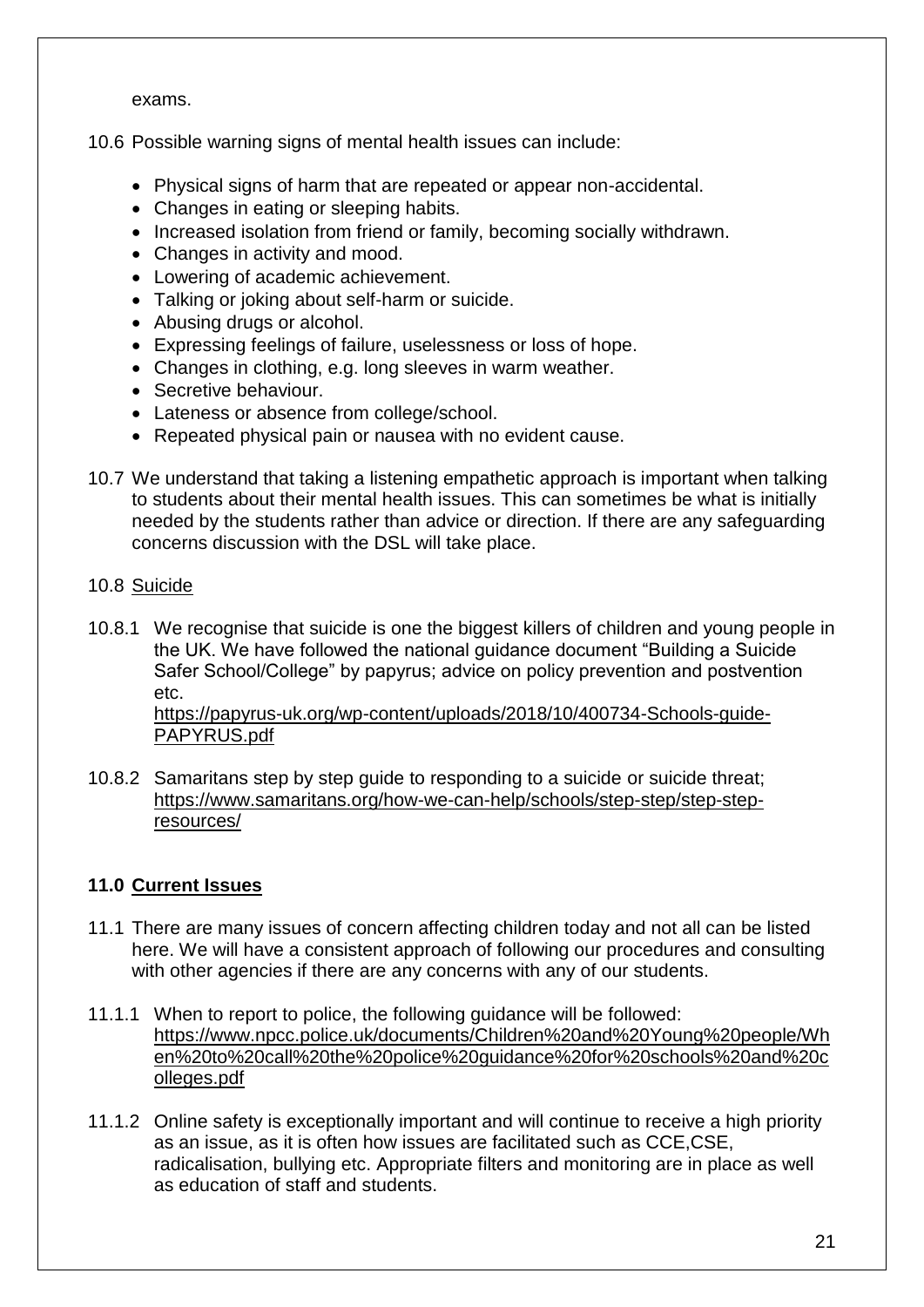#### 11.2 Peer on Peer Abuse

- 11.2.1 All staff should be aware that children can abuse other children (often referred to as peer on peer abuse). And that it can happen both inside and outside of school or college and online. It is important that all staff recognise the indicators and signs of peer on peer abuse and know how to identify it and respond to reports.
- 11.2.2 All staff should understand, that even if there are no reports in their schools or colleges it does not mean it is not happening, it may be the case that it is just not being reported. As such it is important if staff have any concerns regarding peer on peer abuse they should speak to their designated safeguarding lead (or deputy) or any other staff where appropriate.
- 11.2.3 It is essential that all staff understand the importance of challenging inappropriate behaviours between peers, many of which are listed below, that are actually abusive in nature. Downplaying certain behaviours, for example dismissing sexual harassment as "just banter", "just having a laugh", "part of growing up" or "boys being boys" can lead to a culture of unacceptable behaviours, an unsafe environment for children and in worst case scenarios a culture that normalises abuse leading to children accepting it as normal and not coming forward to report it.
- 11.2.4 Peer on peer abuse is most likely to include, but may not be limited to:
	- Bullying (including cyberbullying, prejudice-based and discriminatory bullying).
	- Abuse in intimate personal relationships between peers.
	- Physical abuse such as hitting, kicking, shaking, biting, hair pulling, or otherwise causing physical harm (this may include an online element which facilitates, threatens and/or encourages physical abuse).
	- Sexual violence.
	- Sexual harassment.
	- Causing someone to engage in sexual activity without consent, such as forcing someone to strip, touch themselves sexually, or to engage in sexual activity with a third party.
	- Consensual and non-consensual sharing of nude and semi-nude images.
	- Upskirting which typically involves taking a picture under a person's clothing without their permission, with the intention of viewing their genitals or buttocks to obtain sexual gratification, or cause the victim humiliation, distress or alarm.
	- Initiation/hazing type violence and rituals (this could include activities involving harassment, abuse or humiliation used as a way of initiating a person into a group and may also include an online element).
- 11.2.5 Child on child abuse will always be taken seriously and acted upon. It will not be dismissed as "banter" or "part of growing up". These issues will be covered as part of the Trusts' tutorial plan/form tutor programme.
- 11.2.6 We recognise students with Special Educational Needs and Disabilities (SEND) are three times more likely to be abused by peers. Additional barriers can sometimes exist when recognising abuse in SEND children. These can include: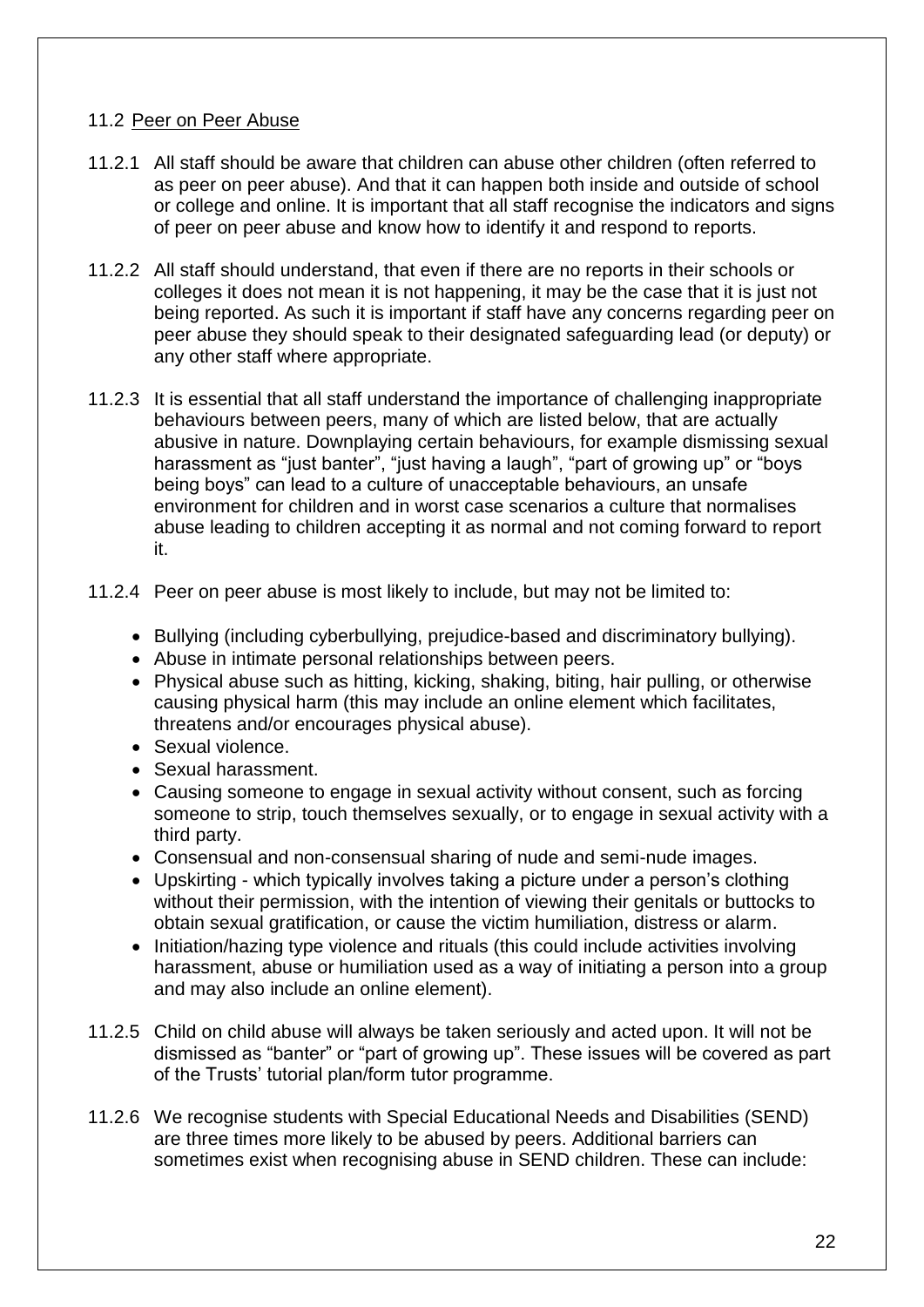- Assumptions that indicators of possible abuse such as behaviour, mood, and injury relate to the child's disability without further exploration
- The potential for SEND being disproportionately impacted by behaviours such as bullying and harassment, without outwardly showing any signs
- Communication barriers and difficulties overcoming these barriers.

## **Therefore, any reports of abuse involving children with SEND will involve liaison with the Designated Safeguarding Lead (or deputy) and the SENDCo.**

11.2.7 Children who are lesbian gay, by, or trans (LGBT) can be targeted by their peers. In some cases a child who is perceived by their peers to be LGBT (whether they are or not) can be just as vulnerable as children who identify as LGBT.

#### 11.3 Sexual Violence

- 11.3.1 Sexual Violence and Harassment can occur between children of any age and sex.
- 11.3.2 Sexual violence includes rape, assault by penetration and sexual assault.
- 11.3.3 Sexual harassment is unwanted conduct of a sexual nature and can include sexual comments/jokes, physical behaviour e.g. showing sexual pictures deliberately touching/bushing up against someone, online sexual harassment.

# 11.3.4 We will:

- Never tolerate or normalise this behaviour and are very clear it is not "being an inevitable part of growing up".
- Not tolerate or dismiss sexual violence or sexual harassment as "banter", "part of growing up", "just having a laugh" or "boys being boys".
- Challenge behaviour (potentially criminal in nature) such a grabbing bottoms, breasts and genitalia, flicking bras and lifting up skirts.
- Understand that all of the above can be driven by wider societal factors such as everyday sexist stereotypes and everyday sexist language.
- Ensure a victim is never made to feel ashamed for making a report.

#### 11.3.5 Further information/advice is available here: [https://assets.publishing.service.gov.uk/government/uploads/system/uploads/attac](https://assets.publishing.service.gov.uk/government/uploads/system/uploads/attachment_data/file/719902/Sexual_violence_and_sexual_harassment_between_children_in_schools_and_colleges.pdf) hment data/file/719902/Sexual violence and sexual harassment between child ren in schools and colleges.pdf

# 11.4 Upskirting

- 11.4.1 'Upskirting' typically involves taking a picture under a person's clothing without them knowing, with the intention of viewing their genitals or buttocks to obtain sexual gratification, or cause the victim humiliation, distress or alarm. It is now a criminal offence.
- 11.4.2 Should any students raise concerns in relation to the above it is essential that information is passed onto the DSL.
- 11.5 Sexting/Youth Produced Sexual Imagery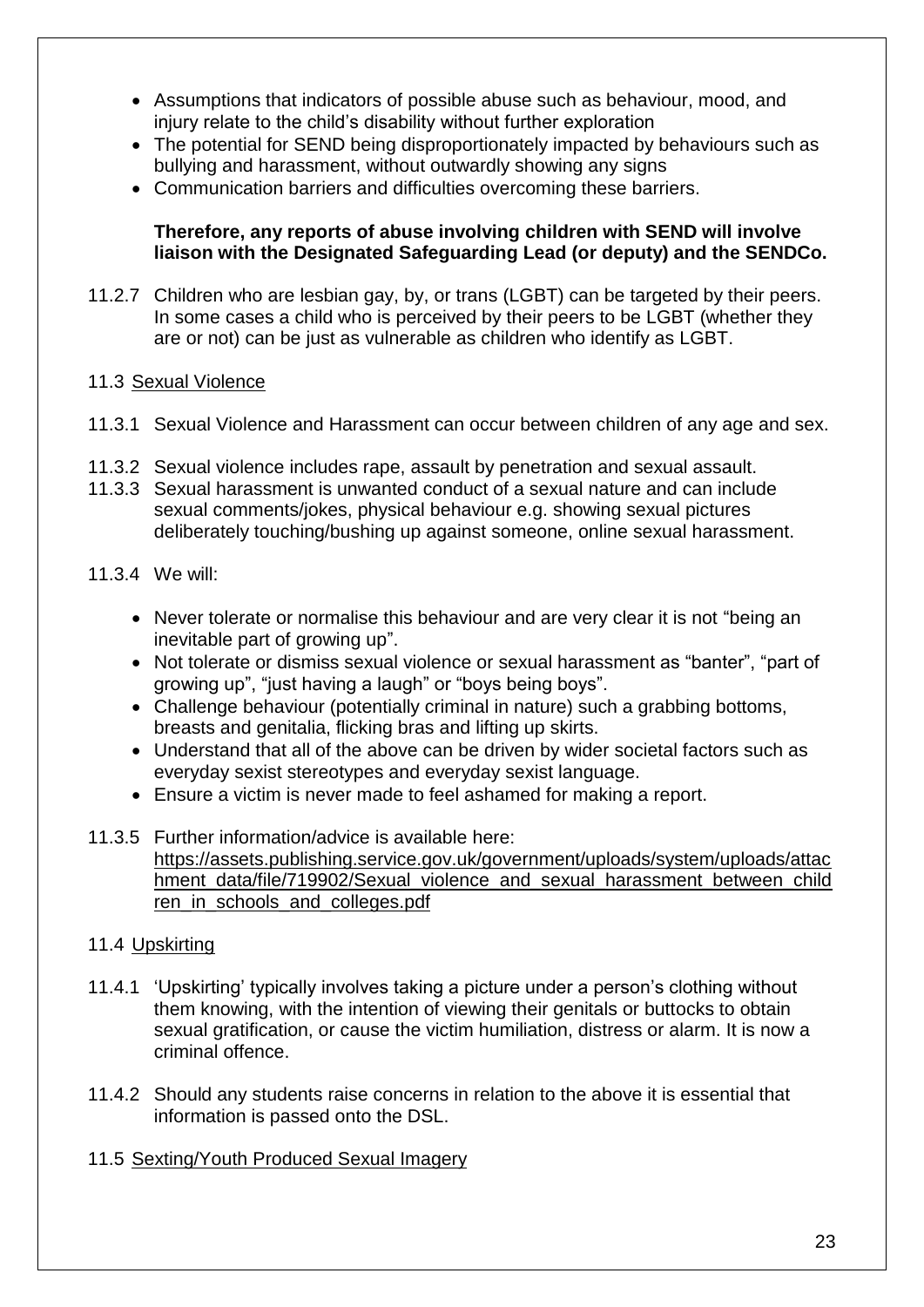- 11.5.1 Sexting is when someone shares sexual, naked or semi naked images or videos of themselves or others, or sends sexually explicit messages. They can be sent using mobiles, tablets, smartphones and laptops – any device that allows anyone to share media and messages.
- 11.5.2 The Trust will follow the below guidance: [https://assets.publishing.service.gov.uk/government/uploads/system/uploads/attac](https://assets.publishing.service.gov.uk/government/uploads/system/uploads/attachment_data/file/759009/Overview_of_Sexting_Guidance.pdf) [hment\\_data/file/759009/Overview\\_of\\_Sexting\\_Guidance.pdf](https://assets.publishing.service.gov.uk/government/uploads/system/uploads/attachment_data/file/759009/Overview_of_Sexting_Guidance.pdf)
- 11.6 Bullying
- 11.6.1 Bulling is usually defined as behaviour that is:
	- Repeated.
	- Intended to hurt someone physically or emotionally.
	- Often aimed at certain groups, for example because of race, religion, gender or sexual orientation.
- 11.6.2 Is a very serious issue that can cause considerable anxiety and stress. At its most serious level, bullying can have a disastrous effect on a student's wellbeing and learning and in very rare cases has been a feature in the suicide of some young people.

[https://assets.publishing.service.gov.uk/government/uploads/system/uploads/attac](https://assets.publishing.service.gov.uk/government/uploads/system/uploads/attachment_data/file/623895/Preventing_and_tackling_bullying_advice.pdf) hment data/file/623895/Preventing and tackling bullying advice.pdf

11.6.3 All incidences of bullying, including cyber-bullying, sexual bullying and prejudicebased bullying will be recorded and reported and will be managed through our formal intervention policy. If the bullying is particularly serious, or the tackling bullying procedures are deemed ineffective, the principal and the DSL will consider implementing child protection procedures.

<https://www.childnet.com/resources/cyberbullying-guidance-for-schools>

#### 11.7 Children with Harmful Sexual Behaviour (HSB)

- 11.7.1 Research suggests that up to 40 per cent of child sexual abuse is committed by someone under the age of 18.
- 11.7.2 The management of children and young people with sexually harmful behaviour is complex and the Trust will work with other agencies to risk assess and maintain the safety of the Trust's community. Young people who display such behaviours may be victims of abuse themselves and the child protection procedures will be followed for both victim and perpetrator. Staff who become concerned about a student's sexual behaviour should speak to the DSL as soon as possible. We will consider the Brook Traffic Light tool when making judgements.

[https://www.brook.org.uk/training/wider-professional-training/sexual-behaviours](https://www.brook.org.uk/training/wider-professional-training/sexual-behaviours-traffic-light-tool/)[traffic-light-tool/](https://www.brook.org.uk/training/wider-professional-training/sexual-behaviours-traffic-light-tool/)

11.8 Contextual Safeguarding/Extra Familial Abuse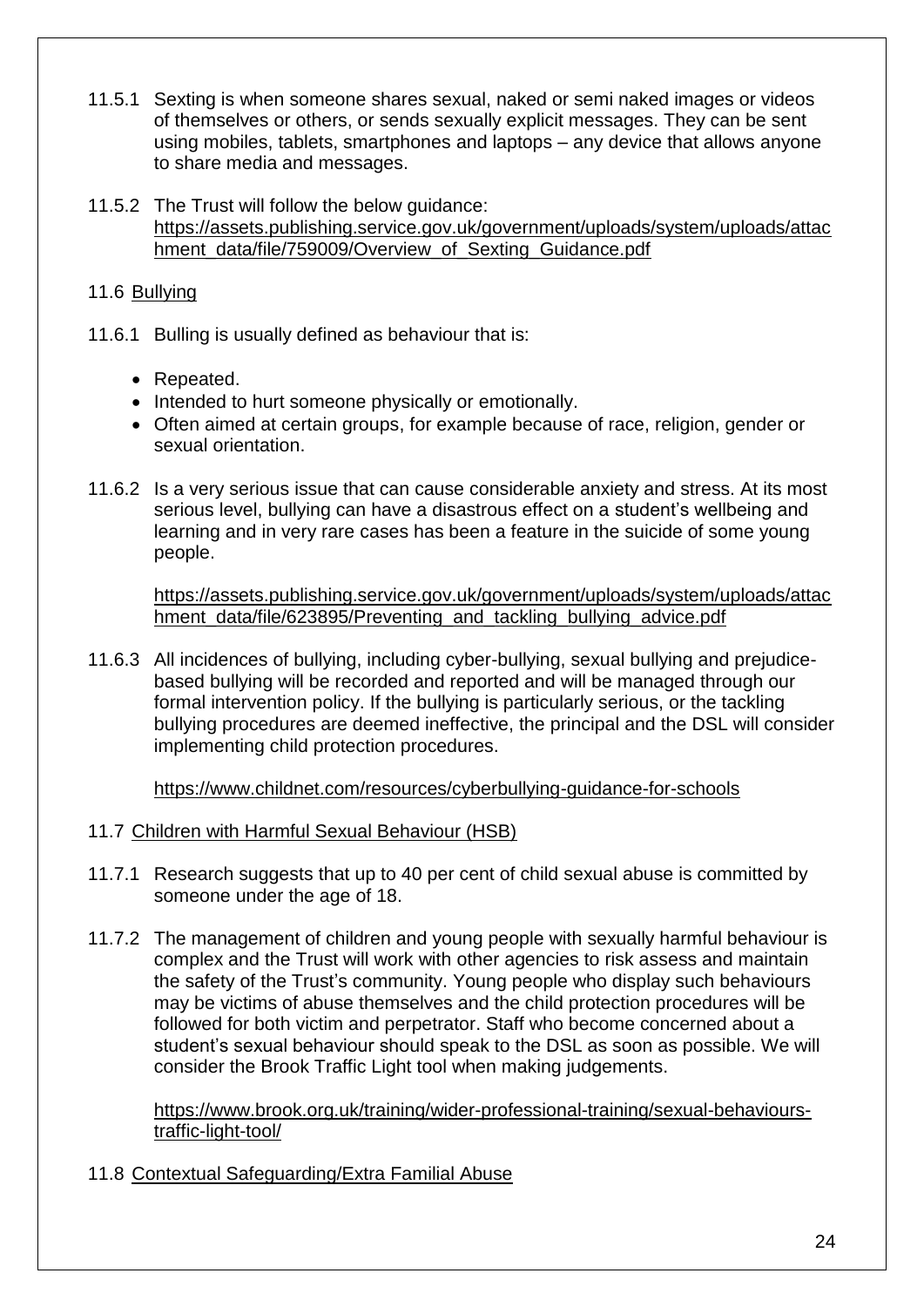- 11.8.1 Contextual Safeguarding is an approach to understanding, and responding to, young people's experiences of significant harm beyond their families i.e. extra familial abuse. It recognises that the different relationships that young people form in their neighbourhoods, schools and online can feature violence and abuse.
- 11.8.2 Parents and carers have little influence over these contexts and young people's experiences of extra-familial abuse can undermine parent-child relationships. Contextual Safeguarding, therefore, expands the objectives of child protection systems in recognition that young people are vulnerable to abuse in a range of social contexts.
- 11.8.3 Contextual Safeguarding Network <https://contextualsafeguarding.org.uk/>

#### 11.9 Hate Crime

- 11.9.1 NCLT is committed to tackling all forms of Hate Crime and Hate Incidents to protect and safeguard all our employees/students. It is a key priority for NCLT to raise awareness of this issue, to ensure all employees are clear on acceptable behaviour and all employees/students are aware of how to report any incidents. NCLT has a zero-tolerance approach to all forms of Hate Crime and any abusive or discriminatory behaviour.
- 11.9.2 What is a Hate Crime?

Hate Crime is defined as a criminal action, typically one involving violence (but not exclusively), that is motivated by prejudice on the basis of Disability, Gender Identity, Race, Ethnicity or Nationality, Religion, Faith or Belief or Sexual Orientation.

Examples of hate crimes include (this list is not exhaustive):

- Assaults
- Criminal damage
- Harassment
- Sexual assault
- Murder
- Theft
- Fraud
- Burglary
- Hate mail
- Causing harassment, alarm or distress
- Bullying

#### 11.9.3 What is a Hate Incident?

A Hate Incident is any incident, which may or may not be a crime, that an individual or any other person perceives to be motivated by hostility or prejudice towards any aspect of a person's identity.

Examples of hate incidents include (this list is not exhaustive):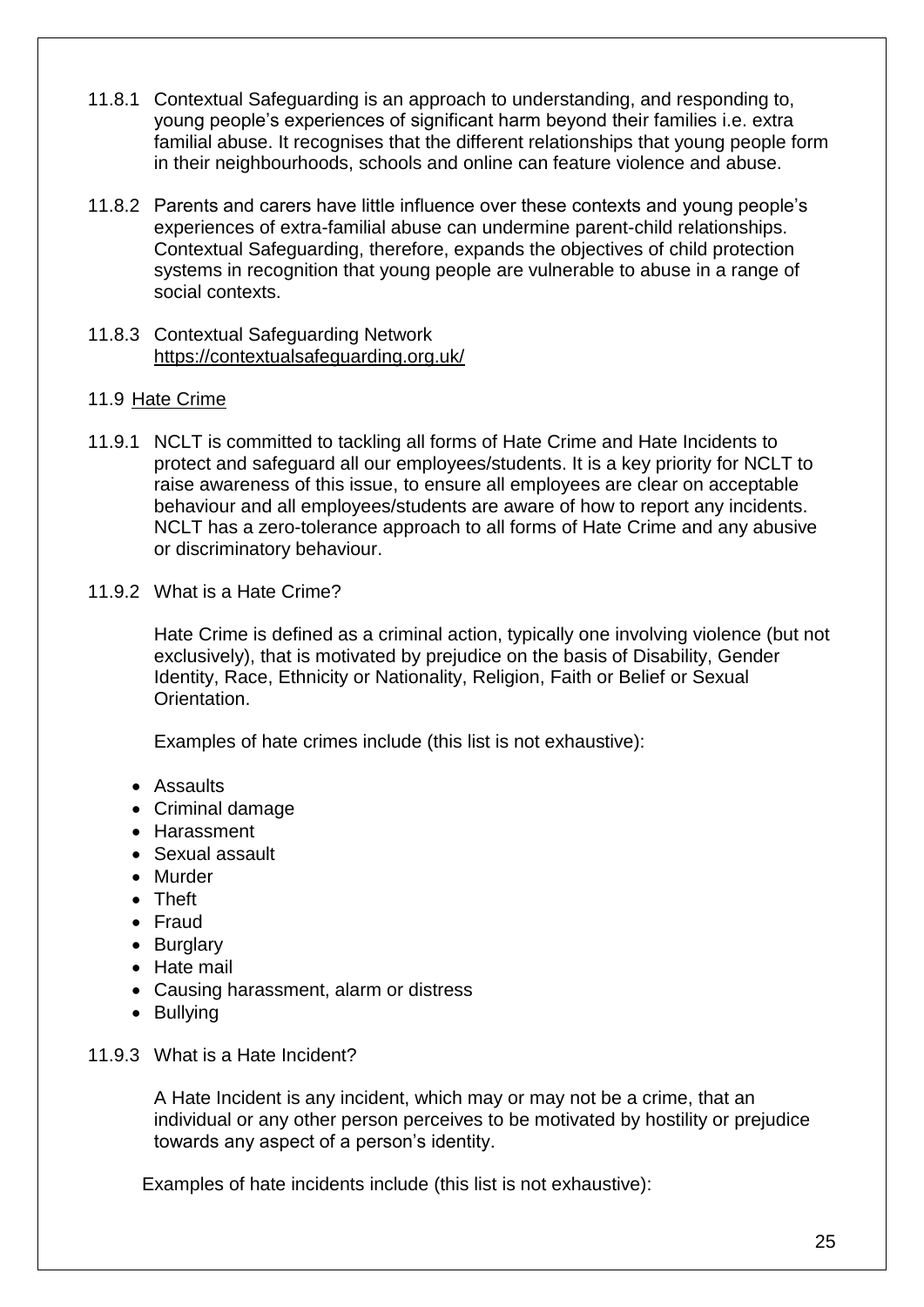- Verbal abuse like name-calling and offensive jokes
- Harassment
- Bullying or intimidation by children, adults, neighbours or strangers
- Physical attacks such as hitting, punching, pushing, spitting
- Threats of violence
- Hoax calls, abusive phone or text messages, hate mail
- Online abuse for example on Facebook or Twitter
- Displaying or circulating discriminatory literature or posters
- Harm or damage to things such as your home, pet, vehicle
- Graffiti
- Arson
- Throwing rubbish into a garden
- Malicious complaints for example over parking, smells or noise.
- Displays of any writing, sign or other visible representation which is threatening or abusive, within the hearing or sight of a person likely to be caused harassment, alarm or distress thereby.
- 11.9.4 The Impact of Hate Crimes and Incidents

Hate Crimes and Incidents, whether experienced directly, indirectly, in person or online can have a serious impact on both the mental and physical wellbeing of an individual. Individuals subjected to hate crimes or incidents are reported to suffer from increased stress levels, anxiety, depression, PTSD or injuries, which can result in increased sickness absence.

11.9.5 Reporting Hate Crimes and Incidents

NCLT has a duty of care to its employees/students and encourages its employees/students to report any hate crimes or incidents at the earliest opportunity. This includes anyone who has witnessed a hate crime or incident (seeing, hearing or reading), where a hate crime or incident is reported to them by victims or witnesses or has a strong suspicion or evidence of a hate crime/incident.

Any employee posting or sharing hate speech via social media sites (Facebook / Twitter, etc) will be referred to the NCLT disciplinary procedure.

If a complaint is identified as being criminal in nature it will immediately be reported to the Police for them to follow up and investigate. In these circumstances any collection of evidence should be carried out by the police officer in charge of the investigation.

To independently report a hate incident / crime, a list of third party reporting services who offer advice and support to anyone who has been a witness or victim of a hate crime is given below:

| $\vert$ In an emergency $\vert$ Call 999 |  |
|------------------------------------------|--|
|------------------------------------------|--|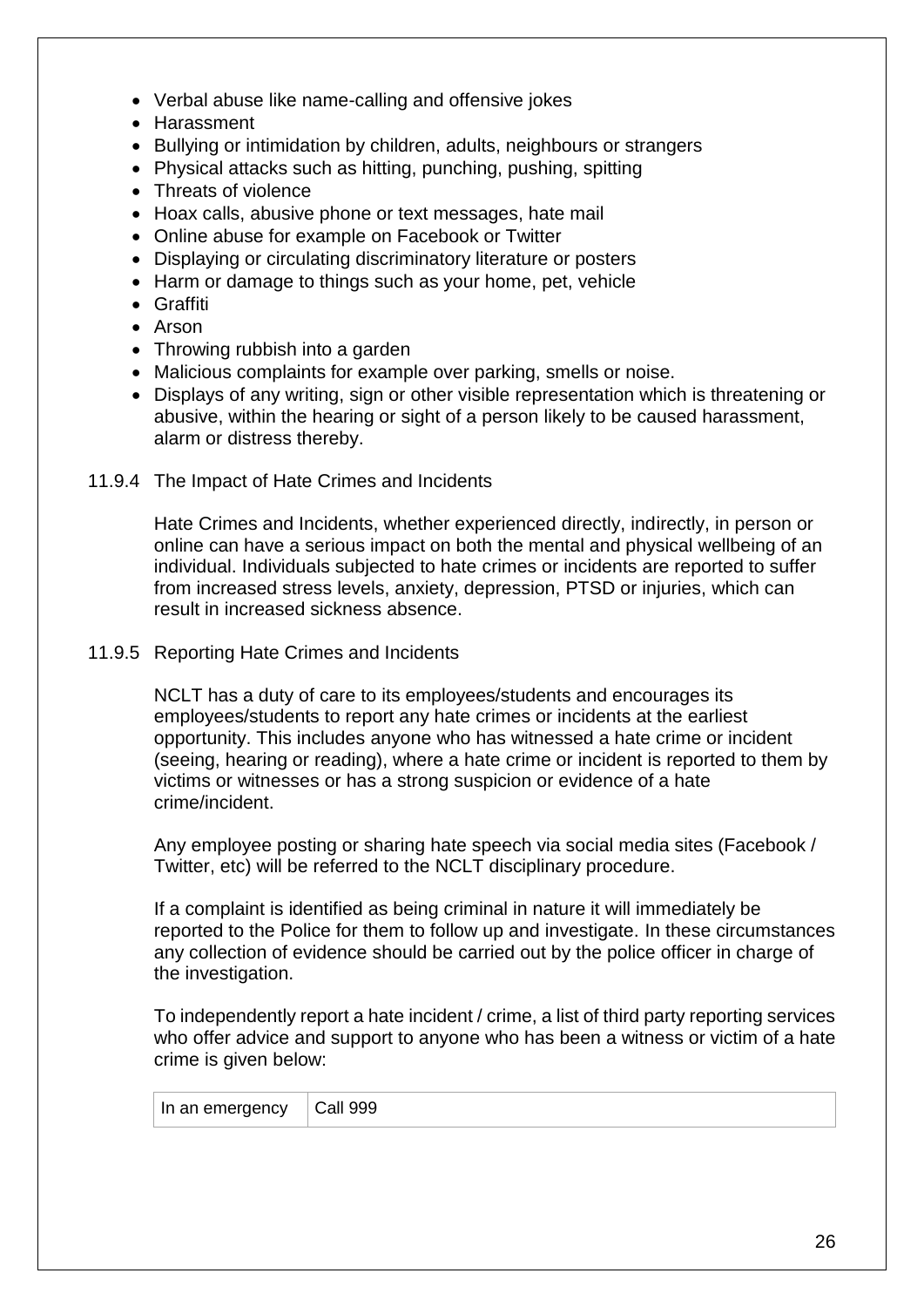| Contact the police   Call 101 (non-emergency) to report an incident. You can speak to<br>the police in confidence and you do not have to give your personal<br>details. However this would impact on the investigation and Police's<br>ability to prosecute the offender if the police cannot contact you. |
|------------------------------------------------------------------------------------------------------------------------------------------------------------------------------------------------------------------------------------------------------------------------------------------------------------|
|                                                                                                                                                                                                                                                                                                            |

#### 11.10 Prejudice Related Incidents

- 11.10.1 The Trust is opposed to all forms of prejudice and any incidents of prejudice will be addressed immediately. Advice will be sought from other agencies if appropriate
- 11.11 Children Missing Education (CME)
- 11.11.1 CME is defined as children of compulsory school age who are not registered students at a school/college and are not receiving suitable education otherwise that at school e.g. home schooling. However at any stage any child going missing from school, which includes within the school/college day, is a potential indicator of abuse and neglect, including exploitation, mental health concerns, risk of forced marriage etc. Unauthorised absences will be monitored and followed up in line with procedures, particularly where children go missing on repeated occasions. All staff will be aware of the signs of risk and individual triggers including travelling to conflict zones, FGM and forced marriage.
- 11.11.2 All such students will be placed and removed from admission and attendance registers as required by law.
- 11.11.3 We will collect, where possible, more than one emergency contact number for each student.
- 11.11.4 Children at Particular Risk of Missing Education

As there could be many reasons for a child to be missing from education, the LA will make a judgement on a case-by-case basis.

The following list indicates students who are most at risk of missing education:

- Students at risk of harm or neglect where this is suspected, local child protection procedures will be followed; however, if a child is in immediate danger or at risk of harm, a referral should be made immediately to children's social care (and the police if appropriate) as per the trust's child protection policy. The LA officers responsible for CME will check a referral has been made, and will contact children's social care if this is not the case. Should there be a reason to suspect a crime has been committed or the child's safety is at risk, the LA will contact the police.
- Children of gypsy, roma and traveller (GRT) families when a GRT student leaves the college/school without naming their next destination, the trust and its colleges/school will contact the LA. If necessary, the college will consult the Attendance and Prosecution Service for advice on the best strategies to ensure minimal disruption to the GRT students' education.
- Children of service personnel the college/school will contact the Ministry of Defence Children's Education Advisory Service for advice to ensure continuity of education for these children.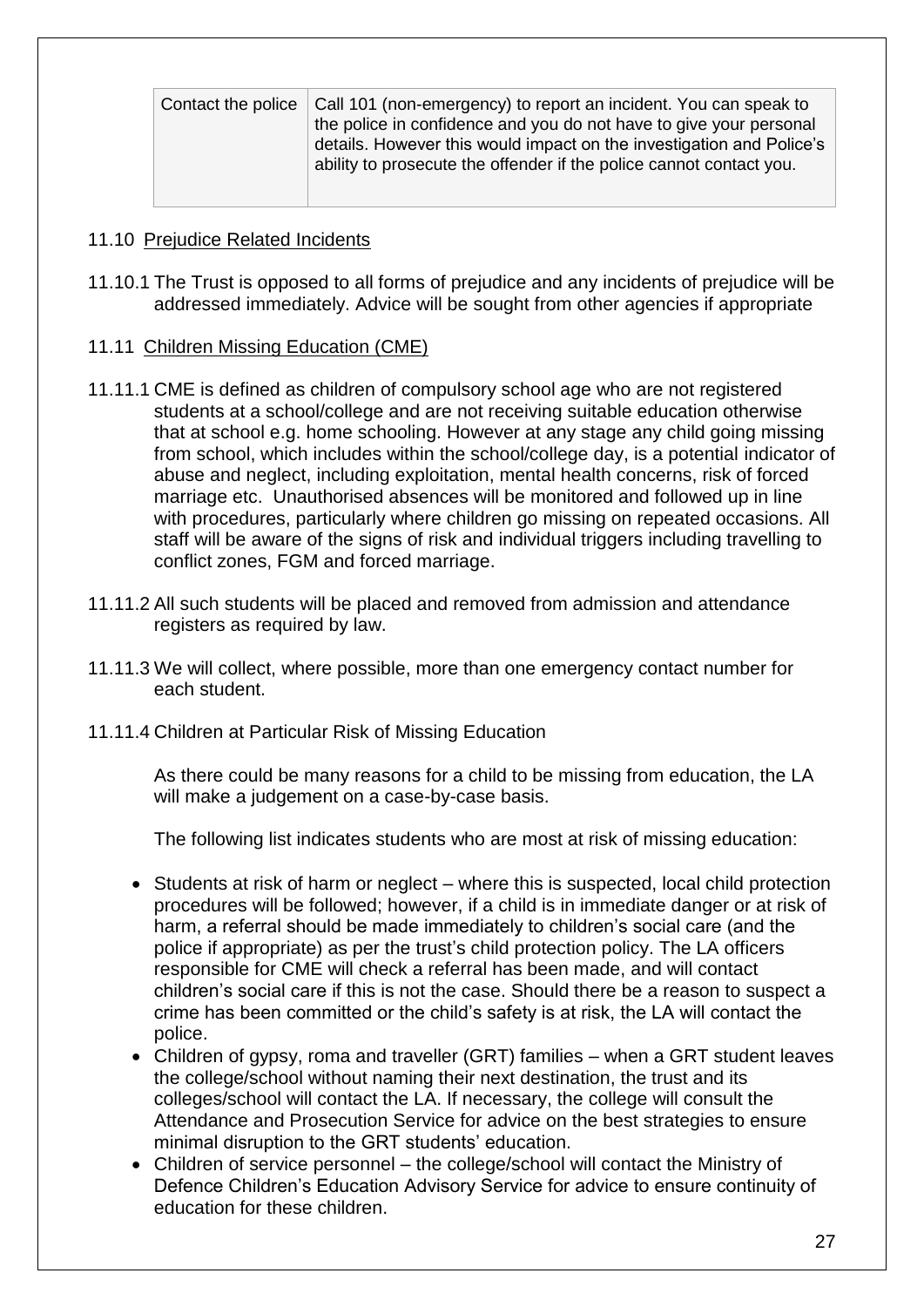- Missing children/runaways should the college/school suspect a child has gone missing/run away, an appropriate staff member will consult the DfE for advice on missing children.
- Children and young people supervised by the Youth Justice System in this case, LA youth offending teams are responsible for supervising children (aged 8 to 18). Where a young person is registered at the college prior to custody, the college will keep the place open for their return.
- Children who cease to attend where the reason for a child who has stopped attending the college/school is not known, the LA will investigate the situation.

#### 11.12 Elective Home Education (Wingfield Academy Only)

- 11.12.1 Many home educated children have an overwhelmingly positive learning experience. We would expect the parents' decision to home educate to be made with their child's best education at the heart of the decision. However, this is not the case for all, and home education can mean some children are less visible to the services that are there to keep them safe and supported in line with their needs.
- 11.12.2 From September 2016 the Education (Pupil Registration) (England) Regulations 2006 were amended so that schools must inform their LA of all deletions from their admission register when a child is taken off roll.
- 11.12.3 Where a parent/carer has expressed their intention to remove a child from school with a view to educating at home, we recommend that LAs, schools, and other key professionals work together to coordinate a meeting with parents/carers where possible. Ideally, this would be before a final decision has been made, to ensure the parents/carers have considered what is in the best interests of each child. This is particularly important where a child has SEND, is vulnerable, and/or has a social worker.

#### 11.13 Child Criminal Exploitation (CCE)

- 11.13.1 In a similar way to sexual exploitation CCE is when there is a power imbalance where children are used by individuals or gangs to take part in criminal activity. This can include drug running, stealing, threatening other young people etc. The exploited child often believes they are in control of the situation. High levels of violence, coercion and intimidation are common.
- 11.13.2 "County lines" is a term used to describe gangs supplying drugs to suburban areas and market and coastal towns using dedicated mobile phone lines or "deal lines". It involves child criminal exploitation (CCE) as gangs use children and vulnerable people to move and store drugs and money. Gangs establish a base in the market location, typically by taking over the homes of local vulnerable adults by force or coercion in a practice referred to as "cuckooing".
- 11.13.3 County lines is a major, cross cutting issue involving drugs, violence, gangs, safeguarding, criminal and sexual exploitation, modern slavery, and missing persons; and the response to tackle it involves the police, the National Crime Agency, a wide range of Government departments, local government agencies and VCS (voluntary and community sector) organisations. County lines activity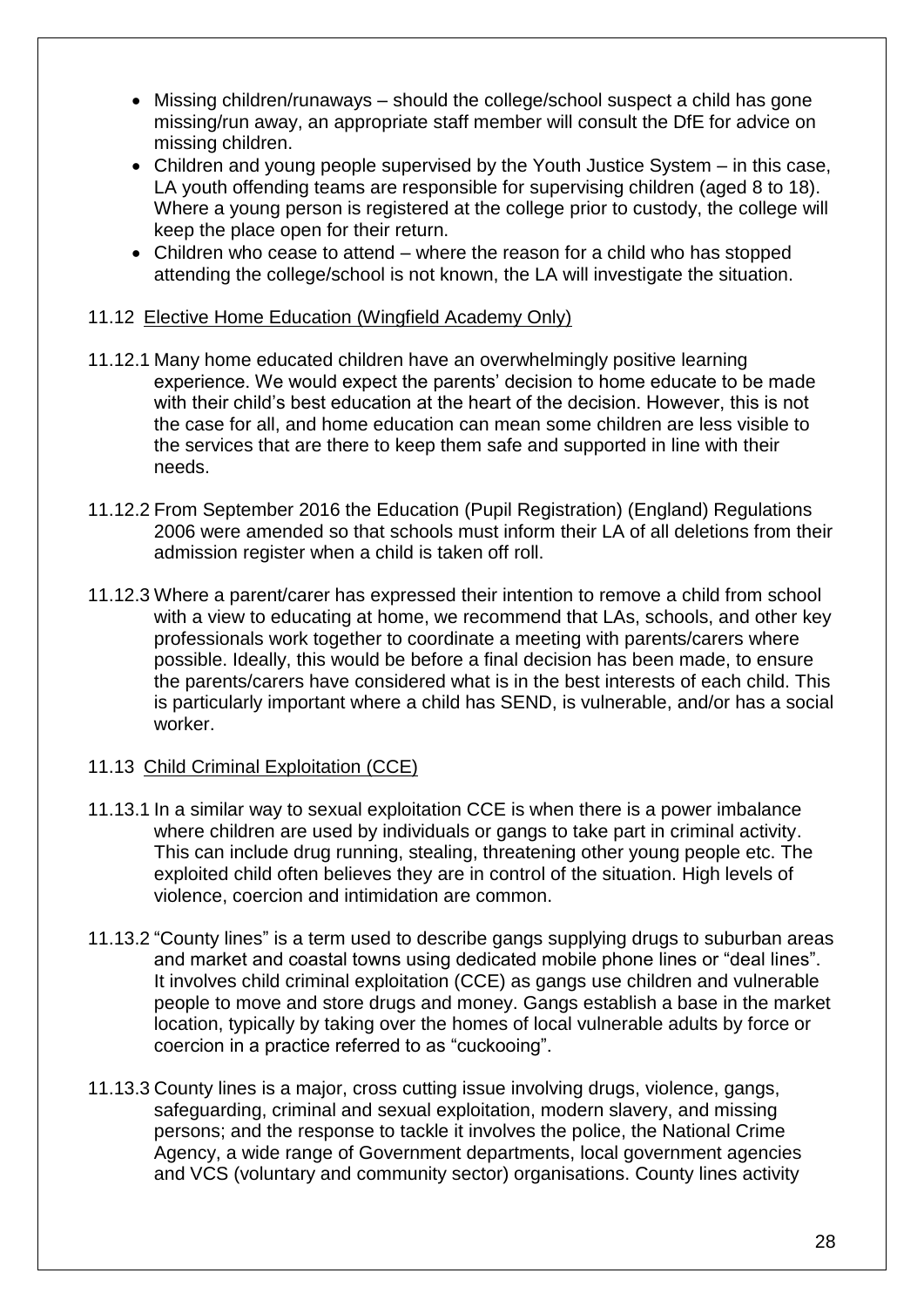and the associated violence, drug dealing and exploitation have a devastating impact on young people, vulnerable adults and local communities.

11.13.4 It is important to note that the experience of girls who are criminally exploited can be very different to that of boys. The indicators may not be the same, however professionals should be aware that girls are at risk of criminal exploitation too. It is also important to note that both boys and girls being criminally exploited may be at higher risk of sexual exploitation.

[https://www.gov.uk/government/collections/county-lines-criminal-exploitation-of](https://www.gov.uk/government/collections/county-lines-criminal-exploitation-of-children-and-vulnerable-adults)[children-and-vulnerable-adults](https://www.gov.uk/government/collections/county-lines-criminal-exploitation-of-children-and-vulnerable-adults)

#### 11.14 Serious Violence

- 11.14.1 All staff should be aware of the indicators, which may signal children are at risk from, or are involved with, serious violent crime. These may include increased absence from school, a change in friendships or relationships with older individuals or groups, a significant decline in performance, signs of self-harm or a significant change in wellbeing, or signs of assault or unexplained injuries. Unexplained gifts or new possessions could also indicate that children have been approached by, or are involved with, individuals associated with criminal networks or gangs and may be at risk of criminal exploitation.
- 11.14.2 All staff should be aware of the range of risk factors which increase the likelihood of involvement in serious violence, such as being male, having been frequently absent or permanently excluded from school, having experienced child maltreatment and having been involved in offending, such as theft or robbery.
- 11.14.3 Staff will look out for signs that indicate that a student may be at risk or involved in serious crime, including criminal networks or gangs, and follow the appropriate referral pathways for help and support.

#### 11.15 Domestic Abuse

- 11.15.1 This does not have to include violence to be classed as abuse.
- 11.15.2 Any incident or pattern of incidents of controlling, coercive, threatening behaviour, violence or abuse between those aged 16 or over who are, or have been, intimate partners or family members regardless of gender or sexuality. The abuse can encompass, but is not limited to:
	- Psychological
	- Physical
	- Sexual
	- Financial
	- Emotional
	- Coercive Control
- 11.15.3 1:4 women and 1:6 men will experience Domestic abuse at some time in their lifetime. We will be mindful of the abusive affect this has on children, even when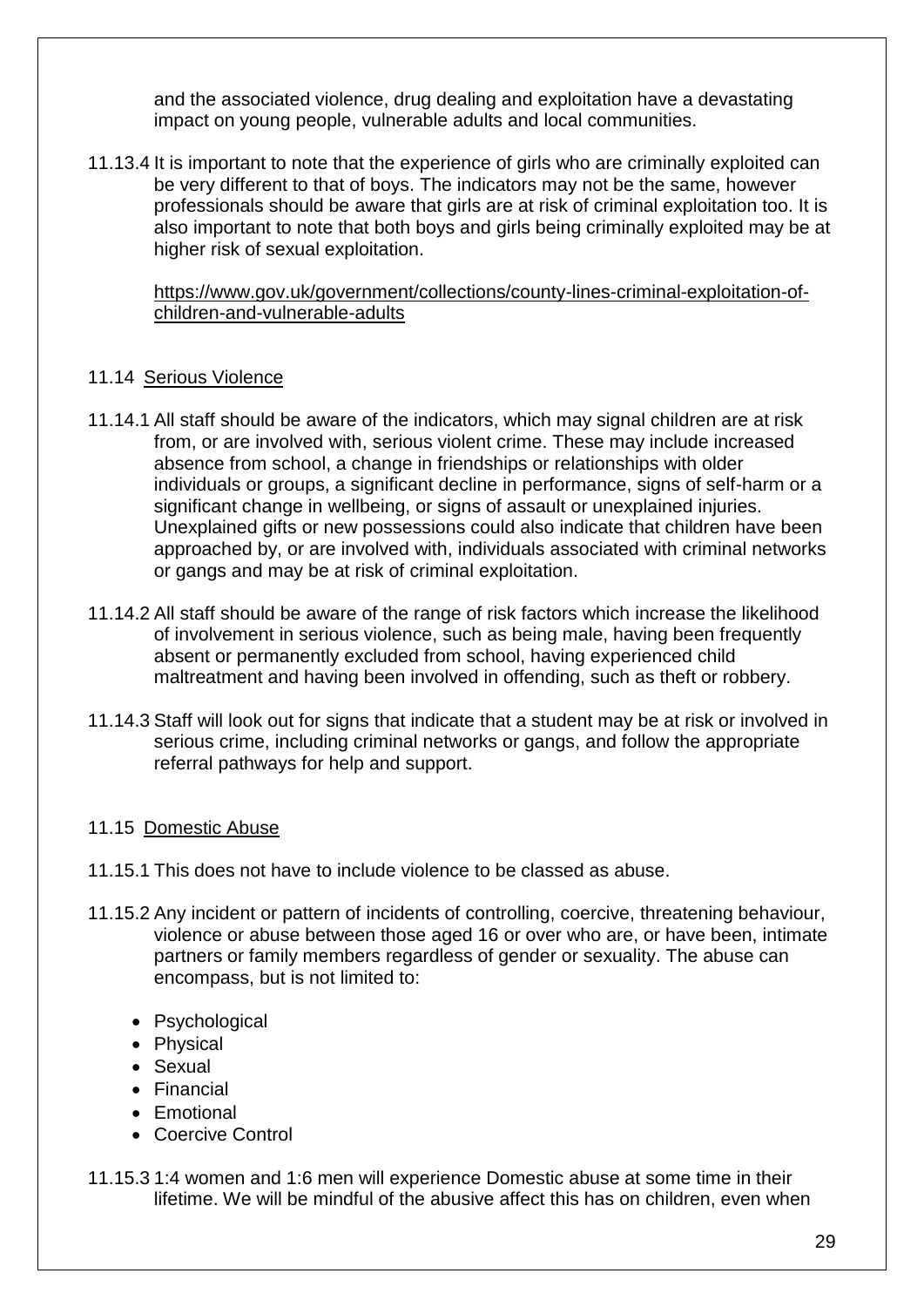they are not directly involved in incidents and that our staff may themselves be victims.

11.15.4 The Trust is taking part in Operation Encompass. This means where we receive information, the next day, if police have been called out to a domestic abuse incident and any of our students were present. The purpose of this information sharing is to make the next day better for the student.

<http://www.operationencompass.org/>

#### 11.16 Hidden Harm

- 11.16.1 The government's 'Hidden Harm' reports (ACMD 2003,2007) revealed the large numbers of children across the UK living with parents who mis-use drugs – an estimated 200,000
- 11.16.2 For some of these vulnerable children, attendance at school/college provides respite from difficult home circumstances. For others, the consequences of family substance misuse include poor attendance, lack of progress with their education and failure to develop the necessary social and behavioural skills. This can be particularly difficult for children if they are also taking on a carer role for parents or siblings. Children can "act out" through challenging behaviour, or "act in" through withdrawal or self-harming behaviours, the distress that they are experiencing due to difficulties at home.
- 11.16.3 The DSL will refer any concerns to the Early Help Hub and referral and response service and work with partner agencies so children in these circumstances can be responded to appropriately.
- 11.16.4 Families where parents/carers drink problematically, use illicit drugs or misuse prescribed medication can still provide a safe, secure and supportive family environment for children. However for some families, drug and/or alcohol misuse can become the central focus of the adult's lives, feelings and social behaviour, and has the potential to impact on a child at every age from conception to adulthood. It is therefore essential that the implications for each child in the family are assessed.

#### 11.17 Child Sexual Exploitation (CSE)

11.17.1 CSE is a form of sexual abuse. It occurs where an individual or group takes advantage of an imbalance of power to coerce, manipulate or deceive a child (male or female) into sexual activity (a) in exchange for something the victim wants or needs, and/or (b) for the financial advantage or increased status of the perpetrator or facilitator. The victim may have been sexually exploited even if the sexual activity appears consensual. CSE does not always involve physical contact; it can occur through the use of technology. CSE can affect 16 and 17 year olds who can legally consent to have sex. It includes contact and non-contact sexual activity e.g. copying images and posting on social media. CSE can occur over time or be a one-off occurrence.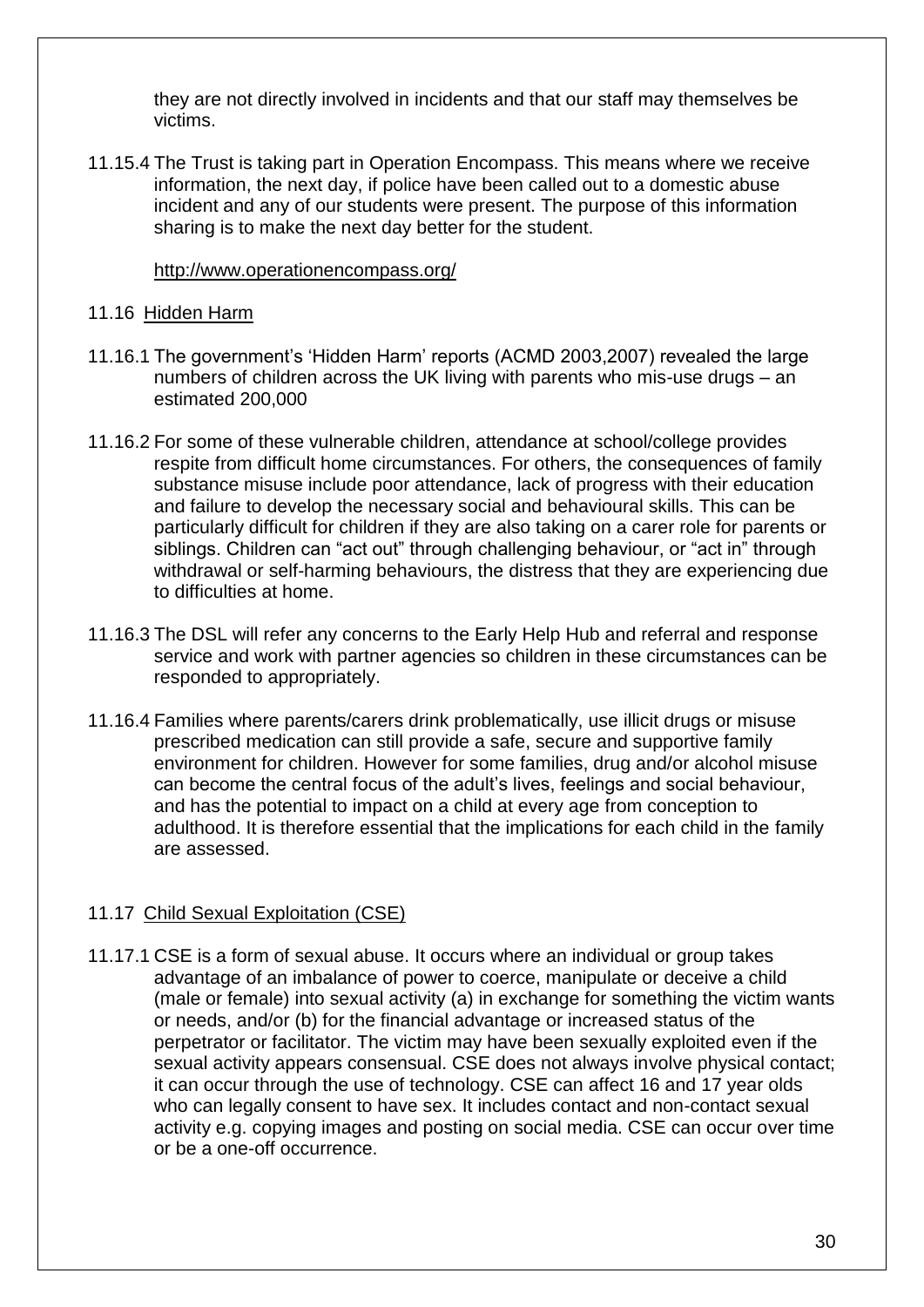- 11.17.2 This is a serious crime and is never the victim's fault even if there is some form of exchange.
- 11.17.3 The police team can be contacted for extra support and information. (details in appendix) NB they do not take the place of your usual reporting procedures.

[https://www.gov.uk/government/publications/child-sexual-exploitation-definition-and](https://www.gov.uk/government/publications/child-sexual-exploitation-definition-and-guide-for-practitioners)[guide-for-practitioners](https://www.gov.uk/government/publications/child-sexual-exploitation-definition-and-guide-for-practitioners)

[https://www.gov.uk/government/publications/criminal-exploitation-of-children-and](https://www.gov.uk/government/publications/criminal-exploitation-of-children-and-vulnerable-adults-county-lines)[vulnerable-adults-county-lines](https://www.gov.uk/government/publications/criminal-exploitation-of-children-and-vulnerable-adults-county-lines)

#### 11.18 Honour Based Violence/Abuse HBV/A – e.g. FGM/Forced Marriage/Breast Ironing

11.18.1 Female Genital Mutilation (FGM)

Whilst all staff should speak to the designated safeguarding lead (or deputy) with regard to any concerns about female genital mutilation (FGM), there is a specific legal duty on teachers. If a teacher, in the course of their work in the profession, discovers that an act of FGM appears to have been carried out on a girl under the age of 18, the teacher must report this to the police. Multi agency guidelines; [https://www.gov.uk/government/publications/multi-agency-statutory-guidance-on](https://www.gov.uk/government/publications/multi-agency-statutory-guidance-on-female-genital-mutilation)[female-genital-mutilation](https://www.gov.uk/government/publications/multi-agency-statutory-guidance-on-female-genital-mutilation)

[http://nationalfgmcentre.org.uk/wp-content/uploads/2019/06/FGM-Schools-Guidance-](http://nationalfgmcentre.org.uk/wp-content/uploads/2019/06/FGM-Schools-Guidance-National-FGM-Centre.pdf)[National-FGM-Centre.pdf](http://nationalfgmcentre.org.uk/wp-content/uploads/2019/06/FGM-Schools-Guidance-National-FGM-Centre.pdf)

11.18.2 Forced Marriage

Is illegal and a form of child abuse. It is a marriage entered into without the full and free consent of one or both parties, where violence, threats or coercion is used. Multi agency guidelines;

[https://www.gov.uk/government/publications/handling-cases-of-forced-marriage](https://www.gov.uk/government/publications/handling-cases-of-forced-marriage-multi-agency-practice-guidelines-english)[multi-agency-practice-guidelines-english](https://www.gov.uk/government/publications/handling-cases-of-forced-marriage-multi-agency-practice-guidelines-english)

National Charity; <https://karmanirvana.org.uk/>

#### 11.18.3 Breast Ironing

Breast ironing, also known as breast flattening, is the pounding and massaging of a pubescent girl's breasts, using hard or heated objects, to try to make them stop developing or disappear.

- 11.19 Fabricated Illness
- 11.19.1 Fabricated or induced illness (FII) is a rare form of child abuse. It occurs when a parent or carer, usually the child's biological mother, exaggerates or deliberately causes symptoms of illness in the child. It can include Munchausen's Syndrome by Proxy which is a recognised mental illness in the parent.

[https://www.gov.uk/government/publications/safeguarding-children-in-whom](https://www.gov.uk/government/publications/safeguarding-children-in-whom-illness-is-fabricated-or-induced)[illness-is-fabricated-or-induced](https://www.gov.uk/government/publications/safeguarding-children-in-whom-illness-is-fabricated-or-induced)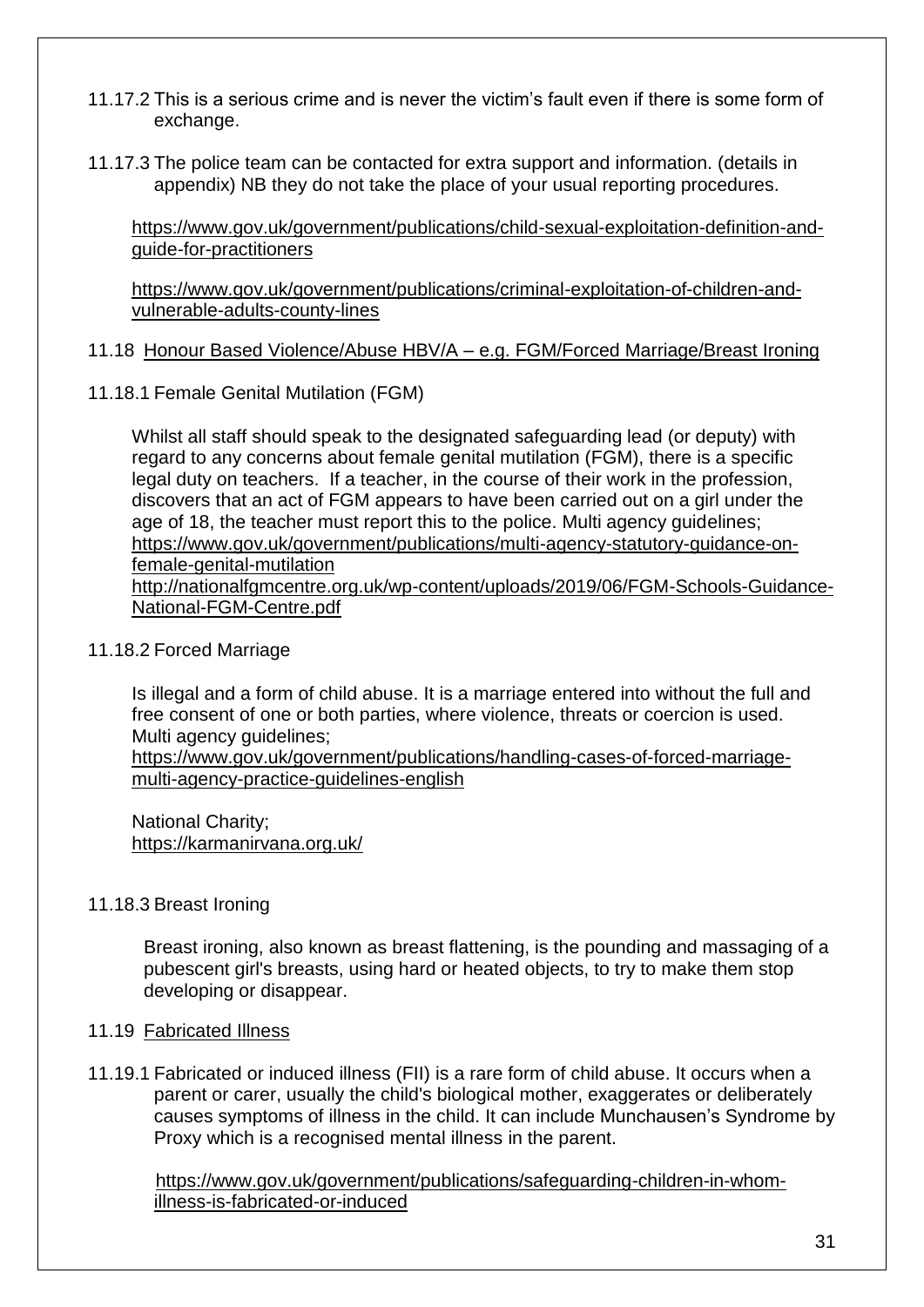#### <https://www.nhs.uk/conditions/fabricated-or-induced-illness/>

## 11.20 Private Fostering

- 11.20.1 A private fostering arrangement is one that is made privately (without the involvement of a local authority) for the care of a child under the age of 16 years (under 18, if disabled) by someone other than a parent or close relative, in their own home, with the intention that it should last for 28 days or more. ('Close family relative' is defined as a grandparent, brother, sister, uncle or aunt and includes half-siblings and step-parents; it does not include great-aunts or uncles, great grandparents or cousins.)
- 11.20.2 The trust and its colleges/school will follow requirements of reporting as set out by the Local Authority.

#### 11.21 The Child's Wishes

11.21.1 Where there is a safeguarding concern, governing bodies, proprietors and college/school leaders should ensure the child's wishes and feelings are taken into account when determining what action to take and what services to provide. Systems should be in place for children to express their views and give feedback. Ultimately, all systems and processes should operate with the best interests of the child at heart.

#### **12.0 Responding to Reports of Sexual Violence or Sexual Harassment**

- 12.1 It is important to note that students may not find it easy to tell staff about their abuse verbally. Students can show signs or act in ways that they hope adults will notice and react to. In some cases, the victim may not make a direct report. For example, a friend may make a report or a member of school or college staff may overhear a conversation that suggests a student has been harmed or a student's own behaviour might indicate that something is wrong., if staff have any concerns about a student's welfare, they should act on them immediately rather than wait to be told.
- 12.2 It is essential that all victims are reassured that they are being taken seriously, regardless of how long it has taken them to come forward and that they will be supported and kept safe. Abuse that occurs online or outside of the school or college should not be downplayed and should be treated equally seriously. A victim should never be given the impression that they are creating a problem by reporting sexual violence or sexual harassment. Nor should a victim ever be made to feel ashamed for making a report or their experience minimised. The below offers guidance around dealing with and responding to reports of sexual violence and harassment:
	- When dealing with cases of sexual harassment it is important that two staff members deal with the case one of them being the DSL or deputy. A key consideration is for staff not to view or forward illegal images of a child. It may be more appropriate to confiscate any devices to preserve any evidence and hand them to the police for inspection.
	- Not promising confidentiality at this initial stage as it is very likely a concern will have to be shared further (for example, with the designated safeguarding lead or children's social care) to discuss next steps. Staff should only share the report with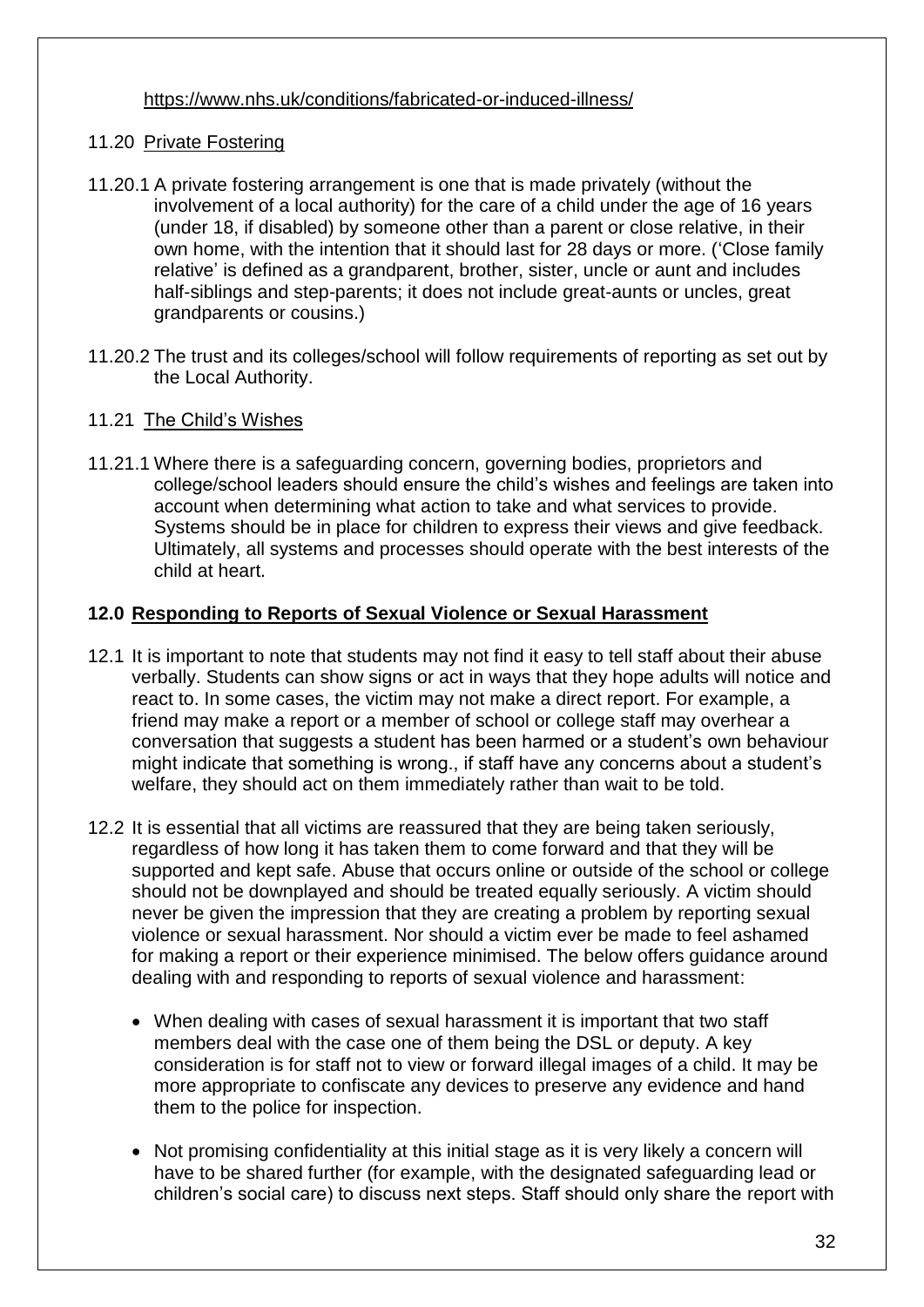those people who are necessary in order to progress it. It is important that the victim understands what the next steps will be and who the report will be passed to.

- Recognising that a student is likely to disclose to someone they trust: this could be anyone on the school or college staff. It is important that the person to whom the student discloses recognises that the studenthas placed them in a position of trust. They should be supportive and respectful of the child.
- Recognising that an initial disclosure to a trusted adult may only be the first incident reported, rather than representative of a singular incident and that trauma can impact memory and so students may not be able to recall all details or timeline of abuse.
- Keeping in mind that certain students may face additional barriers to telling someone because of their vulnerability, disability, sex, ethnicity and/or sexual orientation.
- Listening carefully to the young person, reflecting back, using the student's language, being non-judgmental, being clear about boundaries and how the report will be progressed, not asking leading questions and only prompting the young person where necessary with open questions – where, when, what, etc. It is important to note that whilst leading questions should be avoided, staff can ask students if they have been harmed and what the nature of that harm was.
- Considering the best way to make a record of the report. Best practice is to wait until the end of the report and immediately write up a thorough summary. This allows the staff member to devote their full attention to the students and to listen to what they are saying. It may be appropriate to make notes during the report (especially if a second member of staff is present). However, if making notes, staff should be conscious of the need to remain engaged with the student and not appear distracted by the note taking. Either way, it is essential a written record is made.
- Only recording the facts as the student presents them. The notes should not reflect the personal opinion of the note taker. Schools and colleges should be aware that notes of such reports could become part of a statutory assessment by children's social care and/or part of a criminal investigation.
- Informing the designated safeguarding lead (or deputy), as soon as practically possible, if the designated safeguarding lead (or deputy) is not involved in the initial report.

#### 12.3 Risk Assessment

- 12.3.1 Where there has been a report of sexual harassment, the need for a risk assessment should be considered on a case-by-case basis. The risk and needs assessment should consider:
	- The victim, especially their protection and support.
	- Whether there may have been other victims.
	- The alleged perpetrator(s).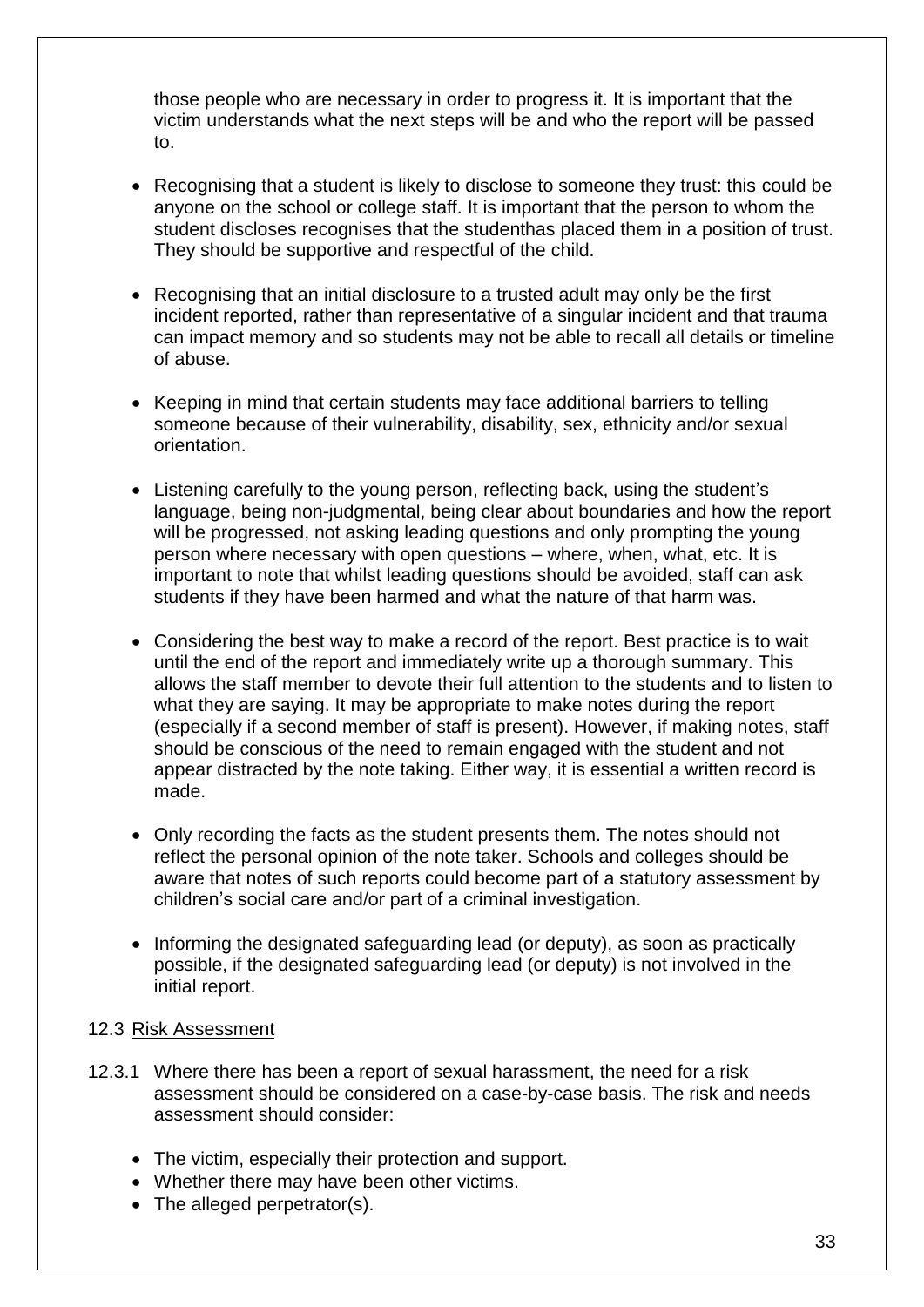- All the other students, (and, if appropriate, adult students and staff) at the school or college, especially any actions that are appropriate to protect them from the alleged perpetrator(s), or from future harms.
- 12.3.2 The risk assessment should be recorded using Cedar/CPOMS.
- 12.3.3 The designated safeguarding lead (or a deputy) should ensure they are engaging with children's social care and specialist services as required. Where there has been a report of sexual violence, it is likely that professional risk assessments by social workers and or sexual violence specialists will be required. The above school or college risk assessment is not intended to replace the detailed assessments of expert professionals. Any such professional assessments should be used to inform the school's or college's approach to supporting and protecting their pupils and students and updating their own risk assessment.

# **13.0 Action Following a Report of Sexual Violence and/or Sexual Harassment**

- 13.1 Sexual abuse can happen anywhere, and all staff working with students are advised to maintain an attitude of 'it could happen here'. Schools and colleges should be aware of, and respond appropriately to, all reports and concerns about sexual violence and/or sexual harassment both online and offline, including those that have happened outside of the school/college. The designated safeguarding lead (or deputy) is likely to have a complete safeguarding picture and be the most appropriate person to advise on the school's or college's initial response. Important considerations will include:
	- The wishes of the victim in terms of how they want to proceed. This is especially important in the context of sexual violence and sexual harassment. Victims should be given as much control as is reasonably possible over decisions regarding how any investigation will be progressed and any support that they will be offered. This will however need to be balanced with the school's or college's duty and responsibilities to protect other students.
	- The nature of the alleged incident(s), including whether a crime may have been committed and/or whether HSB has been displayed.
	- The ages of those involved.
	- The developmental stages of those involved.
	- Any power imbalance, for example, is the alleged perpetrator(s) significantly older, more mature or more confident? Does the victim have a disability or learning difficulty?
	- If the alleged incident is a one-off or a sustained pattern of abuse (sexual abuse can be accompanied by other forms of abuse and a sustained pattern may not just be of a sexual nature).
	- That sexual violence and sexual harassment can take place within intimate personal relationships between peers.
	- Are there ongoing risks to the victim, other students, or school or college staff?
	- Other related issues and wider context, including any links to child sexual exploitation and child criminal exploitation.
- 13.2 As always when concerned about the welfare of a student, all staff should act in the best interests of the student. In all cases, schools and colleges should follow general safeguarding principles as set out throughout this guidance. Immediate consideration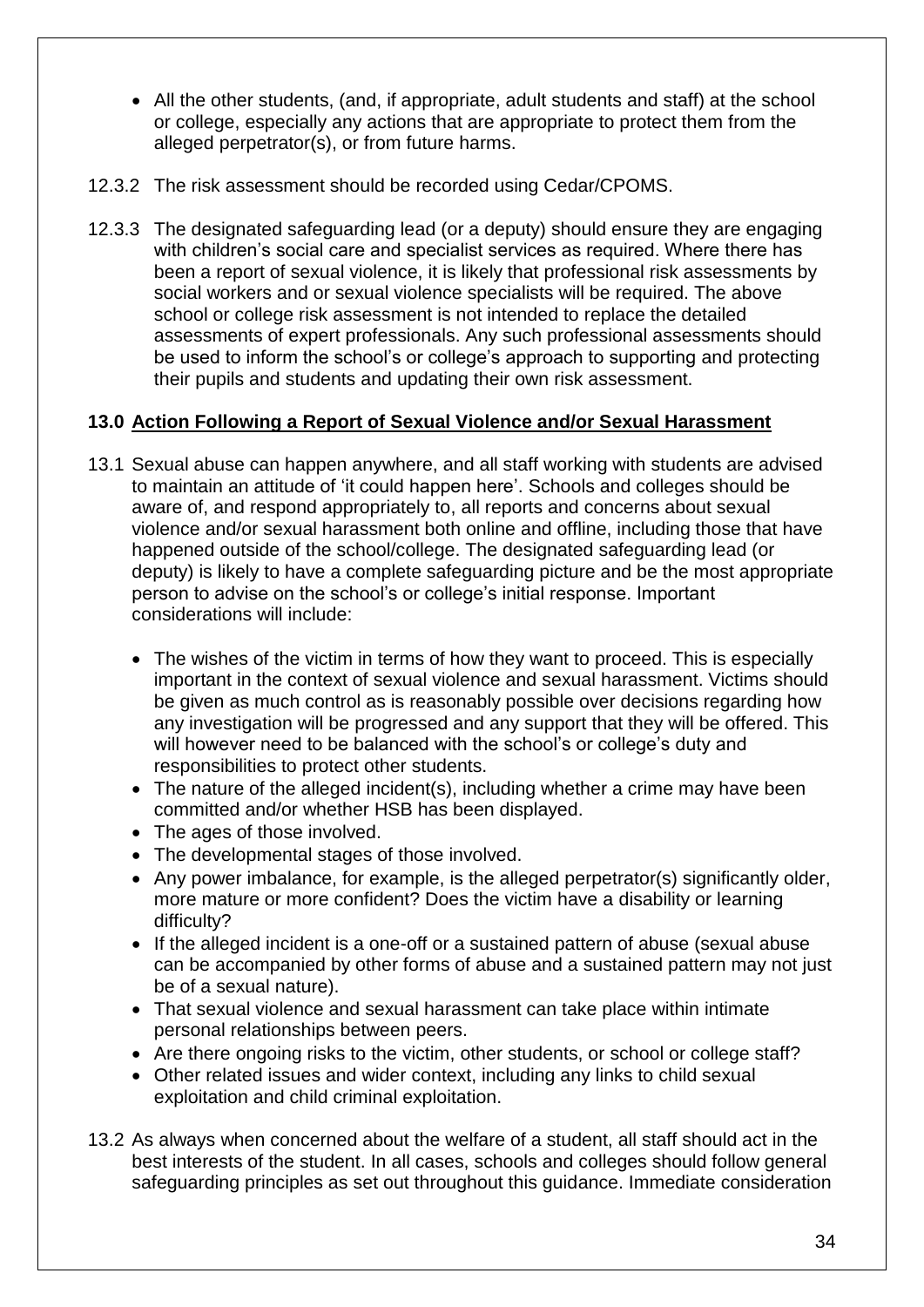should be given as to how best to support and protect the victim and the alleged perpetrator(s) (and any other students involved/impacted)

13.3 The starting point regarding any report should always be that there is a zero tolerance approach to sexual violence and sexual harassment and it is never acceptable and it will not be tolerated. It is especially important not to pass off any sexual violence or sexual harassment as "banter", "just having a laugh", "part of growing up" or "boys being boys" as this can lead to a culture of unacceptable behaviours and an unsafe environment for students.

#### 13.4 Students Sharing a Classroom – Initial Considerations

- 13.4.1 Any report of sexual violence is likely to be traumatic for the victim. It is essential that all victims are reassured that they are being taken seriously and that they will be supported and kept safe. A victim should never be given the impression that they are creating a problem by reporting sexual violence or sexual harassment. Nor should a victim ever be made to feel ashamed for making a report. However, reports of rape and assault by penetration are likely to be especially difficult with regard to the victim, and close proximity with the alleged perpetrator(s) is likely to be especially distressing.
- 13.4.2 Whilst the school or college establishes the facts of the case and starts the process of liaising with children's social care and the police, the alleged perpetrator(s) should be removed from any classes they share with the victim. The school or college should also carefully consider how best to keep the victim and alleged perpetrator(s) a reasonable distance apart on school or college premises (including during any before or after school-based activities) and on transport to and from the school or college, where appropriate. These actions are in the best interests of all children involved and should not be perceived to be a judgment on the guilt or innocence of the alleged perpetrator(s).
- 13.4.3 For other reports of sexual violence and sexual harassment, the proximity of the victim and alleged perpetrator(s) and considerations regarding shared classes, sharing school or college premises and school or college transport, should be considered immediately. In all cases, the initial report should be carefully evaluated, reflecting the considerations set out above. The wishes of the victim, the nature of the allegations and the protection of all students in the school or college will be especially important when considering any immediate actions.

#### **14.0 Options to Manage the Report**

- 14.1 It is important that schools and colleges consider every report on a case-by-case basis. When to inform the alleged perpetrator(s) will be a decision that should be carefully considered. Where a report is going to be made to children's social care and/or the police, then, as a general rule, the school or college should speak to the relevant agency and discuss next steps and how the alleged perpetrator(s) will be informed of the allegations. However, as per general safeguarding principles, this does not and should not stop the school or college taking immediate action to safeguard their children, where required.
- 14.2 There are four likely scenarios for schools and colleges to consider when managing any reports of sexual violence and/or sexual harassment. It will be important in all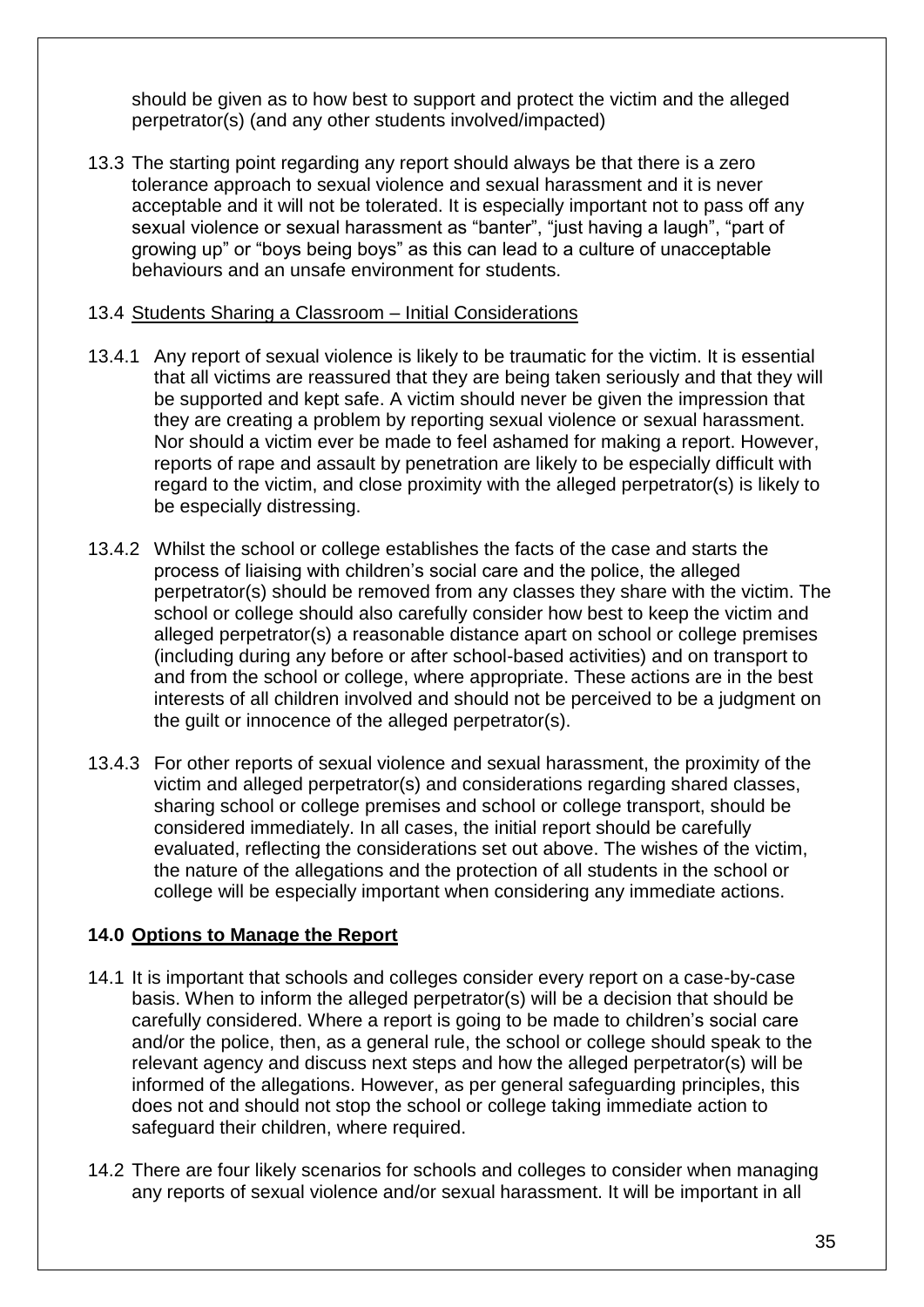scenarios that decisions and actions are regularly reviewed and that relevant policies are updated to reflect lessons learned. It is particularly important to look out for potential patterns of concerning, problematic or inappropriate behaviour. Where a pattern is identified, the school or college should decide on a course of action. Consideration should be given to whether there are wider cultural issues within the school or college that enabled the inappropriate behaviour to occur and where appropriate extra teaching time and/or staff training could be delivered to minimise the risk of it happening again. The four scenarios are:

- 1) Manage Internally
	- In some cases of sexual harassment, for example, one-off incidents, the school or college may take the view that the children concerned are not in need of early help or that referrals need to be made to statutory services and that it would be appropriate to handle the incident internally, perhaps through utilising their behaviour policy and by providing pastoral support.
	- Whatever the response, it should be underpinned by the principle that there is a zero-tolerance approach to sexual violence and sexual harassment and it is never acceptable and will not be tolerated.
	- All concerns, discussions, decisions and reasons for decisions should be recorded (written or electronic).
- 2) Early Help
	- In line with 1 above, the school or college may decide that the children involved do not require referral to statutory services but may benefit from early help. Early help means providing support as soon as a problem emerges, at any point in a child's life. Providing early help is more effective in promoting the welfare of children than reacting later. Early help can be particularly useful to address non-violent HSB and may prevent escalation of sexual violence. It is particularly important that the designated safeguarding lead (and their deputies) know what the Early Help process is and how and where to access support.
	- Multi-agency early help will work best when placed alongside strong school or college policies, preventative education and engagement with parents and carers.
	- Early help and the option to manage a report internally do not need to be mutually exclusive: a school could manage internally and seek early help for both the victim and perpetrator(s).
	- Whatever the response, it should be under-pinned by the principle that there is zero tolerance approach to sexual violence and sexual harassment and it is never acceptable and will not be tolerated.
	- All concerns, discussions, decisions and reasons for decisions should be recorded (written or electronic).
- 3) Referral to Children's Social Care
	- Where a child has been harmed, is at risk of harm, or is in immediate danger, schools and colleges should make a referral to local children's social care.
	- At the point of referral to children's social care, schools and colleges will generally inform parents or carers, unless there are compelling reasons not to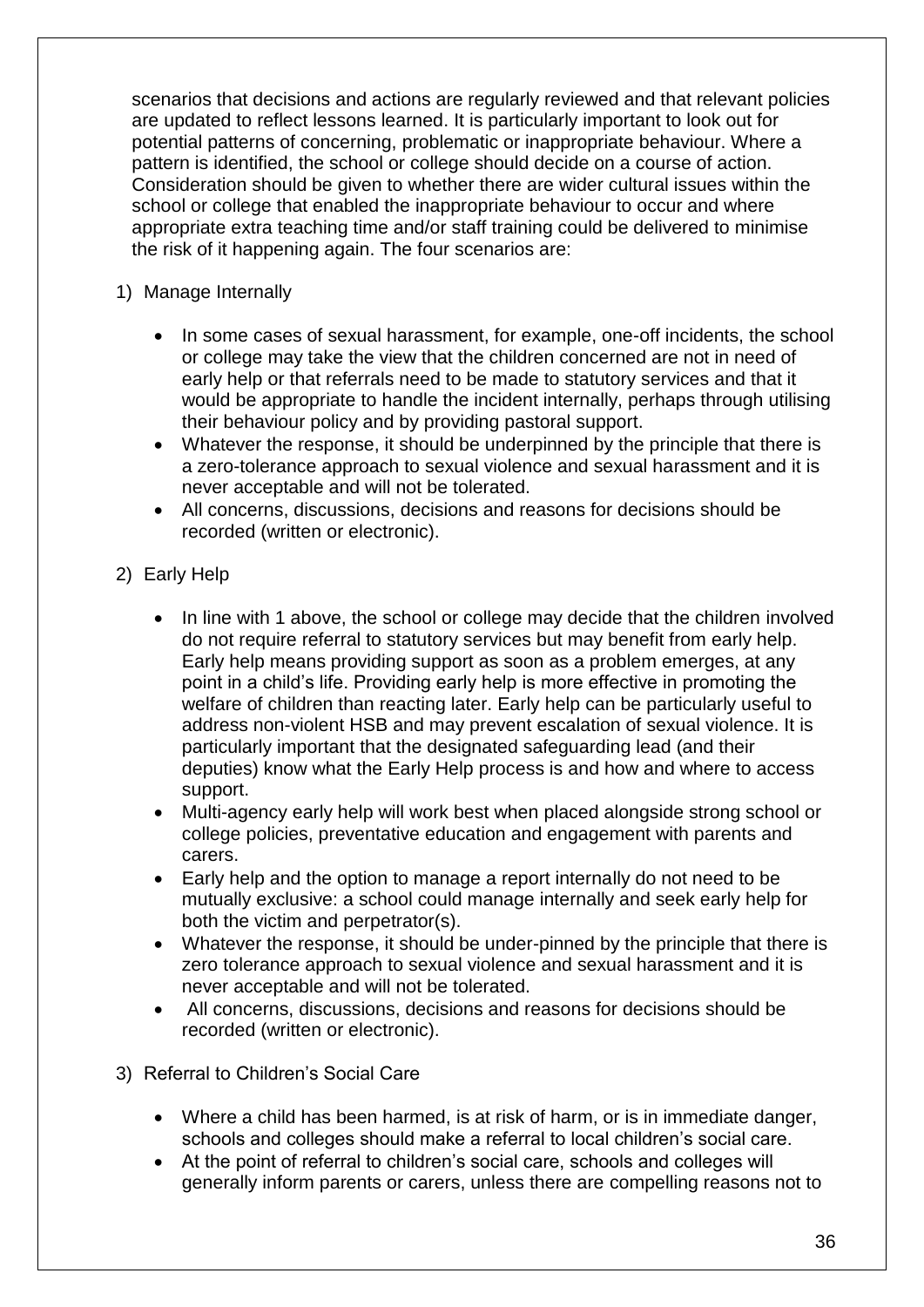(if informing a parent or carer is going to put the child at additional risk). Any such decision should be made with the support of children's social care.

- If a referral is made, children's social care will then make enquiries to determine whether any of the children involved are in need of protection or other services.
- Where statutory assessments are appropriate, the school or college (especially the designated safeguarding lead or a deputy) should be working alongside, and cooperating with, the relevant lead social worker. Collaborative working will help ensure the best possible package of coordinated support is implemented for the victim and, where appropriate, the alleged perpetrator(s) and any other children that require support.
- Schools and colleges should not wait for the outcome (or even the start) of a children's social care investigation before protecting the victim and other children in the school or college. It will be important for the designated safeguarding lead (or a deputy) to work closely with children's social care (and other agencies as required) to ensure any actions the school or college takes do not jeopardise a statutory investigation. The risk assessment will help inform any decision. Consideration of safeguarding the victim, alleged perpetrator(s), any other children directly involved in the safeguarding report and all children at the school or college should be immediate.
- In some cases, children's social care will review the evidence and decide a statutory intervention is not appropriate. The school or college (generally led by the designated safeguarding lead or a deputy) should be prepared to refer again if they believe the child remains in immediate danger or at risk of harm. If a statutory assessment is not appropriate, the designated safeguarding lead (or a deputy) should consider other support mechanisms such as early help, specialist support and pastoral support.
- Whatever the response, it should be under-pinned by the principle that there is a zero tolerance approach to sexual violence and sexual harassment and it is never acceptable and will not be tolerated.
- All concerns, discussions, decisions and reasons for decisions should be recorded on Cedar/CPOMS.
- 4) Reporting to the Police
	- Any report to the police will generally be in parallel with a referral to children's social care (as above).
	- It is important that the designated safeguarding lead (and their deputies) are clear about the local process for referrals and follow that process.
	- Where a report of rape, assault by penetration or sexual assault is made, the starting point is that this should be passed on to the police. Whilst the age of criminal responsibility is ten, if the alleged perpetrator(s) is under ten, the starting principle of reporting to the police remains. The police will take a welfare, rather than a criminal justice, approach.

When to call the police.

- Where a report has been made to the police, the school or college should consult the police and agree what information can be disclosed to staff and others, in particular, the alleged perpetrator(s) and their parents or carers. They should also discuss the best way to protect the victim and their anonymity.
- At this stage, schools and colleges will generally inform parents or carers unless there are compelling reasons not to, for example, if informing a parent or carer is likely to put a young person at additional risk. In circumstances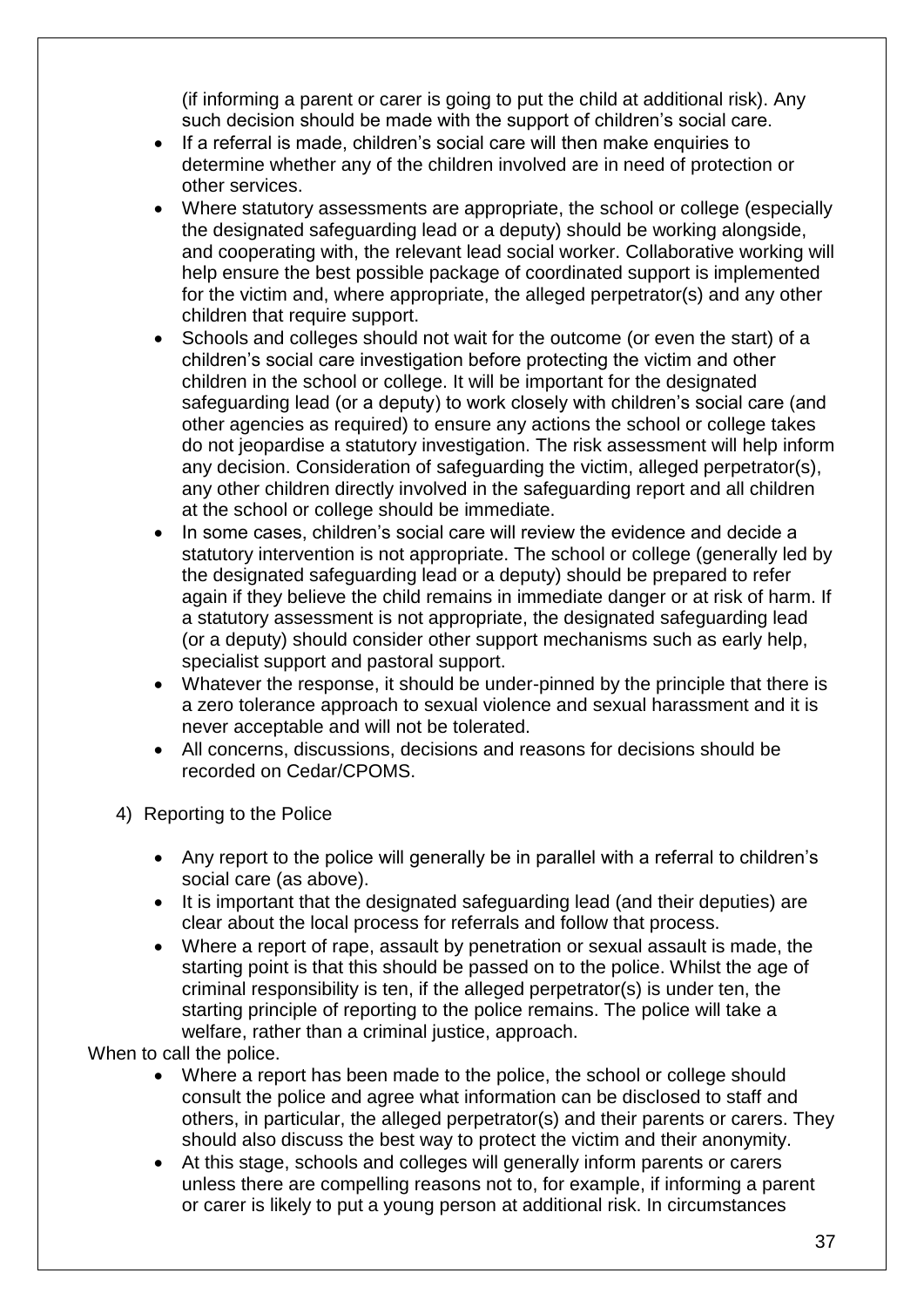where parents or carers have not been informed, it will be especially important that the school or college is supporting the child in any decision they take. This should be with the support of children's social care and any appropriate specialist agencies.

- All police forces in England have specialist units that investigate child abuse. The names and structures of these units are matters for local forces. It will be important that the designated safeguarding lead (and their deputies) are aware of their local arrangements.
- In some cases, it may become clear very quickly that the police (for whatever reason) will not take further action. In such circumstances, it is important that the school or college continue to engage with specialist support for the victim and alleged perpetrator(s) as required.
- Whilst protecting young people and/or taking any disciplinary measures against the alleged perpetrator(s), it will be important for the designated safeguarding lead (or a deputy) to work closely with the police (and other agencies as required), to ensure any actions the school or college take do not jeopardise the police investigation.
- If schools or colleges have questions about the investigation, they should ask the police. The police will help and support the school or college as much as they can (within the constraints of any legal restrictions).
- Whatever the response, it should be under-pinned by the principle that there is a zero-tolerance approach to sexual violence and sexual harassment and it is never acceptable and will not be tolerated.
- All concerns, discussions, decisions and reasons for decisions should be recorded on Cedar/CPOMS
- 14.3 Considering Bail Conditions
- 14.3.1 The police will consider what action to take to manage the assessed risk of harm. This could involve the use of police bail with conditions, prior to a suspect appearing in court, or court bail with or without conditions after the first appearance.
- 14.3.2 Alternatively, the person suspected of an offence could be 'released under investigation' (RUI). People released under RUI can have no conditions attached to their release from custody and it is possible for a person on bail also to have no conditions.
- 14.3.3 Whatever arrangements are in place, the school or college will need to consider what additional measures may be necessary to manage any assessed risk of harm that may arise within their institution.
- 14.3.4 Particular regard should be given to: the additional stress and trauma that might be caused to a victim within the institution; the potential for the suspected person to intimidate the victim or a witness; the need to ensure that any risk management measures strike a balance between management of risk and the rights of an unconvicted person (e.g. rights to privacy, family life, etc).
- 14.3.5 Careful liaison with the police investigators should help to develop a balanced set of arrangements.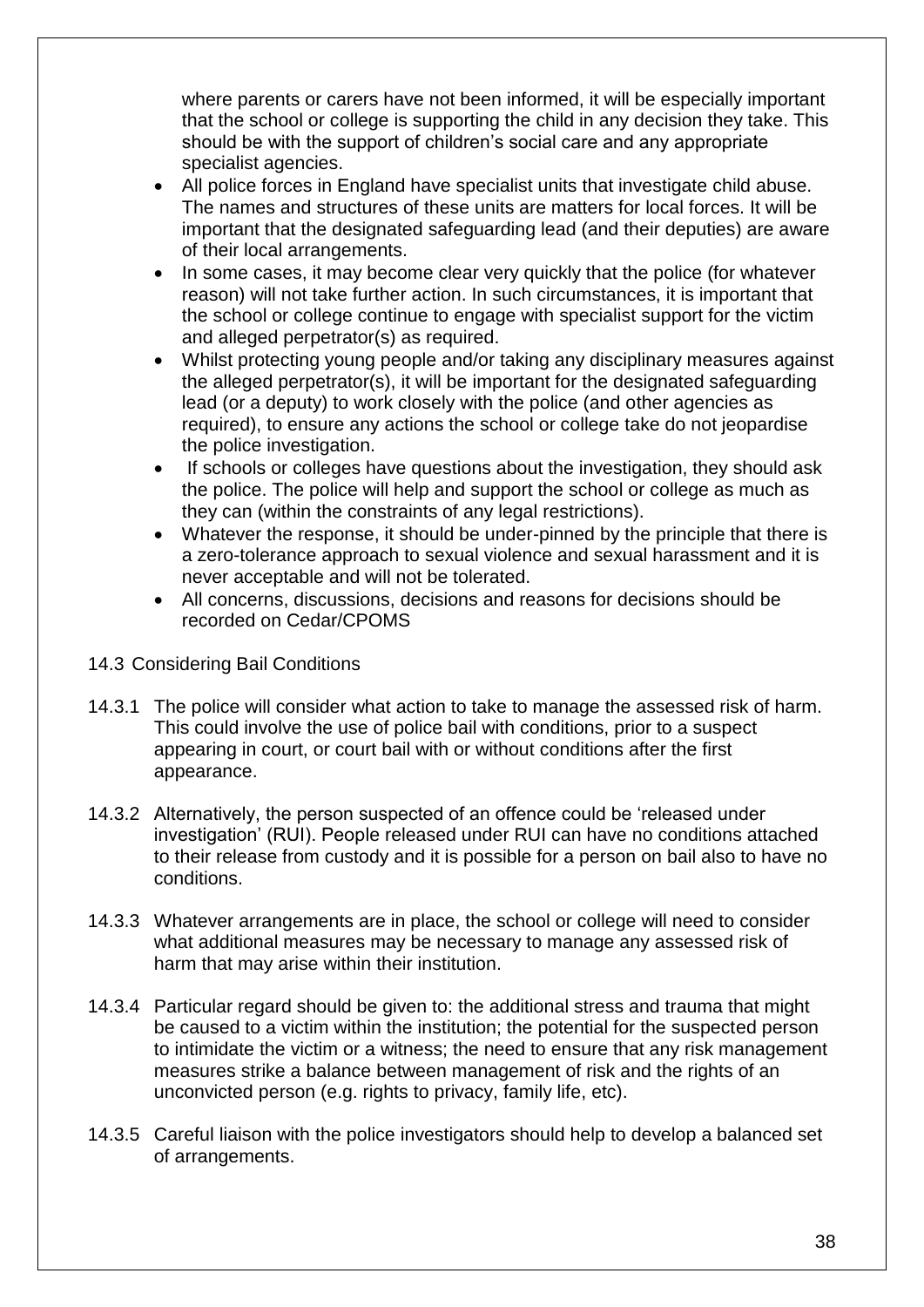- 14.4 Managing Any Delays Within the Criminal Process
- 14.4.1 There may be delays in any case that is being progressed through the criminal justice system. Schools and colleges should not wait for the outcome (or even the start) of a police investigation before protecting the victim, alleged perpetrator(s) and other children in the school or college.

### 14.5 The End of the Criminal Process

- 14.5.1 If a student is convicted or receives a caution for a sexual offence, the school or college should update its risk assessment, ensure relevant protections are in place for all the children at the school or college and, if it has not already, consider any suitable action in line with their behaviour policy. This process should include a review of the necessary actions to keep all parties safe and meet their needs. If the perpetrator(s) remains in the same school or college as the victim, the school or college should be very clear as to their expectations regarding the perpetrator(s) now they have been convicted or cautioned. This could include expectations regarding their behaviour and any restrictions the school or college thinks are reasonable and proportionate with regard to the perpetrator(s)' timetable.
- 14.5.2 Any conviction (even with legal anonymity reporting restrictions) is potentially going to generate interest among other students in the school or college. It will be important that the school or college ensure both the victim and perpetrator(s) remain protected, especially from any bullying or harassment (including online).
- 14.5.3 Where cases are classified as "no further action" (NFA'd) by the police or Crown Prosecution Service, or where there is a not guilty verdict, the school or college should continue to offer support to the victim and the alleged perpetrator(s) for as long as is necessary. A not guilty verdict or a decision not to progress with their case will likely be traumatic for the victim. The fact that an allegation cannot be substantiated or was withdrawn does not necessarily mean that it was unfounded. Schools and colleges should discuss any decisions with the victim in this light and continue to offer support. The alleged perpetrator(s) is also likely to require ongoing support for what will have likely been a difficult experience.
- 14.6 Unsubstantiated, unfounded, false or malicious reports
- 14.6.1 All concerns, discussions and decisions made, and the reasons for those decisions, should be recorded in writing. Records should be reviewed so that potential patterns of concerning, problematic or inappropriate behaviour can be identified, and addressed. All information should be recorded on Cedar/CPOMs
- 14.6.2 If a report is determined to be unsubstantiated, unfounded, false or malicious, the designated safeguarding lead should consider whether the student and/or the person who has made the allegation is in need of help or may have been abused by someone else and this is a cry for help. In such circumstances, a referral to children's social care may be appropriate.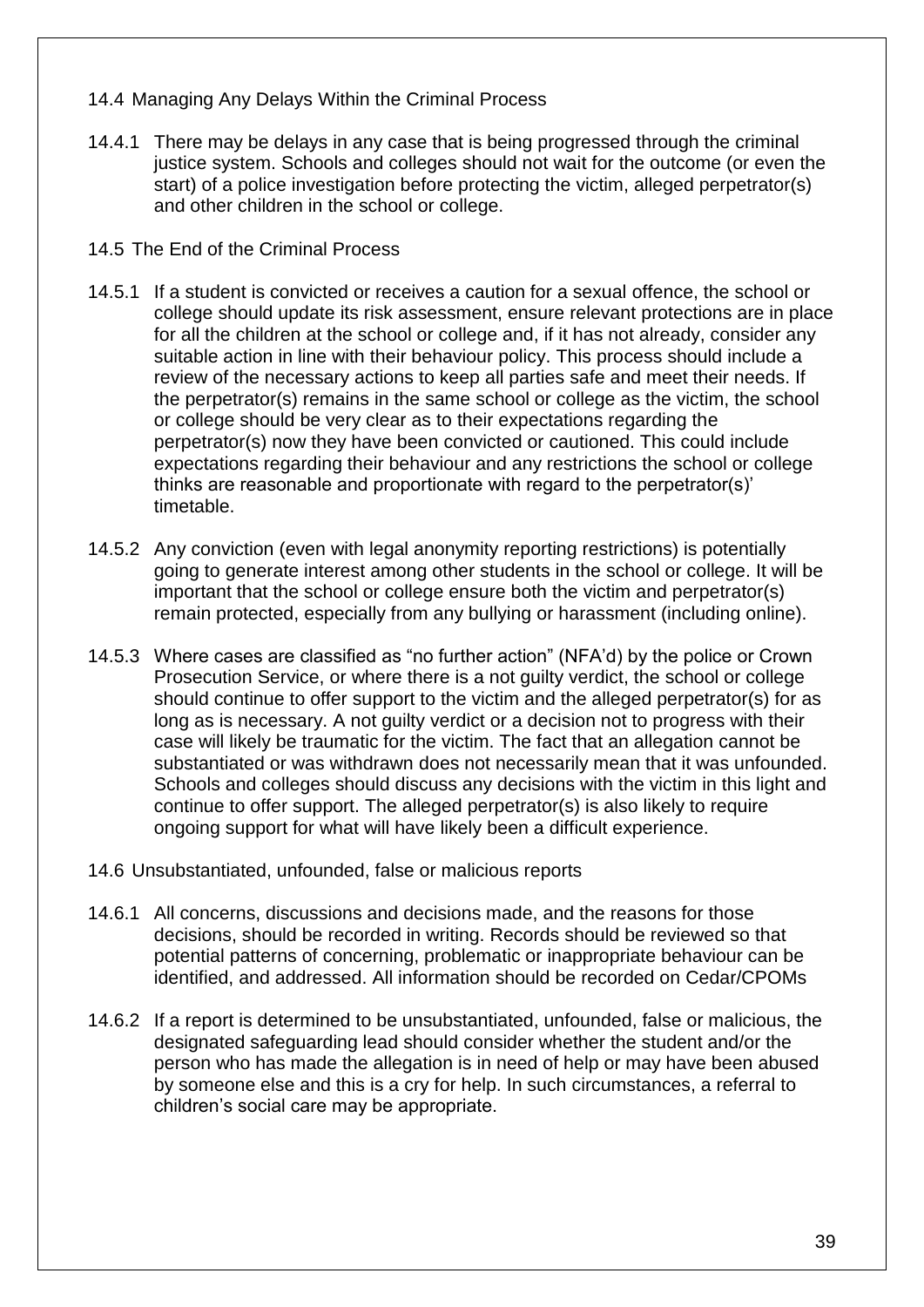## **15.0 Ongoing response – Safeguarding and Supporting the Victim**

- 15.1 The following principles are based on effective safeguarding practice and should help shape any decisions regarding safeguarding and supporting the victim:
	- The needs and wishes of the victim should be paramount (along with protecting the child) in any response. It is important they feel in as much control of the process as is reasonably possible. Wherever possible, the victim, if they wish, should be able to continue in their normal routine. Overall, the priority should be to make the victim's daily experience as normal as possible, so that the school or college is a safe space for them.
	- Consider the age and the developmental stage of the victim, the nature of the allegations and the potential risk of further abuse. Schools and colleges should be aware that, by the very nature of sexual violence and sexual harassment, a power imbalance is likely to have been created between the victim and alleged perpetrator(s).
	- The victim should never be made to feel they are the problem for making a report or made to feel ashamed for making a report.
	- Consider the proportionality of the response. Support should be tailored on a caseby-case basis. The support required regarding a one-off incident of sexualised name-calling is likely to be vastly different from that for a report of rape.
	- Schools should be aware that sexual assault can result in a range of health needs, including physical, mental, and sexual health problems and unwanted pregnancy. Children and young people that have a health need arising from sexual assault or abuse can access specialist NHS support from a Sexual Assault Referral Centre (SARC). SARCs offer confidential and non-judgemental support to victims and survivors of sexual assault and abuse. They provide medical, practical, and emotional care and advice to all children and adults, regardless of when the incident occurred.

### 15.2 Support can include:

- Early help and children's social care
- Children and Young People's Independent Sexual Violence Advisors (ChISVAs) provide emotional and practical support for victims of sexual violence. They are based within the specialist sexual violence sector and will help the victim understand what their options are and how the criminal justice process works if they have reported or are considering reporting to the police. ChISVAs will work in partnership with schools and colleges to ensure the best possible outcomes for the victim.
- Police and social care agencies can signpost to ChISVA services (where available) or referrals can be made directly to the ChISVA service by the young person or school or college. Contact details for ChISVAs can be found at Rape Crisis and The Survivors Trust.
- Child and adolescent mental health services (CAMHS) is used as a term for all services that work with children who have difficulties with their emotional or behavioural wellbeing. Services vary depending on local authority. Most CAHMS have their own website, which will have information about access, referrals and contact numbers
- The specialist sexual violence sector can provide therapeutic support for children who have experienced sexual violence. Contact Rape Crisis (England & Wales) or The Survivors Trust for details of local specialist organisations. The Male Survivors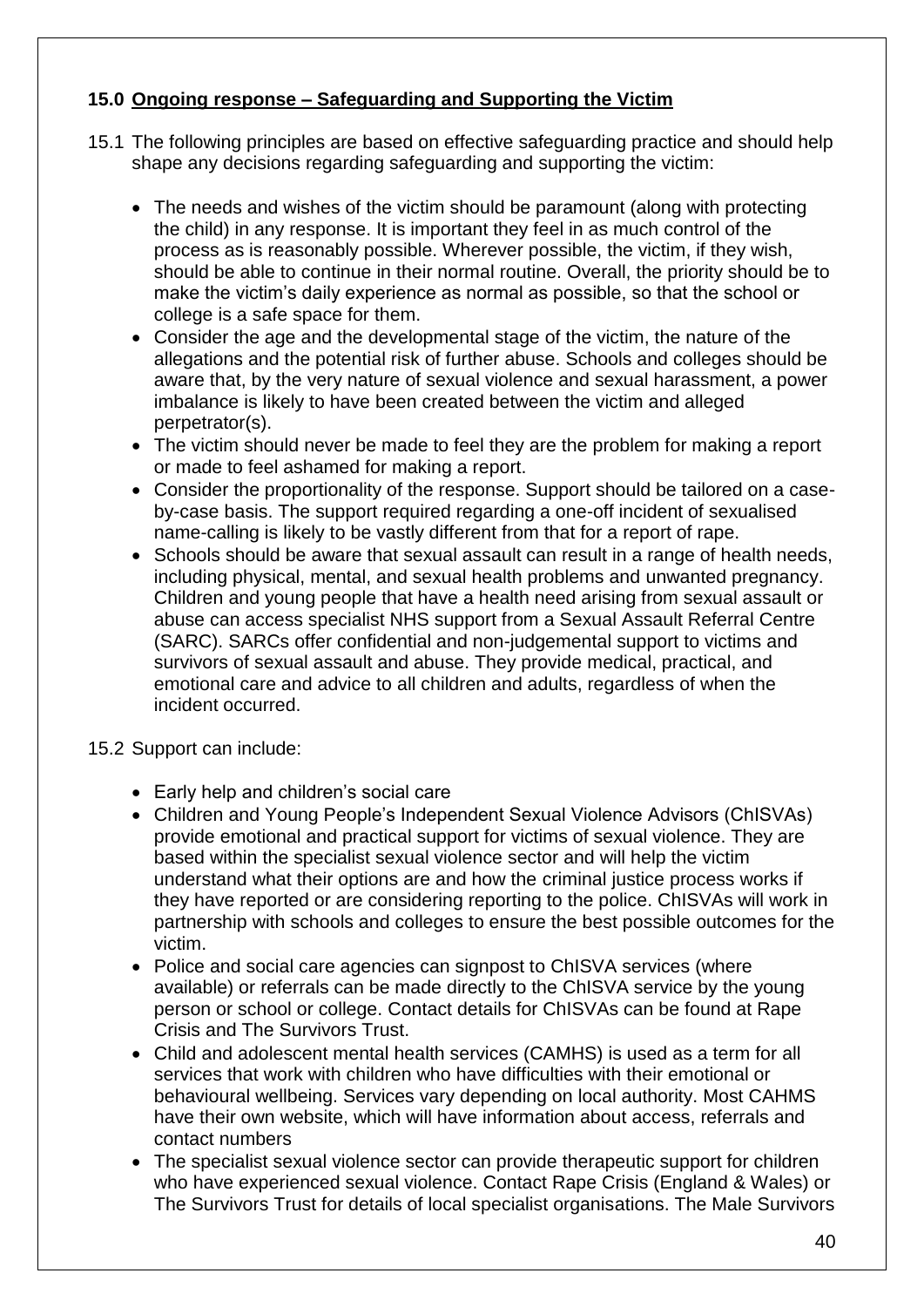Partnership can provide details of services which specialise in supporting men and boys.

- NHS Help after rape and sexual assault NHS (www.nhs.uk) provides a range of advice, help and support including advice about the risk of pregnancy, sexually transmitted infections (STI), reporting to the police and forensics.
- Rape and sexual assault referral centres services can be found at: Find Rape and sexual assault referral centres. Sexual assault referral centres (SARCs) offer medical, practical and emotional support. They have specially trained doctors, nurses and support workers. If children, young people, or their families are unsure which service to access, they should contact their GP or call the NHS on 111.
- Childline provides free and confidential advice for children and young people.
- Internet Watch Foundation works internationally to remove child sexual abuse online images and videos and offers a place for the public to report them anonymously.
- Childline / IWF: is a free tool that allows children to report nude or sexual images and videos of themselves that they think might have been shared online, to see if they can be removed from the internet.
- 15.3 Victims may not talk about the whole picture immediately. They may be more comfortable providing information on a piecemeal basis. It is essential that dialogue is kept open and encouraged. When it is clear that ongoing support will be required, schools and colleges should ask the victim if they would find it helpful to have a designated trusted adult (for example, their progress tutor or designated safeguarding lead) to talk to about their needs. The choice of any such adult should be the victim's (as far as reasonably possible). Schools and colleges should respect and support this choice.
- 15.4 A victim of sexual violence is likely to be traumatised and, in some cases, may struggle in a normal classroom environment. While schools and colleges should avoid any action that would have the effect of isolating the victim, in particular from supportive peer groups, there may be times when the victim finds it difficult to maintain a full-time timetable and may express a wish to withdraw from lessons and activities. This should be because the victim wants to, not because it makes it easier to manage the situation. If required, schools and colleges should provide a physical space for victims to withdraw.
- 15.5 It may be necessary for schools and colleges to maintain arrangements to protect and support the victim for a long time. Schools and colleges should be prepared for this and should work with children's social care and other agencies as required.
- 15.6 It is important that the school or college do everything they reasonably can to protect the victim from bullying and harassment as a result of any report they have made.
- 15.7 Whilst they should be given all the necessary support to remain in their school or college, if the trauma results in the victim being unable to do this, alternative provision or a move to another school or college should be considered to enable them to continue to receive suitable education. This should only be at the request of the victim (and following discussion with their parents or carers).
- 15.8 It is important that if the victim does move to another educational institution (for any reason), that the new educational institution is made aware of any ongoing support needs. The designated safeguarding lead should take responsibility to ensure this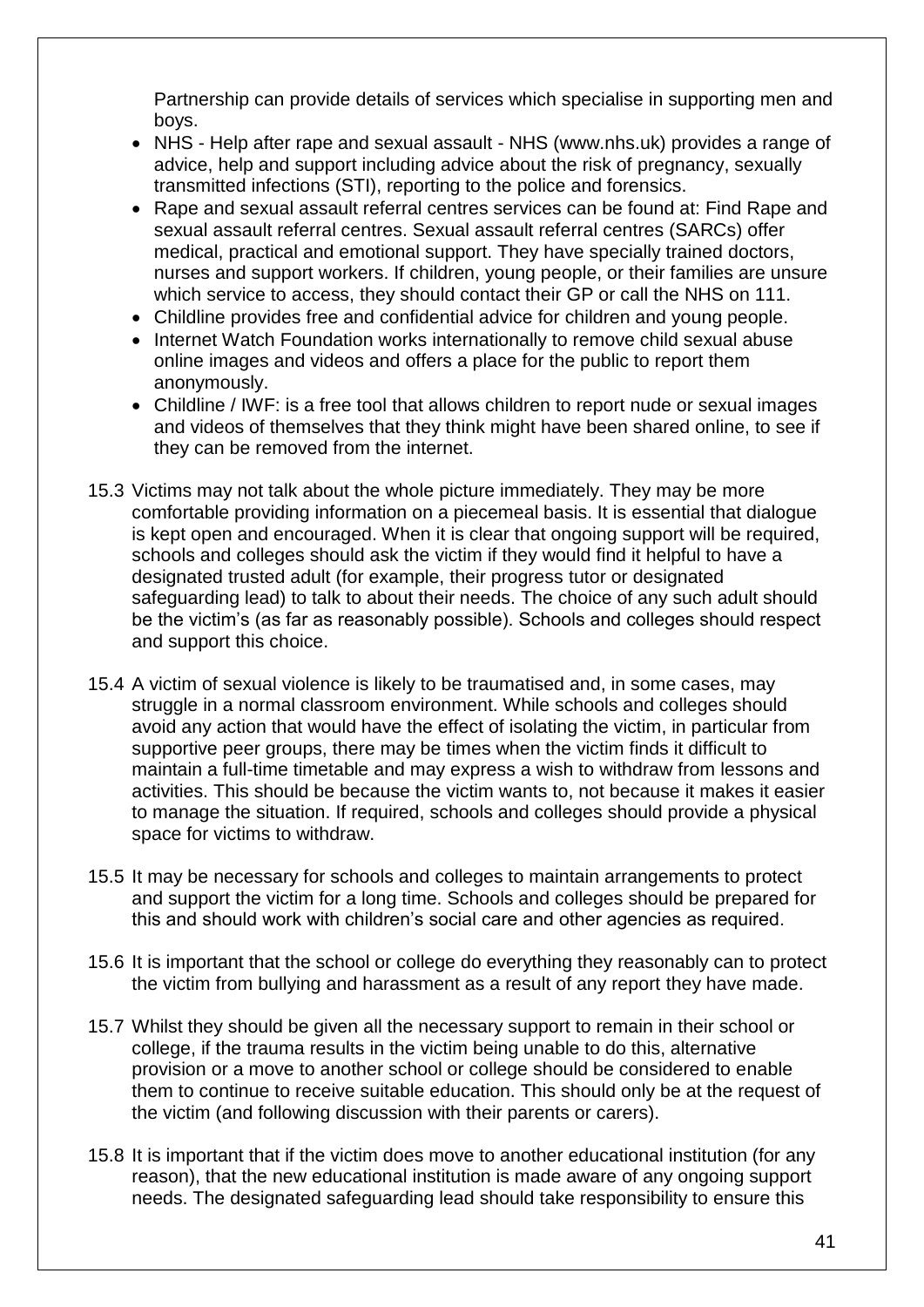happens (and should discuss with the victim and, where appropriate their parents or carers as to the most suitable way of doing this) as well as transferring the child protection file.

### **16.0 Ongoing Response - Safeguarding and Supporting the Alleged Perpetrator and Children and Young People who have Displayed Harmful Sexual Behaviour**

- 16.1 Advice about safeguarding and supporting the alleged perpetrators is set out in departmental advice found here: [https://www.gov.uk/government/publications/sexual](https://www.gov.uk/government/publications/sexual-violence-and-sexual-harassment-between-children-in-schools-and-colleges)[violence-and-sexual-harassment-between-children-in-schools-and-colleges](https://www.gov.uk/government/publications/sexual-violence-and-sexual-harassment-between-children-in-schools-and-colleges)
- 16.2 Points to consider:
	- The age and the developmental stage of the alleged perpetrator(s), the nature of the allegations and frequency of allegations. Any student will likely experience stress as a result of being the subject of allegations and/or negative reactions by their peers to the allegations against them.
	- Consider the proportionality of the response. Support (and sanctions) should be considered on a case-by-case basis. The alleged perpetrator(s) may potentially have unmet needs (in some cases these may be considerable) as well as potentially posing a risk of harm to other children. HSB in young children may be (and often is ) a symptom of either their own abuse or exposure to abusive practices and or materials.
	- It is important that the perpetrator(s) is/are also given the correct support to try to stop them re-offending and to address any underlying trauma that may be causing this behaviour. Addressing inappropriate behaviour can be an important intervention that helps prevent problematic, abusive and/or violent behaviour in the future.
	- If the allegation of sexual assault, in any form, is, in itself, made maliciously then the alleged perpetrator becomes the victim of abuse and should be treated accordingly, within the appropriate sections of this Policy

### **17.0 Radicalisation and Extremism**

- 17.1 Preventing radicalisation is part of our wider safeguarding duty. We recognise that colleges/school plays a significant part in the prevention of this type of harm. We will include education through our tutorial scheme and encourage 'British Values' and critical thinking.
- 17.2 We will intervene where possible to prevent vulnerable children being radicalised. The internet has become a major factor in radicalisation and recruitment.
- 17.3 Definitions:
	- Extremism vocal or active opposition to our fundamental values, including democracy, rule of law, individual liberty and mutual respect and tolerance of different faiths and beliefs. This also includes calling for the death of members of the armed forces.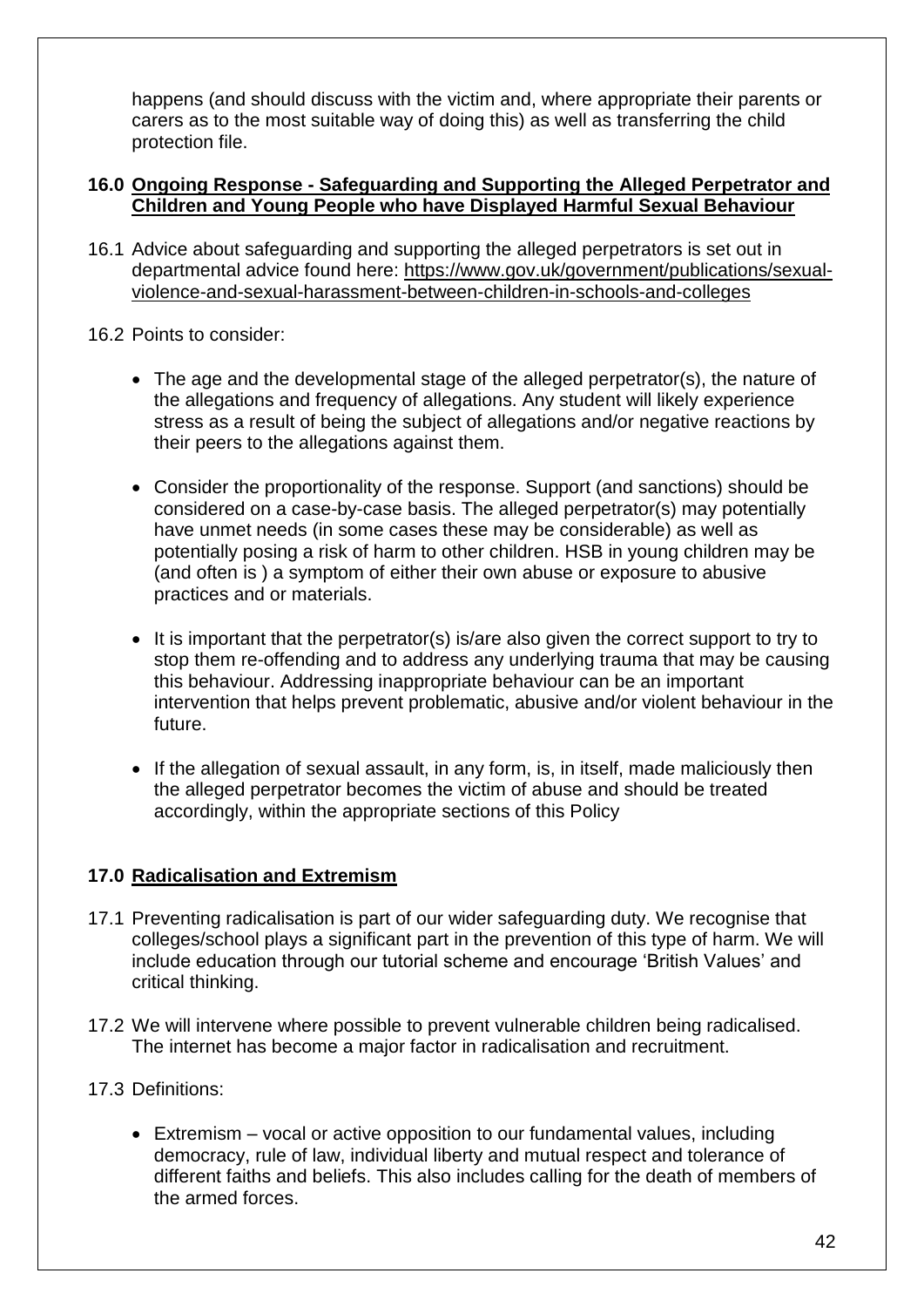- Radicalisation refers to the process by which a person comes to support terrorism and extremist ideologies associated with terrorist groups.
- Terrorism an action that endangers or courses serious violence to a person/people; causes serious damage to property; or seriously interferes or disrupts an electronic system. The use or threat must be designed to influence the government or to intimidate the public and is made for the purpose of advancing a political, religious or ideological cause.
- 17.4 As with all other forms of abuse, staff should be confident in identifying students at risk and act proportionately.
- 17.5 We will work with other partners including the Channel Panel a voluntary confidential support programme for those who are considered vulnerable to being drawn into terrorism.
- 17.6 The DSL team within each is appropriately trained and are able to offer advice, support and information to other staff.
- 17.7 We will ensure safe internet filters are in place and ensure our students are educated in online safety.

#### 17.8 Prevent

- 17.8.1 The purpose of Prevent is to safeguard and support vulnerable people to stop them from becoming terrorists or supporting terrorism.
- 17.8.2 Prevent is one of the four core elements of the Government's CONTEST strategy for countering terrorism, it is built around four strands, each with a number of objectives.
- 17.8.3 Four PREVENT strands:
	- 1) Pursue to stop terrorist attacks in this country and against our interests overseas. This means to:
		- Detect and investigate threats at the earliest possible stage
		- Disrupt terrorist activity before it can endanger the public
		- And, whereever possible, prosecute those responsible
	- 2) Protect to strengthen our protection against a terrorist attack in the UK or against our interests overseas and so reduce our vulnerability.
	- 3) Prepare to mitigate the impact of a terrorist attack where that attack cannot be stopped. This includes work to bring a terrorist attack to an end and to increase our resilience so we can recover from its aftermath.
	- 4) Prevent to stop people becoming terrorists or supporting terrorism.
- 17.8.4 On 1 July 2015 the Prevent duty (section 26) of The Counter-Terrorism and Security Act 2015 came into force. This duty places the responsibility on local authorities and schools/colleges to have due regard to the need to prevent people from being drawn into terrorism.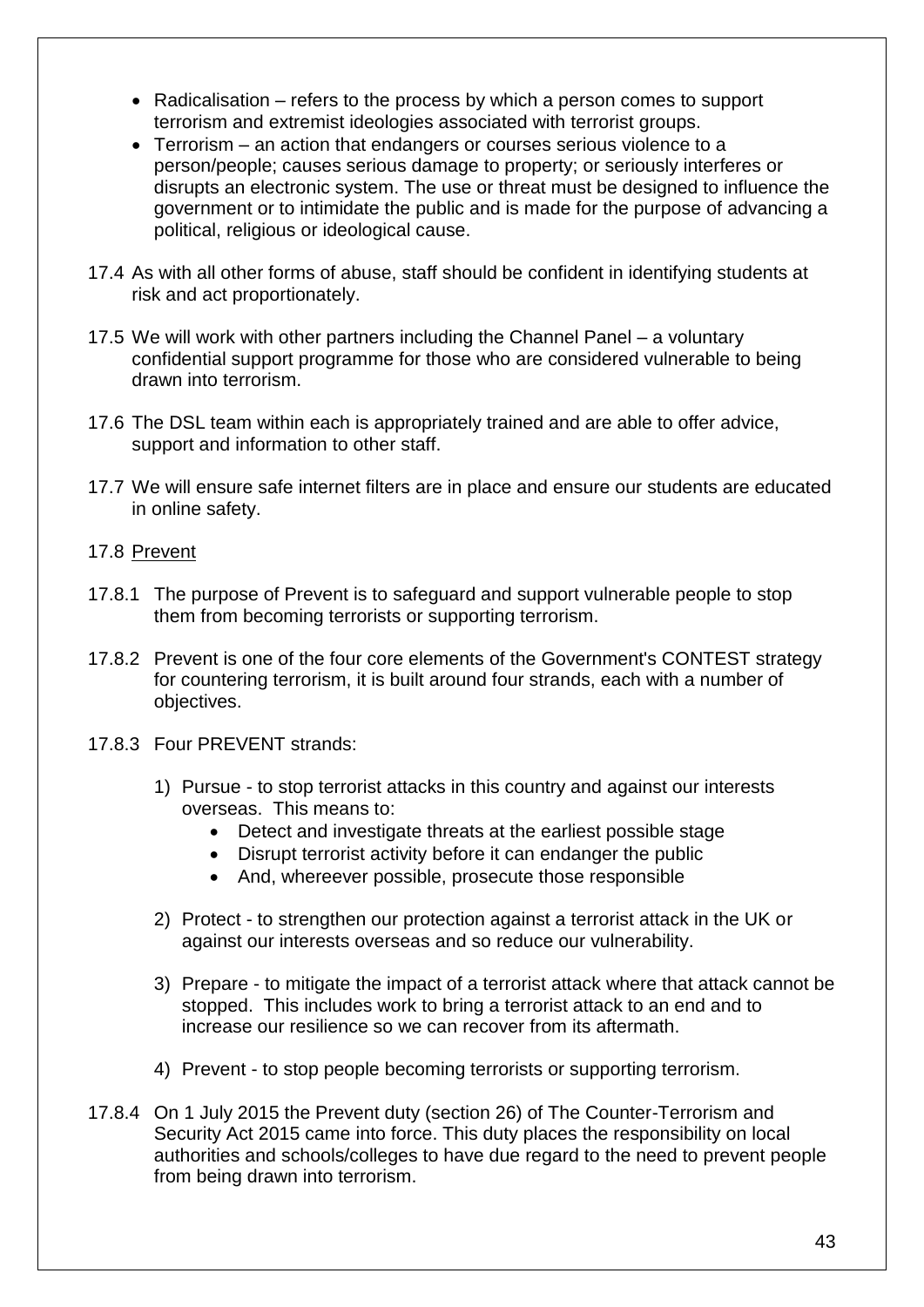- 17.8.5 New Collaborative Learning Trust is fully committed to safeguarding and promoting the welfare of all its students. As a college/school we recognise that safeguarding against radicalisation is as important as safeguarding against any other vulnerability.
- 17.8.6 All staff are expected to uphold and promote the fundamental principles of British values, including democracy, the rule of law, individual liberty and mutual respectand tolerance of those with different faiths and beliefs. We believe that children should be given the opportunity to explore diversity and understand Britain as a multi-cultural society; everyone should be treated with respect whatever their race, gender, sexuality, religious belief, special need, or disability.
- 17.8.7 As part of our commitment to safeguarding and child protection we fully support the government's Prevent Strategy.
- 17.8.8 Staff have completed the DfE's Channel General Awareness training. Channel is a programme which focuses on providing support at an early stage to people who are identified as being vulnerable to being drawn into terrorism. Staff have also undertaken WRAP (Workshop Raising Awareness of Prevent) Training alongside statutory safeguarding training as well as receiving regular updates and briefings around prevent.
- 17.9 What we do if there is a Concern:
- 17.9.1 If we have a concern about a particular student/family, we will follow the colleges'/school's normal safeguarding procedures, including discussing with the Designated Safeguarding Lead (s), the local prevent officer and where deemed necessary, with children's social care.

Please see below prevent leads within NCLT:

- Jo Holden New College Pontefract 01977 802719 [joanne.holden@nclt.ac.uk](mailto:joanne.holden@nclt.ac.uk)
- Helen Jackson New College Doncaster 01302 976777 [helen.jackson@nclt.ac.uk](mailto:helen.jackson@nclt.ac.uk)
- Jaz Qadri New College Bradford 01274 089153 [jaz.qadri@nclt.ac.uk](mailto:jaz.qadri@nclt.ac.uk)
- Lindsay Wotton Ashforth Wingfield Academy 01709 513002 [lwo@nclt.ac.uk](mailto:lwo@nclt.ac.uk)
- 17.9.2 Please see below links for further information around prevent in the Wakefield/Doncaster/Bradford including how to make a referral if you are worried about someone.

If concerns are outside of college hours or during the holidays please ensure the referral included in the link is completed to avoid any delay passing on information.

- [https://www.wakefield.gov.uk/community/prevent-in](https://www.wakefield.gov.uk/community/prevent-in-wakefield?https://dscp.org.uk/professionals/prevent)[wakefield?https://dscp.org.uk/professionals/prevent](https://www.wakefield.gov.uk/community/prevent-in-wakefield?https://dscp.org.uk/professionals/prevent)
- <https://dscp.org.uk/professionals/prevent>
- [https://bso.bradford.gov.uk/content/the-government%E2%80%99s-prevent](https://bso.bradford.gov.uk/content/the-government%E2%80%99s-prevent-strategy)strategy
- <https://www.rotherham.gov.uk/community-safety-crime/prevent-channel/1>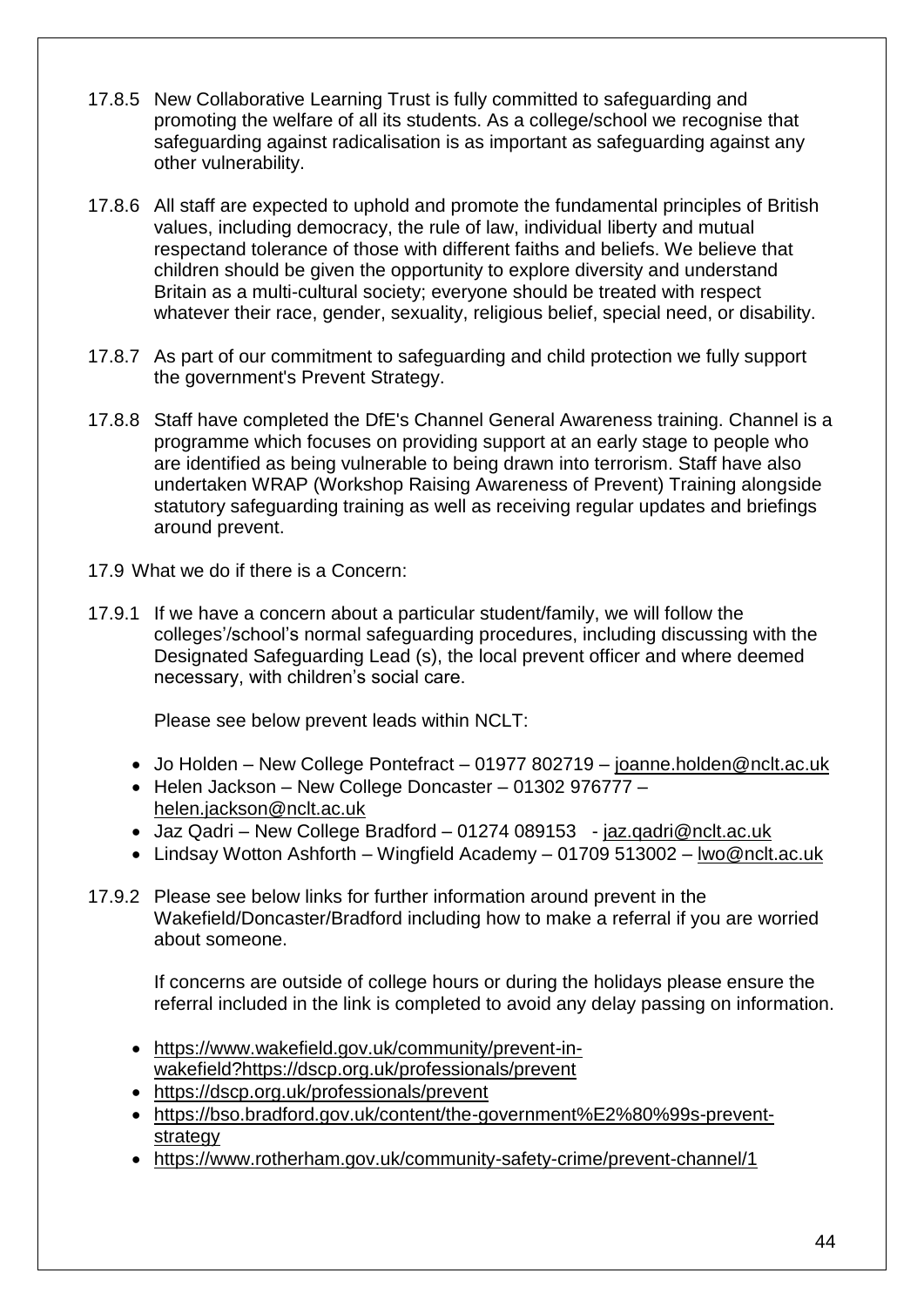17.10 Reporting Online Material Promoting Terrorism and/or Extremism

- 17.10.1 Report illegal or harmful information, pictures or videos you've found on the internet. You can report things like:
	- Articles, images, speeches or videos that promote terrorism or encourage violence
	- Websites made by terrorist or extremist organisations
	- Videos of terrorist attacks

Report online material promoting terrorism or extremism - GOV.UK (www.gov.uk)

17.11 Board of Directors Responsibilities in line with the Prevent Duty

17.11.1 Board of Directors and Advisory Group members must:

- Adopt the Prevent duty;
- Actively engage with other partners including police and BIS regional Higher and Further Education Prevent Co-ordinators to carry out the Prevent duty;
- Undertake appropriate training and development in the Prevent duty;
- Nominate a Prevent governor or board member who will usually already oversee safeguarding;
- Exemplify British values of democracy, the rule of law, individual liberty and mutual respect and tolerance for those with different faiths and beliefs in their conduct and
- Be aware that inspection of the Prevent duty by Ofsted will be judged as part of safeguarding which is included in the leadership and management grade. Implementation and practice of the Prevent duty will be a limiting grade for a provider. (Prevent Duty Guidance, Home Office, March 2015)

17.11.2 A strategic role in implementing the Prevent duty for Board of Directors:

- Should set the provider's strategy for the Prevent duty as in all other areas. They should develop a short and medium term vision that is explicitly communicated to all parties.
- Must ensure that there is active engagement between sectors and partners.
- Must ensure that robust procedures are in place to ensure that any subcontractors are aware of the Prevent duty and the sub-contractor is not inadvertently funding extremist organisations.
- Must comply with the requirements of the Equalities Act 2010 in ensuring that their institution challenges discrimination and expects students to comply with this legislation.
- Must ensure that providers challenge racism, Islamophobia, tackling hate and prejudice based bullying, harassment and intimidation as part of the provider's commitment to and exemplification of British values including "democracy, the rule of law, individual liberty and mutual respect and tolerance for those with different faiths and beliefs".
- Need to appreciate the sensitivity of the subject and the need to approach the issues carefully in all communities.
- Are responsible for ensuring that the Duty and its requirements are communicated at all levels i.e. to management, teaching staff, support staff, volunteers and students.(? and parents)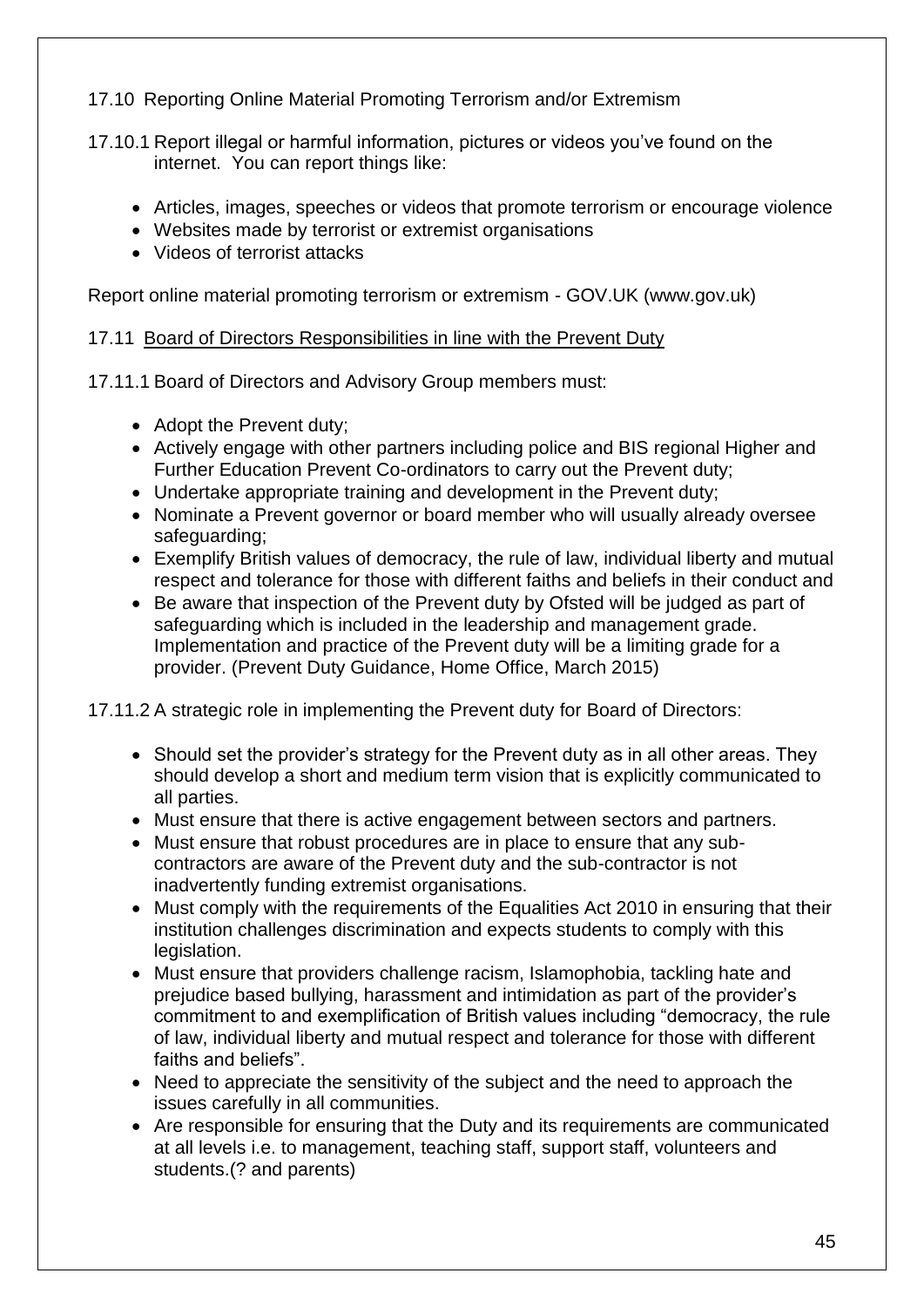17.11.3 Role in ongoing scrutiny Board of Directors/Advisory Group should:

- Ensure that a risk assessment is carried out initially, then on a regular basis and that action plans are formulated and acted upon.
- Ensure that policies and procedures are in place with reference as appropriate to the Prevent duty and are used to implement the Prevent duty.

These should include policies covering:

- The campus or premises and student welfare
- Equality and diversity
- Human resources
- The safety and welfare of students and staff
- The physical management of the institution's estate
- Events held by staff, students or visitors
- Relationships with external bodies and community groups which may use premises or work in partnership with the institution
- Prayer room and or chaplaincy
- Societies
- External speakers
- IT and cybersecurity

Continue to scrutinise the implementation and maintenance of the Prevent duty as they hold ultimate responsibility within the institution.

### **18.0 Helping Children to Keep Themselves Safe**

- 18.1 Children are taught to understand relationships, respect and promote British values and respond to and calculate risk through our tutorial programme and Relationships and Sex Education and Health Education (RSE) lessons and in all aspects of college/school life. Included in this is the knowledge they need to recognise and to report abuse whilst being clear that it is never the fault of the child who is abused and that victim blaming is always wrong.
- 18.2 Our approach is designed to help children to think about risks they may encounter both on and off line and have help to work out how those risks might be overcome and the support available to them. Discussions about relationships and risk are empowering and enabling for all children and promote sensible behaviour rather than fear or anxiety. Children are taught how to conduct themselves and how to behave in a responsible manner. Children are also reminded regularly about consent, online safety, including sexting and bullying procedures including the legalities and consequences and where to go for help.
- 18.3 The Trust continually promotes an ethos of respect for children and the emotional health and wellbeing of our students is important to us. Students are encouraged to speak to a member of staff in confidence about any worries they may have. Students also have access to a wide range of support both on and off line.
- 18.4 However all our students are aware that if they disclose that they are being harmed or that they have, or intend to, harm another that this cannot be kept secret and that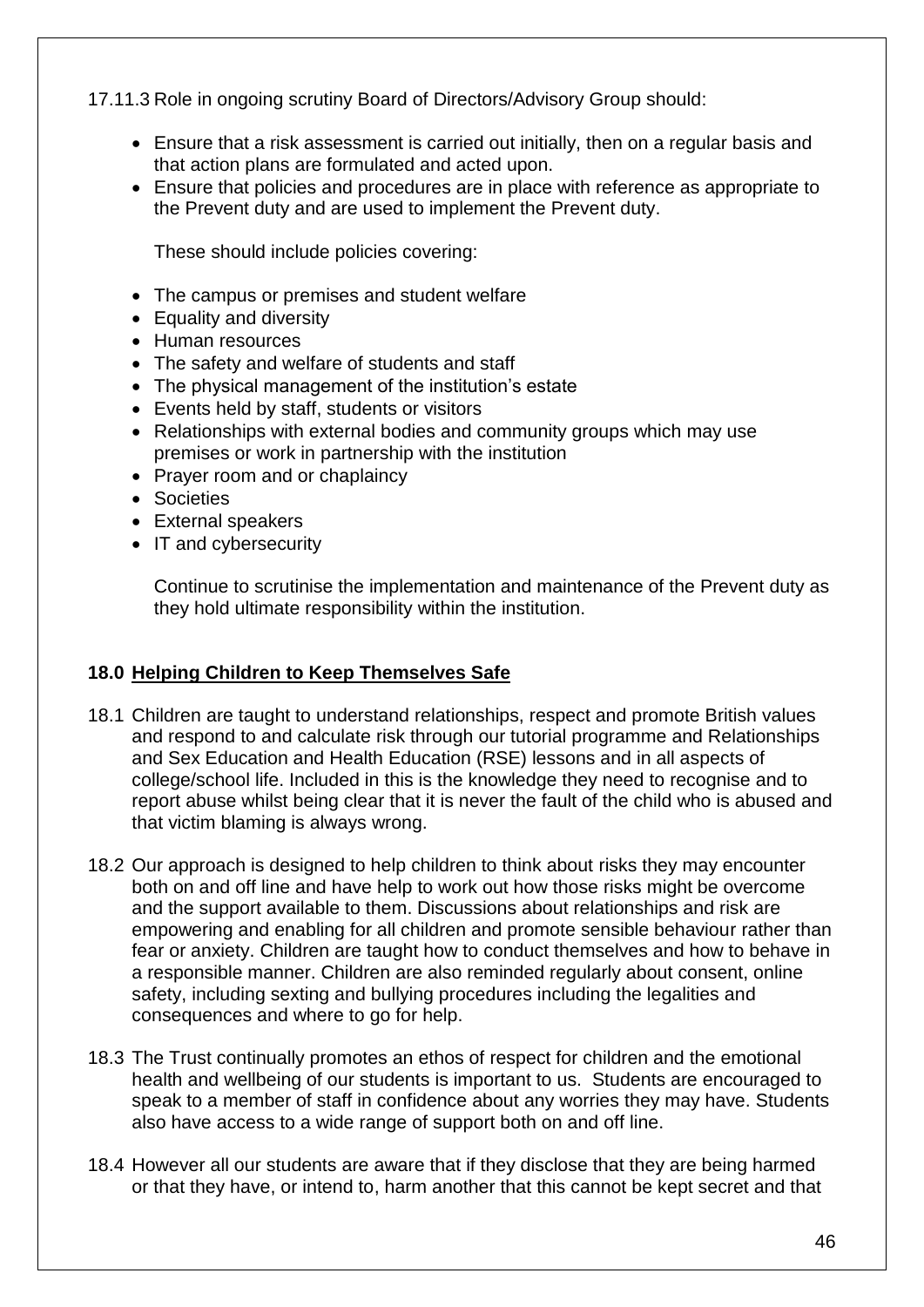information will need to be shared. (include students' confidentiality statement here).

## **19.0 Support for those Involved in a Child Protection Issue**

- 19.1 Child abuse is devastating for the child and can also result in distress and anxiety for staff who become involved.
- 19.2 We will support students, their families, and staff by:
	- Taking all suspicions and disclosures seriously.
	- Nominating a link person (DSL) who will keep all parties informed and be the central point of contact.
	- Where a member of staff is the subject of an allegation made by a student, separate link people will be nominated to avoid any conflict of interest.
	- Responding sympathetically to any request from students or staff for time out to deal with distress or anxiety.
	- Maintaining confidentiality and sharing information on a need-to-know basis only with relevant individuals and agencies.
	- Maintaining and storing records securely.
	- Offering details of helplines, counselling or other avenues of external support.
	- Following the procedures laid down in our whistleblowing, complaints and disciplinary procedures.
	- Cooperating fully with relevant statutory agencies.

#### **20.0 Complaints Procedure**

20.1 Please see our Trust Complaints Procedure.

### **21.0 Staff Training and Induction**

- 21.1 It is important that all staff have training to enable them to recognise the possible signs of abuse and neglect and to know what to do if they have a concern. All staff, including site staff and the Principal, will be regularly trained in Safeguarding.
- 21.2 The DSL will receive training updated at least every two years, including training in inter-agency procedures. They will be supported and encouraged to attend additional training to keep up to date, including forums and multi-agency training offered by WDSCB/DSCB/BSCB/RSCB and the Safeguarding Advisor for Education within Pontefract, Doncaster, Bradford and Rotherham.
- 21.3 Board of Directors/Advisory Group members will receive strategic governor safeguarding training.
- 21.4 All training will be recorded and monitored to flag in advance when updates are required.
- 21.5 New staff, Board of Directors and Advisory Group members will receive an induction in safeguarding which includes the trust and its college's/school child protection policy, details for the DSL, reporting and recording arrangements specific to the college/school, dates of their last training, the staff code of conduct and the whistleblowing policy. Staff will sign to say they have received this and understood.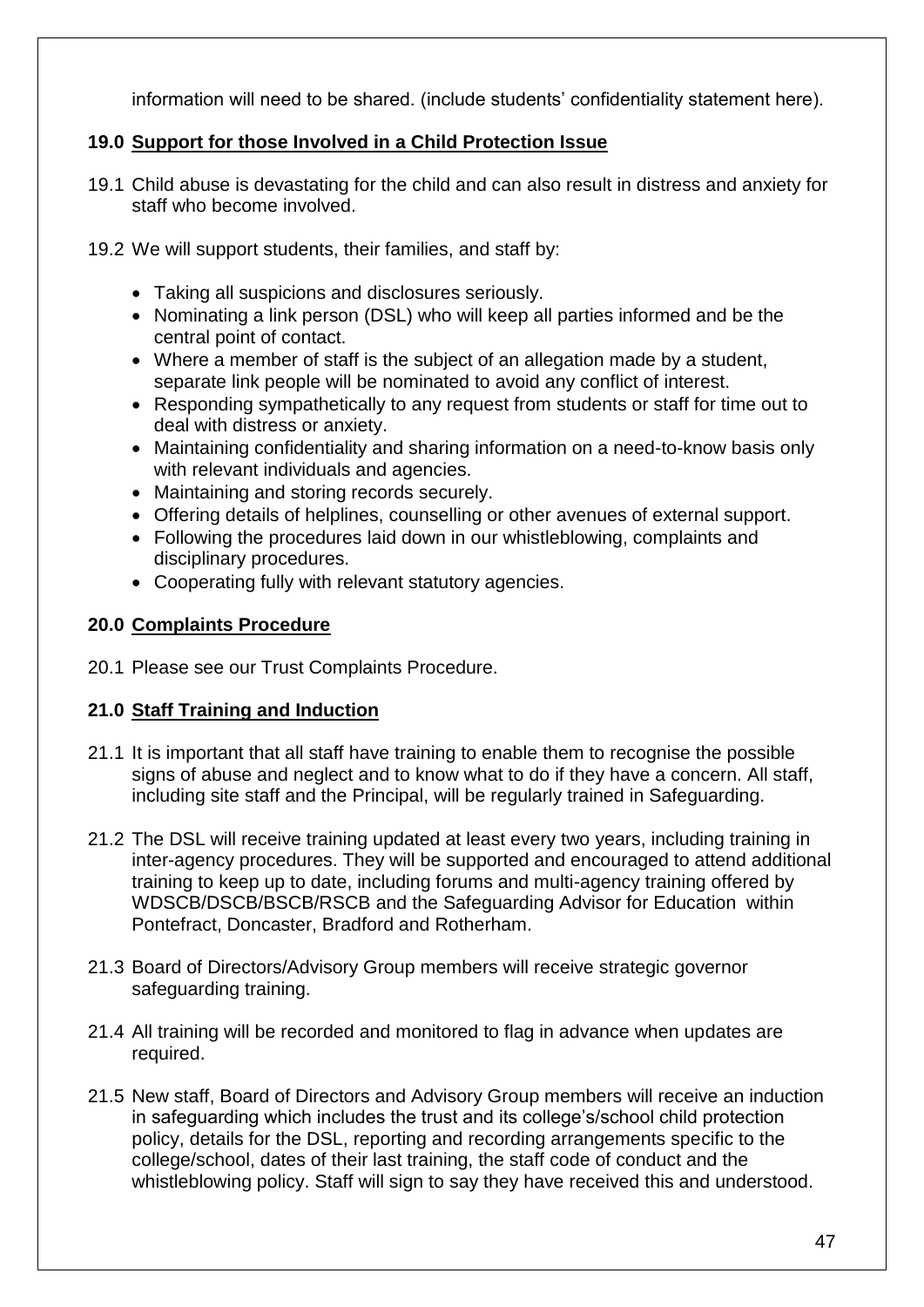#### **22.0 Safer Recruitment**

22.1 Please see the Trust's Recruitment and Selection Policy & DBS & Vetting Policy.

22.1.1 Volunteers

Volunteers, including governors will undergo checks commensurate with their work in the school and contact with students i.e. if they are in regulated activity or not.

#### 22.1.2 Contractors

We will check the identity of all contractors working on site and request checks whether they work in regulated activity or unsupervised.

#### 22.1.3 Visitors

Schools/colleges do not have the power to ask for DBS checks or see the certificate for those not involved in regulated activity. The Principal will use their professional judgement regarding escorting visitors in the school. All visitors will be asked to wear a badge identifying them as a visitor.

#### 22.1.4 Site security

Visitors to the college/school are asked to sign in, will be asked to show ID, and are given a badge, which confirms they have permission to be on site. Parents who are simply delivering or collecting their children do not need to sign in. All visitors are expected to enter through one entrance and observe the college's/school safeguarding and health and safety regulations to ensure students in college/school are kept safe. The Principal/Headteacher will exercise professional judgement in determining whether any visitor should be escorted or supervised while on site.

#### **23.0 If You Have Concerns about a Colleague or Safeguarding Practice**

- 23.1 Staff who are concerned about the conduct of a colleague or safeguarding practice within the college/school are undoubtedly placed in a very difficult situation.
- 23.2 All staff must remember that the welfare of the student is paramount and staff should feel able to report all concerns about a colleague or the safeguarding practice within the school.
- 23.3 Staff may also report their concerns directly to Social Care Direct or the police if they believe direct reporting is necessary to secure action.

#### **24.0 Allegations Against Staff**

- 24.1 These procedures must be followed in any case in which it is alleged that a member of staff, governor, visiting professional or volunteer has:
	- Behaved in a way that has harmed a child or may have harmed a child.
	- Possibly committed a criminal offence against, or related to, a child.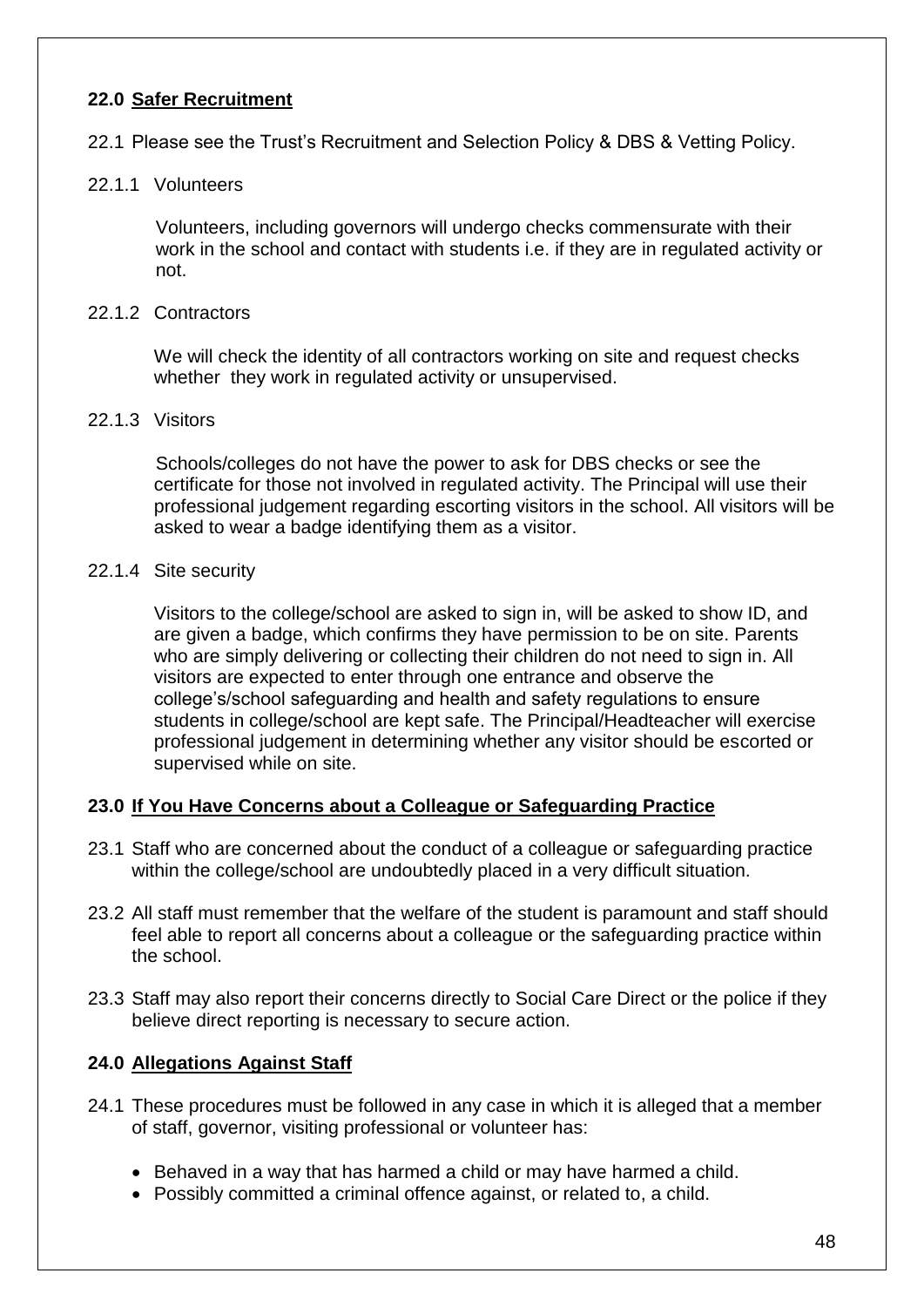- Behaved in a way that indicates s/he is unsuitable to work with children.
- 24.2 Inappropriate behaviour by staff/volunteers could take the following forms:
	- Physical includes, for example, intentional use of force as a punishment, slapping, use of objects to hit with, throwing objects or rough physical handling
	- Emotional includes, for example, intimidation, belittling, scapegoating, sarcasm, lack of respect for children's rights, and attitudes which discriminate on the grounds of race, gender, disability or sexuality
	- Sexual includes, for example, sexualised behaviour towards students, sexual harassment, sexual assault and rape
	- Neglect -may include failing to act to protect a child or children, failing to seek medical attention or failure to carry out appropriate/proper risk assessment etc.
- 24.3 A safeguarding complaint that meets the above criteria must be reported to the Principal immediately. If the complaint involves the Principal the allegation must be passed to the CEO without delay. For all concerns the Principal should carry out an urgent initial consideration/fact find in order to establish whether there is substance to the allegation. The Principal/Headteacher should not carry out the investigation itself or interview students without LADO advice. As part of this initial consideration, the Principal should consult with HR who will then contact the Local Authority Designated Officer (LADO), within one working day.
- 24.4 A multi-agency strategy meeting may be arranged to look at the complaint in its widest context. The Principal/Headteacher/Chair of Advisory Group (where appropriate) must attend this meeting, which will be arranged by the LADO. All issues must be recorded and the outcome reached must be noted to ensure closure.
- 24.5 In many cases it may be appropriate to provide further training and support to staff/volunteers and ensure that they are clear about the expectations for their conduct.
- 24.6 The following definitions should be used when determining the outcome of the allegation investigations:
	- **Substantiated**: there is sufficient evidence to prove the allegation
	- **Malicious**: there is sufficient evidence to disprove the allegation and there has been a deliberate act to deceive
	- **Unsubstantiated**: there is insufficient evidence to either prove or disprove the allegation. The term, therefore, does not imply guilty or innocence
	- **Unfounded**: to reflect cases where there is no evidence or proper basis which support the allegation being made.
- 24.7 In more serious cases, allegations may be investigated under the formal disciplinary procedures and, where allegations are upheld, formal warnings issued as well as specific training and support. In cases where children/young people may be at further risk and/or evidence/witnesses may be compromised and/or the allegations and so serious that they may, if upheld, constitute gross misconduct, suspension of the member of staff/volunteer may be appropriate and should be considered in line with the trust's Disciplinary Policy.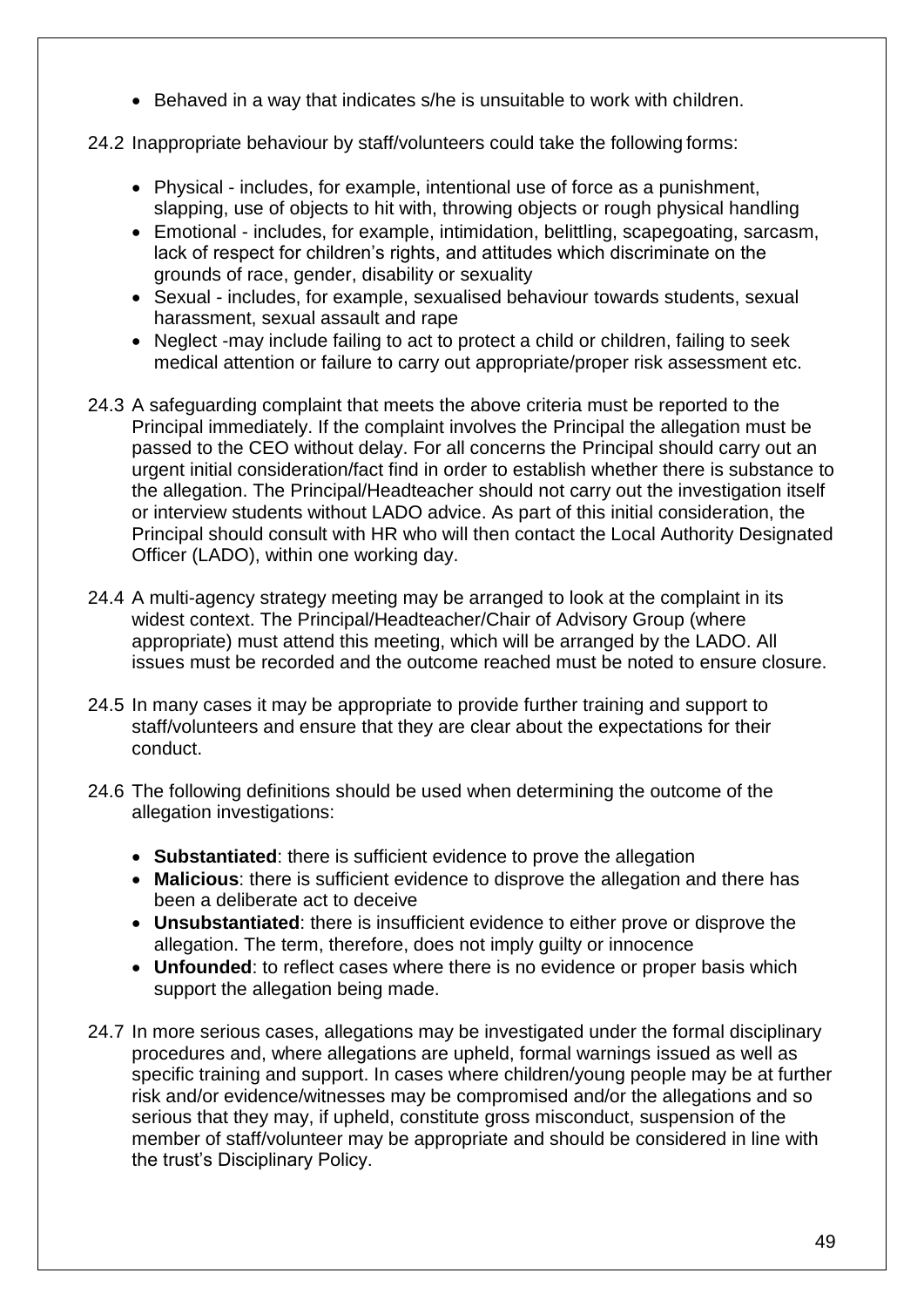- 24.8 Any staff/volunteers who are dismissed by the school for gross misconduct or cumulative misconduct relating to safeguarding of children/young people will be referred to the DBS for consideration of barring. Similarly, where the school has a reasonable belief that the member of staff/volunteer would have been dismissed by the school had they been employed at the time of the conclusion of investigations will be referred to the DBS. The school will keep written records of all of the above.
- 24.9 Where a staff member feels unable to raise an issue with their employer or feels that their genuine concerns are not being addressed, staff can contact any of the professionals named within Appendix A/B, in addition to other whistleblowing channels which may be open to them.
- 24.10 Where a teacher's employer, including an agency, dismisses or ceases to use the services of a teacher because of serious misconduct, or might have dismissed them or ceased to use their services had they not left first, they must consider whether to refer the case to the Secretary of State (via the Teaching Regulation Agency).
- 24.11 Supporting Those Involved
- 24.11.1 Employers have a duty of care to their employees, the Trust and its colleges/school will act to minimise the stress inherent in the allegation process and will ensure support is put in place for the individual. Staff will be informed of any concerns or allegations as soon as possible and given an explanation of the likely course of action, unless there is an objection by social services or the police. Employees are also recommended to contact their trade union representative.
- 24.11.2 Parents or carers of students involved will be advised of the allegation as soon as possible if they are not already aware. However, where a strategy discussion is required or police or social services need to be involved the case manager should not do so until those agencies have been consulted and agreed what information can be disclosed to parents or carers. Parents or carers will be kept informed about the progress of the case and told the outcome where there is not a criminal prosecution, including the outcome of any disciplinary process.
- 24.11.3 Parents and carers will be reminded of the requirement to maintain confidentiality about any allegations made against teachers whilst investigations are ongoing as set out in the section 141F of the Education Act 2002
- 24.11.4 The full procedures for dealing with allegations against staff can be found in Keeping Children Safe in Education (DfE, 2020).
- 24.11.5 Staff, parents, Board of Directors and Advisory Group are reminded that publication of material that may lead to the identification of a teacher who is the subject of an allegation is prohibited by law. Publication includes verbal conversations or writing, including content placed on social media sites. We will communicate this to all parties.

### **25.0 Extended College and Off-site Arrangements**

25.1 Where extended college/school activities are provided by and managed by the college/school, our own child protection policy and procedures apply. If other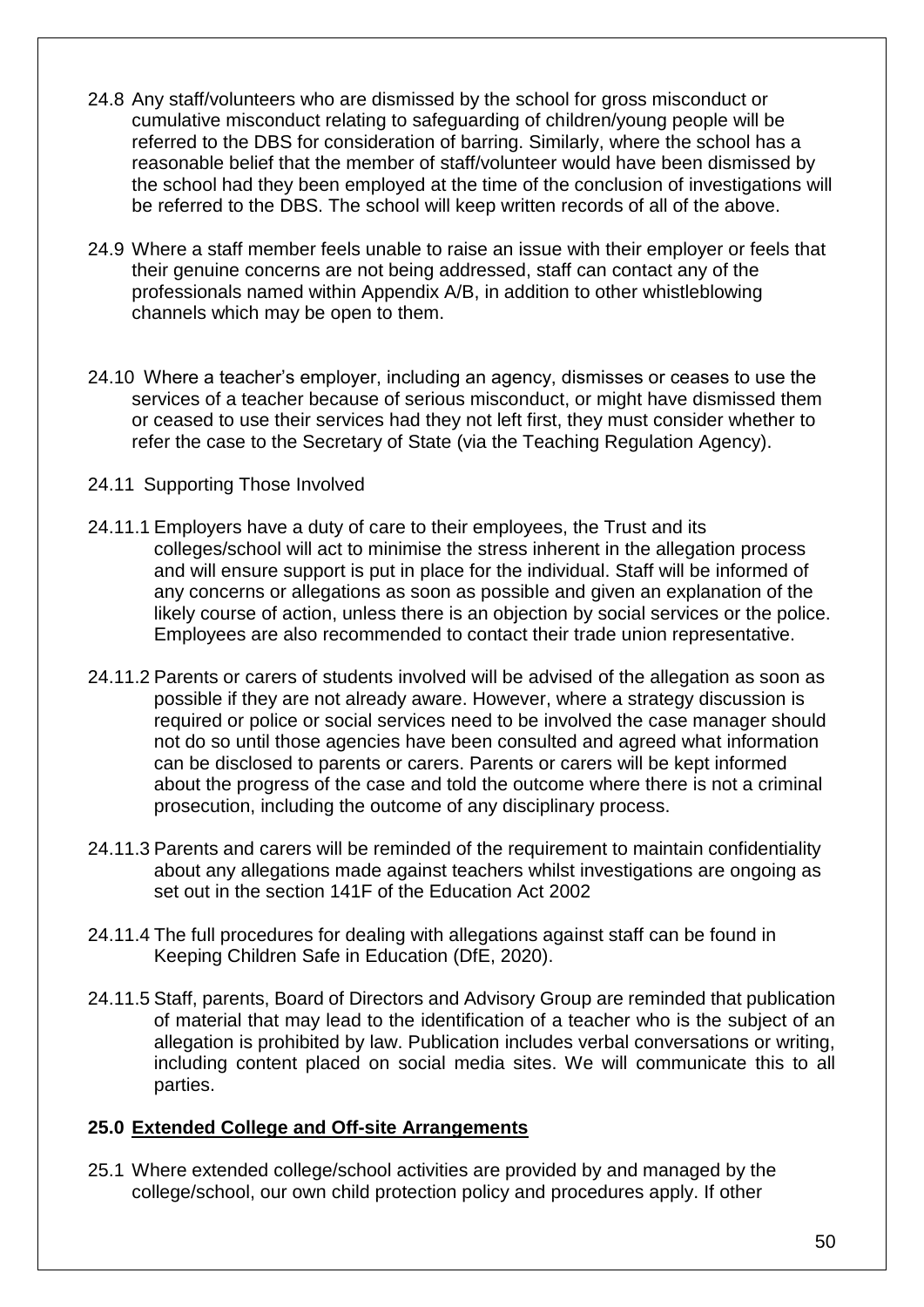organisations provide services or activities on our site we will check that they have appropriate procedures in place, including safer recruitment procedures and clarify whose procedure is to be followed if there are concerns. There will be clear communication channels to ensure the DSL is kept appropriately informed.

- 25.2 When our students attend off-site activities, including day and residential visits and work related activities, we will risk assess and check that effective child protection arrangements are in place. We will clarify whose procedures are to be followed, with the DSL kept appropriately informed.
- 25.3 If alternative providers are used we will ensure they have effective safeguarding in place, with the DSL kept appropriately informed.

## **26.0 Use of College/School premises for non-school/college activities**

26.1 Where the Trust hire or rent out school or college facilities/premises to organisations or individuals (for example to community groups, sports associations, and service providers to run community or extra-curricular activities) they should ensure that appropriate arrangements are in place to keep children safe.

## **27.0 Photography and Images**

- 27.1 The vast majority of people who take or view photographs or videos of children do so for entirely innocent and acceptable reasons. Sadly, some people abuse children through taking or using images, so we must ensure that we have some safeguards in place.
- 27.2 To protect students, we will:
	- Seek their consent for photographs to be taken or published (for example, on our website or in newspapers or publications).
	- Ensure students are appropriately dressed.
	- Ensure that personal data is not shared.
	- Store images appropriately, securely and for no longer than necessary.
	- Only use college/school equipment, i.e. not personal devices.
	- Ensure no students who are LAC will be photographed at Wingfield Academy.
	- Encourage students to tell us if they are worried about any photographs that are taken of them.

### **28.0 Physical Intervention and Use of Reasonable Force**

28.1 There are circumstances where it is appropriate for staff to use reasonable force to safeguard students. The term 'reasonable force' covers the broad range of actions used by staff that involve a degree of physical contact to control or restrain students. This can range from guiding a student by the arm, to more extreme circumstances such as breaking up a fight or where a student needs to be restrained to prevent violence or injury. 'Reasonable' in these circumstances means 'using no more force than is needed'. The use of force may involve either passive physical contact, such as standing between students or blocking a student's path, or active physical contact such as leading a student by the arm out of the classroom.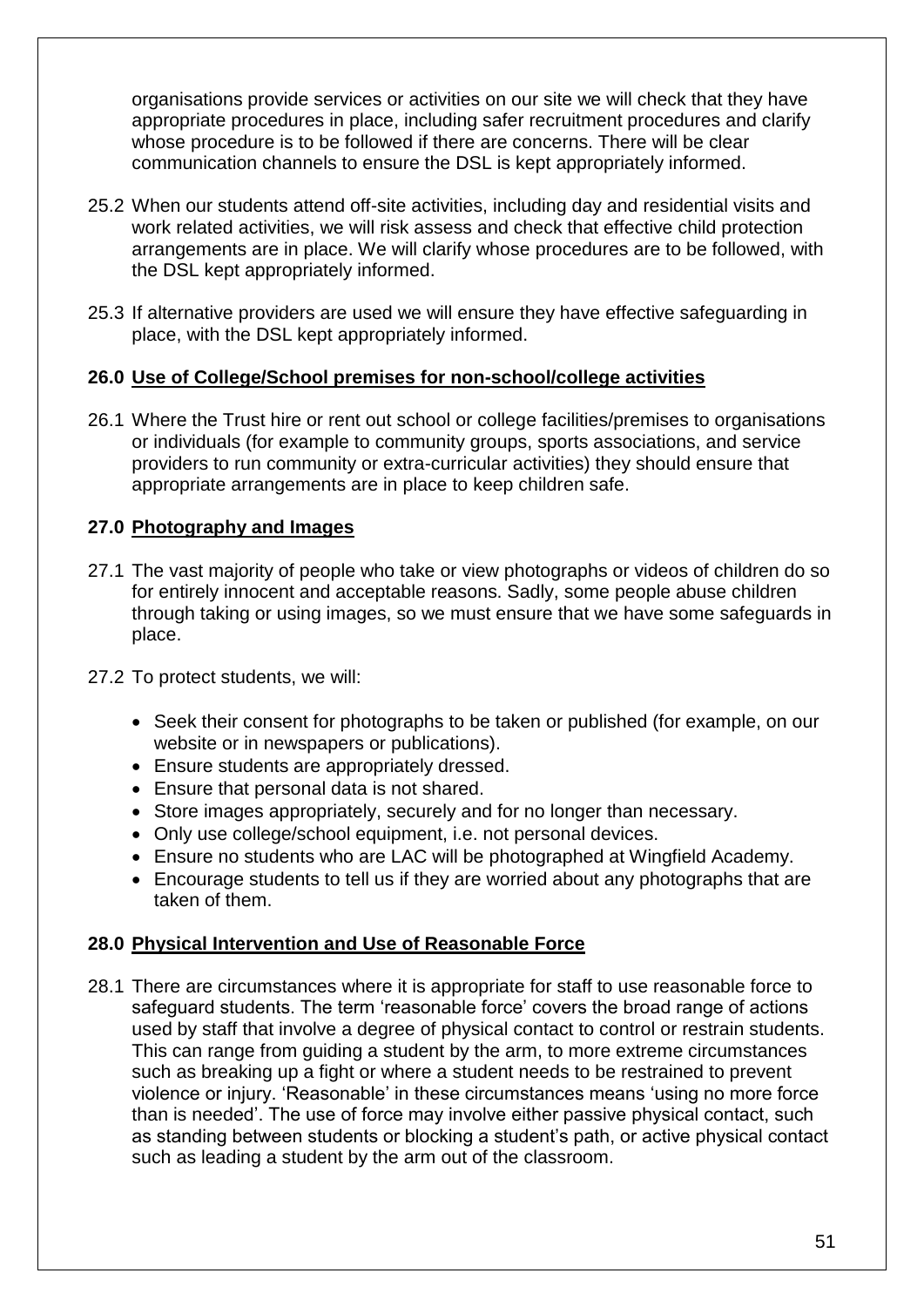#### **29.0 Intimate Care**

- 29.1 If a student requires regular intimate care on site this is likely to be written into a care plan which staff will adhere to. If an accident occurs and a student needs assistance with intimate care this will be risk managed to afford dignity to the student as well as security to the staff member. Staff will behave in an open and transparent way by informing another member of staff and having the students consent to help. Parents will be informed and incidents recorded.
- 29.2 Wherever possible, except in emergency, the required help will be given, or witnessed, by a member of staff of the same sex/gender as the student, with their consent.

#### **30.0 First Aid and Managing Medical Conditions**

- 30.1 Staff will be trained appropriately in first aid and follow safer working practice guidance of 'saying before touching'.
- 30.2 Section 100 of the Children and Families Act 2014 places a duty on schools to make arrangements for supporting pupils at their school with medical conditions. Individual Health Care Plans may need to be drawn up and multi-agency communication will be essential. Staff will be appropriately trained and responsibilities will be carried on in accordance with government guidance Sept 2014. [https://www.gov.uk/government/publications/supporting-pupils-at-school-with](https://www.gov.uk/government/publications/supporting-pupils-at-school-with-medical-conditions--3)[medical-conditions--3](https://www.gov.uk/government/publications/supporting-pupils-at-school-with-medical-conditions--3)

## **31.0 E-Safety**

- 31.1 The breadth of issues classified within online safety is considerable, but can be categorised into four areas of risk
	- 1) Content: being exposed to illegal, inappropriate or harmful content, for example: pornography, fake news, racism, misogyny or misandry, self-harm, suicide, anti-Semitism, radicalisation and extremism.
	- 2) Contact: being subjected to harmful online interaction with other users; for example: peer to peer pressure, commercial advertising and adults posing as children or young adults with the intention to groom or exploit them for sexual, criminal, financial or other purposes.
	- 3) Conduct: personal online behaviour that increases the likelihood of, or causes, harm; for example, making, sending and receiving explicit images (e.g. consensual and non-consensual sharing of nude and semi-nude images and/or pornography, sharing other explicit images and online bullying.
	- 4) Commerce risks such as online gambling, inappropriate advertising, phishing and or financial scams. If you feel students or staff are at risk, please report it to the Anti-Phishing Working Group (https://apwg.org)
- 31.2 Our students increasingly use mobile phones, tablets and computers on a daily basis. They are a source of fun, entertainment, communication and education. However, we know that some adults and young people will use these technologies to harm children. The harm might range from sending hurtful or abusive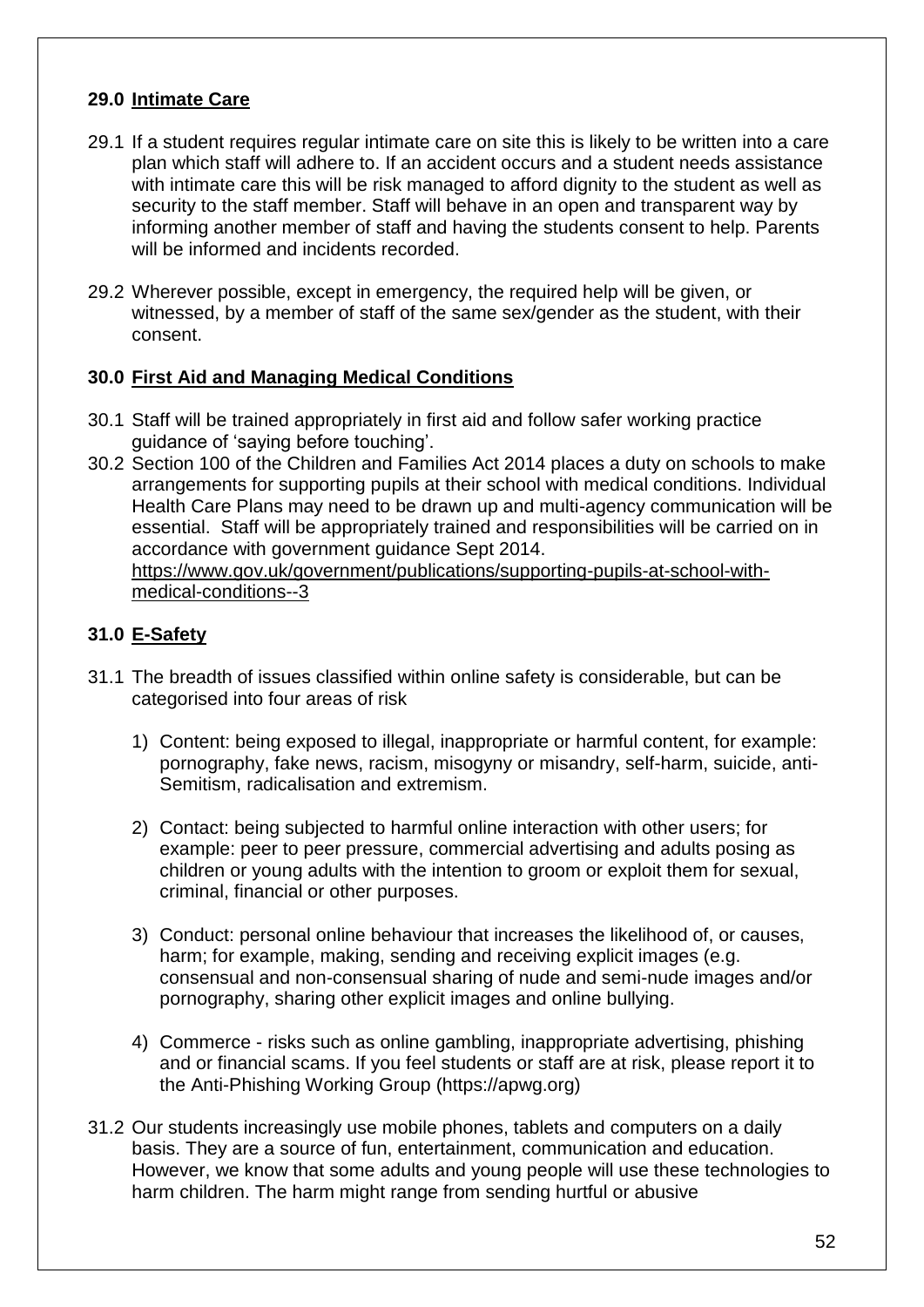communications, to enticing children to engage in sexually harmful conversations, webcam photography, encouraging radicalisation or face-to-face meetings. Cyberbullying and sexting by students, via texts and emails, will be treated as seriously as any other type of bullying and in the absence of a child protection concern will be managed through our anti-bullying and confiscation procedures.

- 31.3 Chat rooms and some social networking sites are the more obvious sources of inappropriate and harmful behaviour and students are not allowed to access these sites in college/school. Some students will undoubtedly be 'chatting' outside college/school and are informed of the risks of this through Tutorial. Parents are encouraged to consider measures to keep their children safe when using social media.
- 31.4 Acceptable IT use for staff, students will be enforced and parents are also informed of expectations. This Policy can be located on Moodle.
- 31.5 Students will be educated in online safety, and regularly reminded, as an ongoing part of our tutorial schedule.
- 31.6 If we use any external speaker to add to our curriculum we will ensure we follow the below advice and checklist: [https://www.gov.uk/government/publications/using-external-visitors-to-support-online](https://www.gov.uk/government/publications/using-external-visitors-to-support-online-safety-education-guidance-for-educational-settings)[safety-education-guidance-for-educational-settings](https://www.gov.uk/government/publications/using-external-visitors-to-support-online-safety-education-guidance-for-educational-settings)
- 31.7 We will not respond to individual apps or challenges which may occur, so as not to give more attention to the publicity, but will simply reiterate our basic online safety messages as and when required.

Education for a Connected World <https://www.gov.uk/government/publications/education-for-a-connected-world>

Safeguarding and remote education [https://www.gov.uk/guidance/safeguarding-and-remote-education-during](https://www.gov.uk/guidance/safeguarding-and-remote-education-during-coronavirus-covid-19)[coronavirus-covid-19](https://www.gov.uk/guidance/safeguarding-and-remote-education-during-coronavirus-covid-19)

Online Safety for SEND <https://www.childnet.com/resources/star-sen-toolkit> <https://www.thinkuknow.co.uk/professionals/resources/>

Gaming Advice [https://www.nspcc.org.uk/preventing-abuse/keeping-children-safe/online](https://www.nspcc.org.uk/preventing-abuse/keeping-children-safe/online-safety/online-games-helping-children-play-safe/)[safety/online-games-helping-children-play-safe/](https://www.nspcc.org.uk/preventing-abuse/keeping-children-safe/online-safety/online-games-helping-children-play-safe/)

Professionals online safety helpline <https://www.saferinternet.org.uk/helpline/professionals-online-safety-helpline>

### **32.0 Child Protection Procedures**

- 32.1 Categories and Definitions
- 32.1.1 To ensure that our students are protected from harm, we need to understand what types of behaviour constitute abuse and neglect.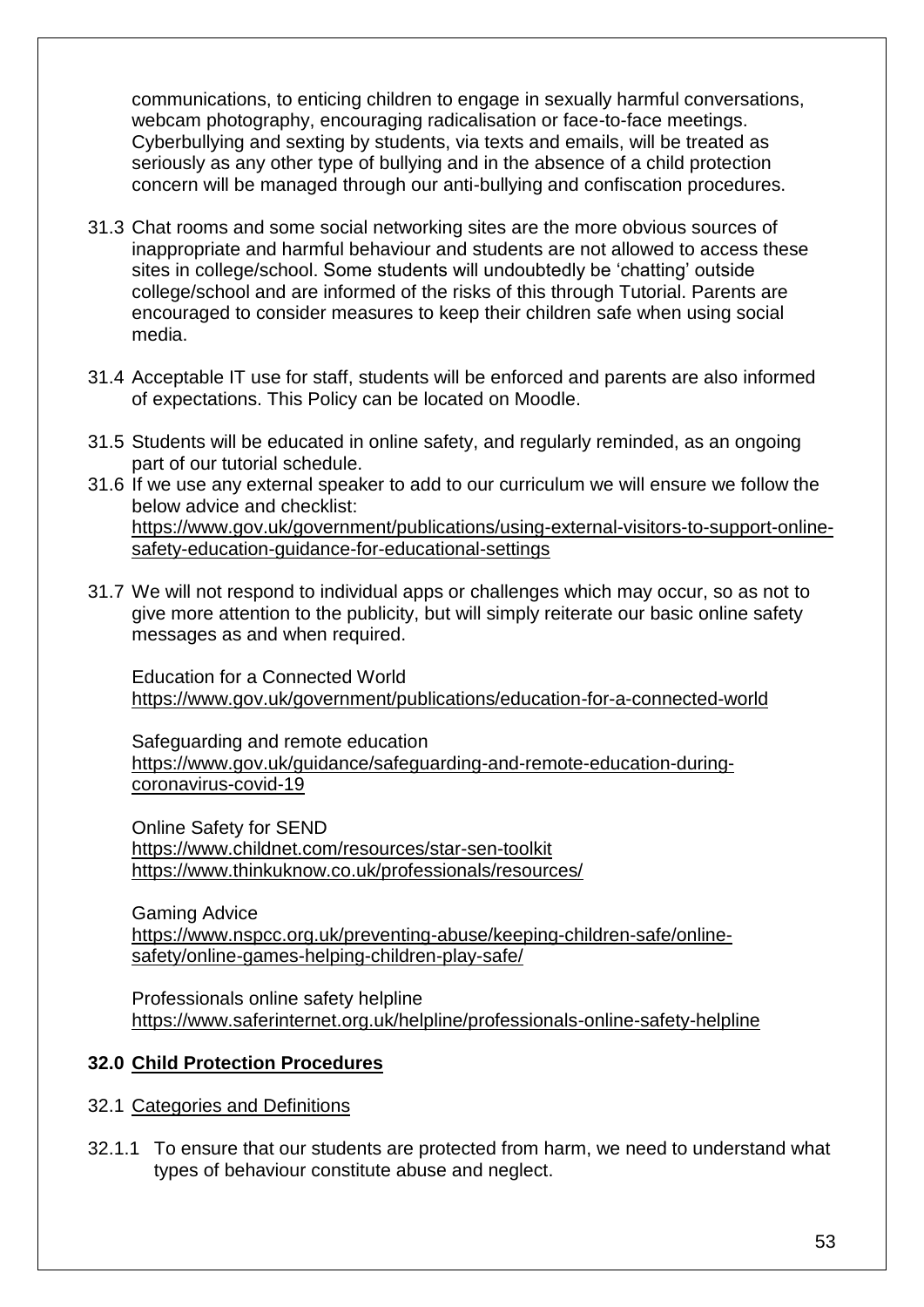- 32.1.2 Abuse and neglect are forms of maltreatment. Somebody may abuse or neglect a child by inflicting harm, for example by hitting them, or by failing to act to prevent harm, for example by leaving a small child home alone, or leaving knives or matches within reach of an unattended toddler.
- 32.1.3 Abuse may be committed by adult men or women and by other children and young people.
- 32.1.4 There are four categories of abuse: physical abuse, emotional abuse, sexual abuse and neglect.

#### 32.2 Physical abuse

32.2.1 Physical abuse may involve hitting, shaking, throwing, poisoning, burning or scalding, drowning, suffocating or otherwise causing physical harm to a child. Physical harm may also be caused when a parent or carer fabricates the symptoms of, or deliberately induces, illness in a child. (This used to be called Munchausen's Syndrome by Proxy, but is now more usually referred to as fabricated or induced illness).

#### 32.3 Emotional abuse

32.3.1 Emotional abuse is the persistent emotional maltreatment of a child such as to cause severe and persistent adverse effects on the child's emotional development. It may involve conveying to a child that they are worthless or unloved, inadequate, or valued only insofar as they meet the needs of another person. It may include not giving the child opportunities to express their views, deliberately silencing them or 'making fun' of what they say or how they communicate. It may feature age or developmentally inappropriate expectations being imposed on children. These may include interactions that are beyond a child's developmental capability, as well as overprotection and limitation of exploration and learning, or preventing the child participating in normal social interaction. It may involve seeing or hearing the ill-treatment of another. It may involve serious bullying (including cyber bullying), causing children frequently to feel frightened or in danger, or the exploitation or corruption of children. Some level of emotional abuse is involved in all types of maltreatment of a child, although it may occur alone.

### 32.4 Sexual abuse

32.4.1 Sexual abuse involves forcing or enticing a child or young person to take part in sexual activities, not necessarily involving a high level of violence, whether or not the child is aware of what is happening. The activities may involve physical contact, including assault by penetration (for example, rape or oral sex) or nonpenetrative acts such as masturbation, kissing, rubbing and touching outside of clothing. They may also include non-contact activities, such as involving children in looking at, or in the production of, sexual images, watching sexual activities, encouraging children to behave in sexually inappropriate ways, or grooming a child in preparation for abuse (including via the internet). Sexual abuse is not solely perpetrated by adult males. Women can also commit acts of sexual abuse, as can other children.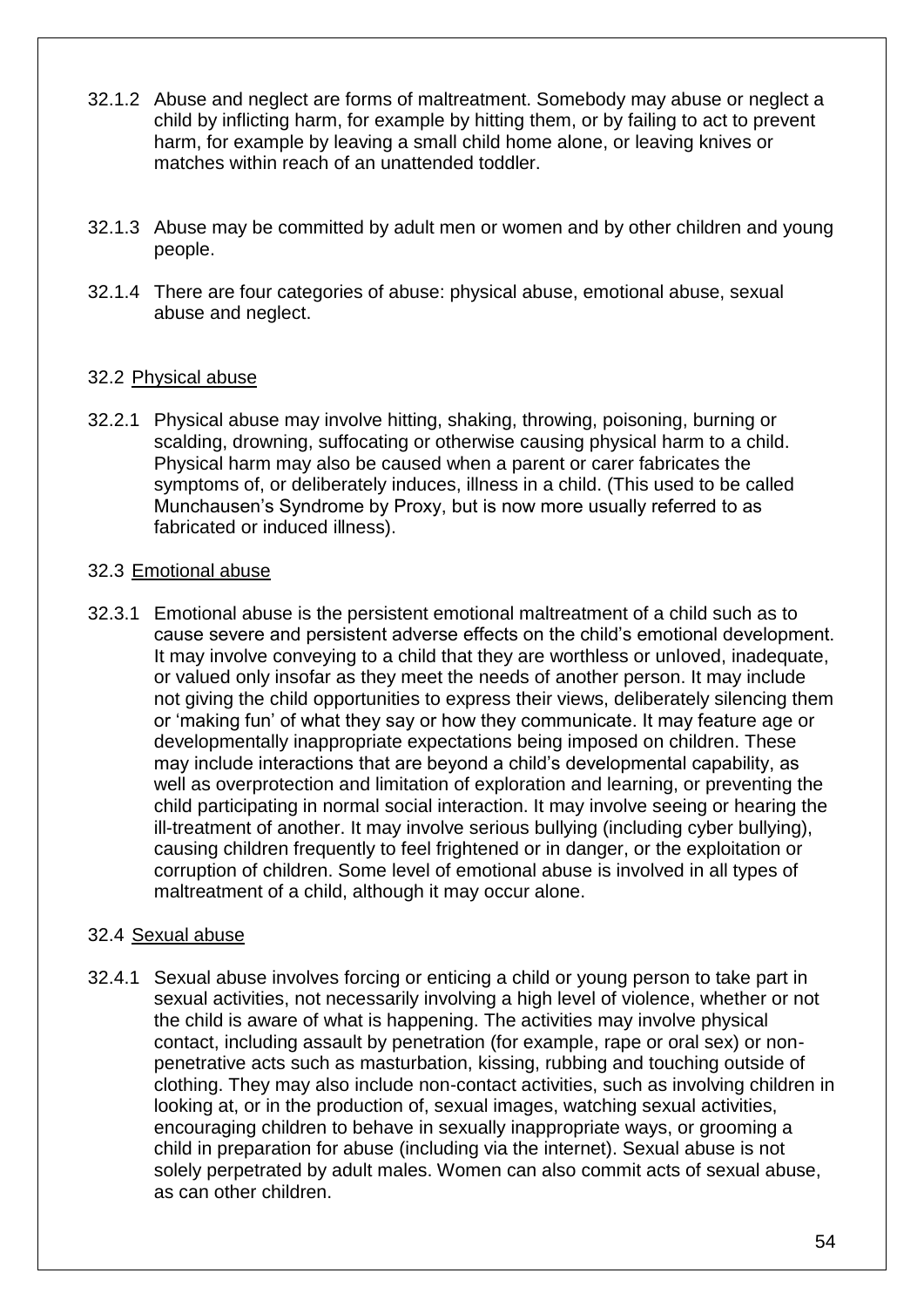#### 32.5 Neglect

- 32.6 Neglect is the persistent failure to meet a child's basic physical and/or psychological needs, likely to result in the serious impairment of the child's health or development.
- 32.7 Neglect may occur during pregnancy as a result of maternal substance abuse. Once a child is born, neglect may involve a parent or carer failing to:
	- Provide adequate food, clothing and shelter (including exclusion from home or abandonment)
	- Protect a child from physical and emotional harm or danger
	- Ensure adequate supervision (including the use of inadequate care-givers) or
	- Ensure access to appropriate medical care or treatment. It may also include neglect of, or unresponsiveness to, a child's basic emotional needs.

Definitions taken from Working Together to Safeguard Children (HM Government, 2018).

#### **33.0 Indicators of Abuse**

- 33.1 Physical signs define some types of abuse, for example, bruising, bleeding or broken bones resulting from physical or sexual abuse, or injuries sustained while a child has been inadequately supervised. The identification of physical signs is complicated, as children may go to great lengths to hide injuries, often because they are ashamed or embarrassed, or their abuser has threatened further violence or trauma if they 'tell'. It is also quite difficult for anyone without medical training to categorise injuries into accidental or deliberate with any degree of certainty.
- 33.2 However children may have no physical signs or they may be harder to see (e.g. bruising on black skin) therefore staff need to also be alert to behavioural indicators of abuse.
- 33.3 A child who is being abused or neglected may:
	- Have bruises, bleeding, burns, fractures or other injuries
	- Show signs of pain or discomfort
	- Keep arms and legs covered, even in warm weather
	- Be concerned about changing for PE or swimming
	- Look unkempt and uncared for
	- Change their eating habits
	- Have difficulty in making or sustaining friendships
	- Appear fearful
	- Be reckless with regard to their own or other's safety
	- Self-harm
	- Frequently miss school or arrive late
	- Show signs of not wanting to go home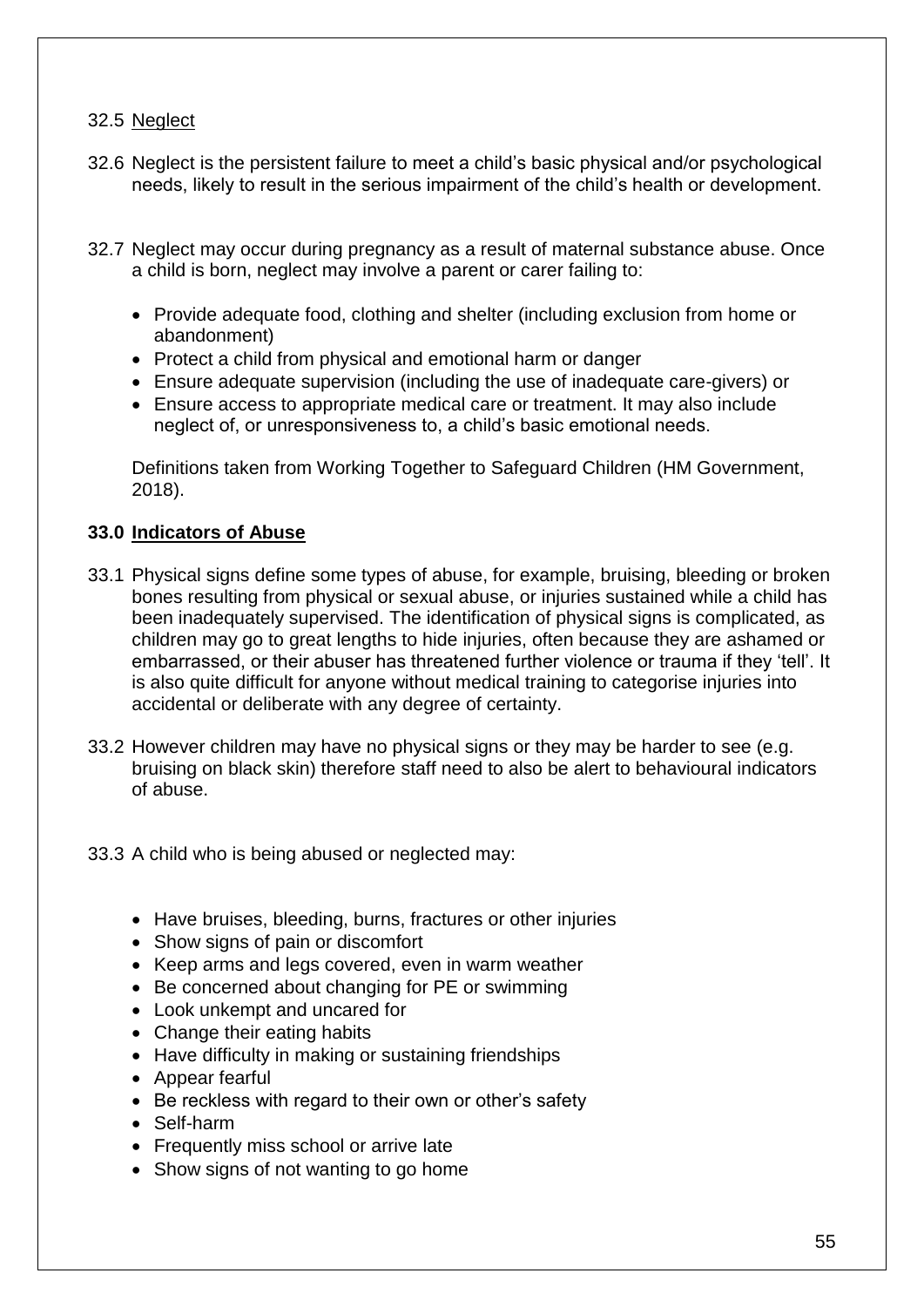- Display a change in behaviour from quiet to aggressive, or happy-go-lucky to withdrawn
- Challenge authority
- Become disinterested in their school work
- Be constantly tired or preoccupied
- Be wary of physical contact
- Be involved in, or particularly knowledgeable about, drugs or alcohol
- Display sexual knowledge or behaviour beyond that normally expected for their age.
- 33.4 Individual indicators will rarely, in isolation, provide conclusive evidence of abuse. They should be viewed as part of a jigsaw, and each small piece of information will help the DSL to decide how to proceed.
- 33.5 It is very important that staff report and record their concerns they do not need 'absolute proof' that the child is at risk.

## **34.0 Impact of Abuse**

34.1 The impact of child abuse should not be underestimated. Many children do recover well and go on to lead healthy, happy and productive lives, although most adult survivors agree that the emotional scars remain, however well buried. For some, full recovery is beyond their reach, and research shows that abuse can have an impact on the brain and its development. The rest of their childhood and their adulthood may be characterised by anxiety or depression, self-harm, eating disorders, alcohol and substance misuse, unequal and destructive relationships and long-term medical or psychiatric difficulties.

## **35.0 Taking Action**

- 35.1 It is the responsibility of staff to report and record their concerns as soon as possible.
- 35.2 We actively encourage a 'never do nothing' attitude if staff have a concern about a child and promote discussion with the DSL if in any doubt.
- 35.3 It is not their responsibility to investigate or decide whether a child has been abused.
- 35.4 Any child, in any family in any college/school could become a victim of abuse. Staff should always maintain an attitude of "it could happen here".

35.5 Key points for staff to remember for taking action are:

- If an emergency take the action necessary to help the child, for example, call 999
- REPORT your concern to the DSL as soon as possible and certainly by the end of the day
- Ensure all notes are recorded on Cedar/CPOMS using the appropriate safeguarding thread type
- Do not start your own investigation
- Share information on a need-to-know basis only do not discuss the issue unnecessarily with colleagues, friends or family
- Seek support for yourself if you are distressed.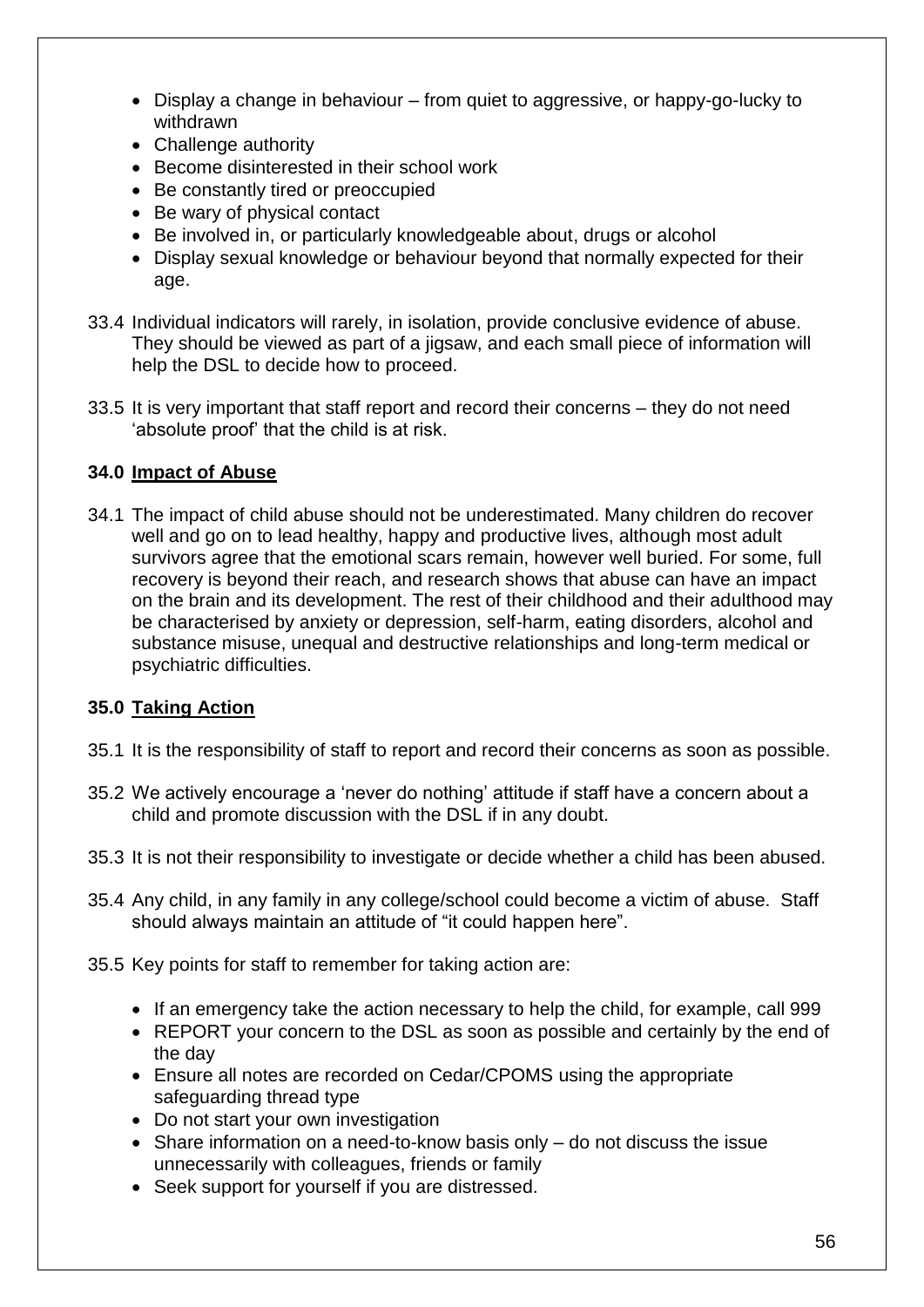- 35.6 If you are concerned about a student's welfare:
- 35.6.1 There will be occasions when staff may suspect that a student may be at risk, but have no 'real' evidence. The student's behaviour may have changed, their artwork could be bizarre, they may write stories or poetry that reveal confusion or distress, or physical but inconclusive signs may have been noticed. In these circumstances, staff will give the student the opportunity to talk. The signs they have noticed may be due to a variety of factors, for example, a parent has moved out, a pet has died, a grandparent is very ill. It is fine for staff to ask the student if they are OK or if they can help in any way.
- 35.6.2 Staff should record these early concerns. If the student does begin to reveal that they are being harmed, staff should follow the advice below. Following an initial conversation with the student, if the member of staff remains concerned, they should discuss their concerns with the DSL.
- 35.7 If a student discloses to you:
- 35.7.1 It takes a lot of courage for a child to disclose that they are being abused. They may feel ashamed, particularly if the abuse is sexual; their abuser may have threatened what will happen if they tell; they may have lost all trust in adults; or they may believe, or have been told, that the abuse is their own fault.
- 35.7.2 If a student talks to a member of staff about any risks to their safety or wellbeing, the staff member will need to let the student know that they must pass the information on – staff are not allowed to keep secrets. The point at which they tell the student this is a matter for professional judgement. If they jump in immediately the student may think that they do not want to listen, if left until the very end of the conversation, the student may feel that they have been misled into revealing more than they would have otherwise.
- 35.7.3 During their conversations with the student it is best practice for staff to:
	- allow students to speak freely
	- remain calm and not overreact the student may stop talking if they feel they are upsetting their listener
	- give reassuring nods or words of comfort –'I want to help', 'This isn't your fault', 'You are doing the right thing in talking to me'
	- not be afraid of silences, and allow space and time for the student to continue; staff will Recognise the barriers the student may have had to overcome to disclose
	- clarify or repeati back to check what they have heard if needed but will not lead the discussion in any way and will not ask direct or leading questions – such as, whether it happens to siblings too, or what does the student's mother think about it
	- usequestions such as "Tell me…..?" "Is there anything else?"
	- at an appropriate time, tell the student that in order to help them, the member of staff must pass the information on
	- not automatically offer any physical touch as comfort. It may be anything but comforting to a child who has been abused
	- remember professional boundaries and not share personal experiences such as 'that happened to me'
	- avoid admonishing the child for not disclosing earlier. Saying things such as 'I do wish you had told me about this when it started' or 'I can't believe what I'm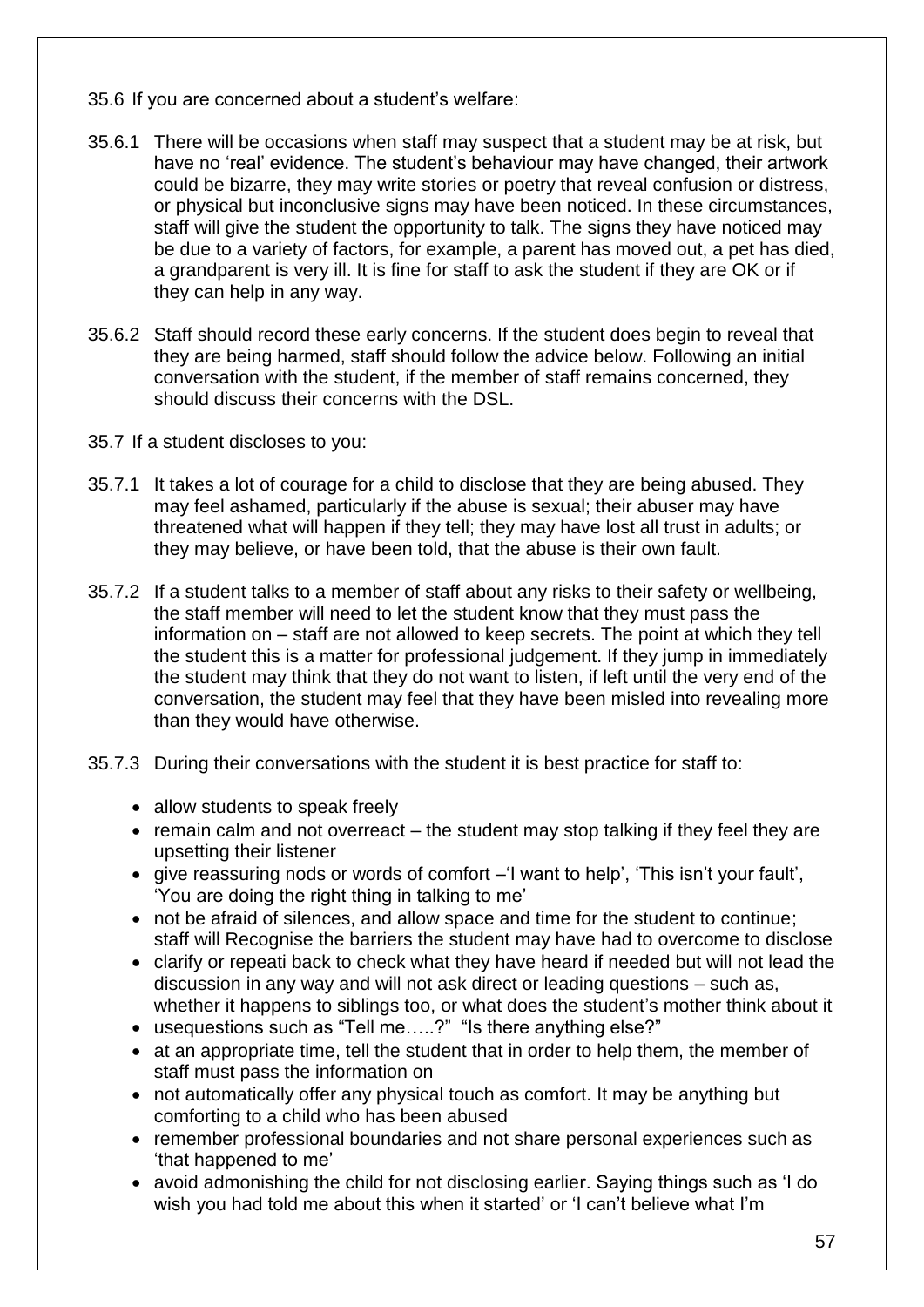hearing' may be the staff member's way of being supportive but may be interpreted by the child to mean that they have done something wrong

- tell the student what will happen next. The student may agree to go with you to see the Designated Safeguarding Lead. Otherwise let them know that you will be consulting them
- type up their conversation as soon as possible on Cedar/CPOMS using the appropriate safeguarding thread type
- seek support if they feel distressed.

### **36.0 Records and Monitoring**

- 36.1 Why recording is important
- 36.1.1 Our staff will be encouraged to understand why it is important that recording is timely, comprehensive and accurate and what the messages from serious case reviews are in terms of recording and sharing information.
- 36.2 Recording
- 36.2.1 All concerns, discussions and decisions made, and the reasons for those decisions, should be recorded in writing.
- 36.2.2 Information should be kept confidential and stored securely.
- 36.2.3 It is good practice to keep concerns and referrals in a separate child protection file for each child.
- 36.2.4 Records should include:
	- A clear and comprehensive summary of the concern;
	- Details of how the concern was followed up and resolved;
	- A note of any action taken, decisions reached and the outcome
- 36.2.5 Any concerns about a child will be recorded ASAP on Cedar/CPOMS and definitely within 24 hours. At no time will a staff take photographic evidence of any injuries or marks to a child's person. The body map will be used instead in accordance with recording guidance.
- 36.2.6 It may be appropriate for the DSL to open a secure safeguarding file on Cedar/CPOMS and start a chronology page. This will help in building patterns and decision making.
- 36.2.7 We will feedback to the staff member any actions, however this will be on a need to know basis. It may not be appropriate for staff members to know every detail of the child's life.
- 36.3 The Safeguarding File
- 36.3.1 The establishment of a safeguarding file is an important principle in terms of storing and collating information about children which relates to either a safeguarding concern or an accumulation of welfare concerns which are outside of the usual range of concerns in ordinary life events.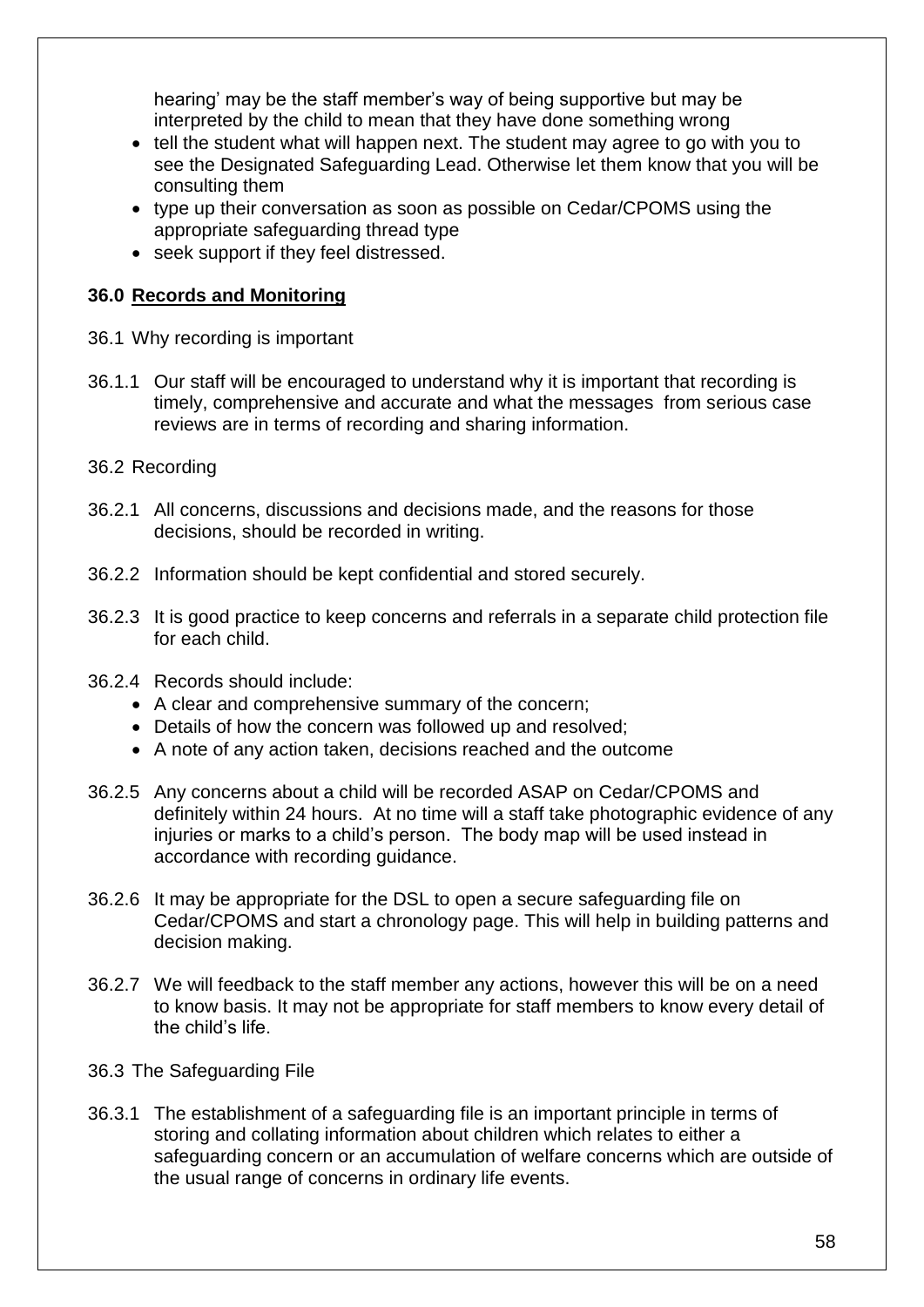- 36.3.2 It needs to be borne in mind that what constitutes a 'concern' for one child may not be a 'concern' for another and the particular child's circumstances and needs will differ i.e. a child subject to a child protection plan, looked after child, Child in Need may be looked at differently to a child recently bereaved or withparental health issues etc. We will therefore use professional judgement when making this decision and will have clear links and discussions between pastoral staff and DSL's.
- 36.3.3 This information will be stored on Cedar/CPOMS and will be held securely only to be accessed by appropriately trained people.
- 36.3.4 The college/school will keep electronic records of concerns about children even where there is no need to refer the matter to external agencies immediately. Each child will have an individual file i.e. no family files.
- 36.3.5 All incidents/episodes will be recorded e.g. phone calls to other agencies, in the chronology with more detail and analysis in the body of the file. This will help build a picture and help the DSL in analysis and action, which may include no further action, monitoring.
- 36.3.6 In cases where there is multi agency involvement meetings and plans, actions and responsibilities shall be clarified and outcomes recorded.
- 36.3.7 Files will be made available for external scrutiny for example by a regulatory agency or because of a serious case review or audit.
- 36.3.8 Records will be kept up to date and reviewed regularly by the DSL to evidence and support actions taken by staff in discharging their safeguarding arrangements.
- 36.3.9 The file can be non-active in terms of monitoring i.e. a child is no longer LAC, subject to a child protection plan. If future concerns then arise it can be reactivated and indicated as such on the front sheet and on the chronology as new information arises.
- 36.3.10 If the child moves to another college/school, the file will be securely sent or taken, to the DSL at the new establishment/school and a written receipt will be obtained. There will be a timely liaison between each school's DSL to ensure a smooth and safe transition for the child. We will retain a copy of the chronology to evidence actions, in accordance with record retention guidance.

### **37.0 Referral to Social Care Direct**

- 37.1 The DSL will make a referral to Social Care Direct if it is believed that a student is suffering or is at risk of suffering significant harm. This is best done in Wakefield/Doncaster/Bradford/Rotherham with reference to the Continuum of Need and using the Signs of Safety approach. If there is already a social worker assigned to this case - for safeguarding reasons, the social worker should be contacted.
- 37.2 The student (subject to their age and understanding) and the parents will be told that a referral is being made, unless to do so would increase the risk to the student.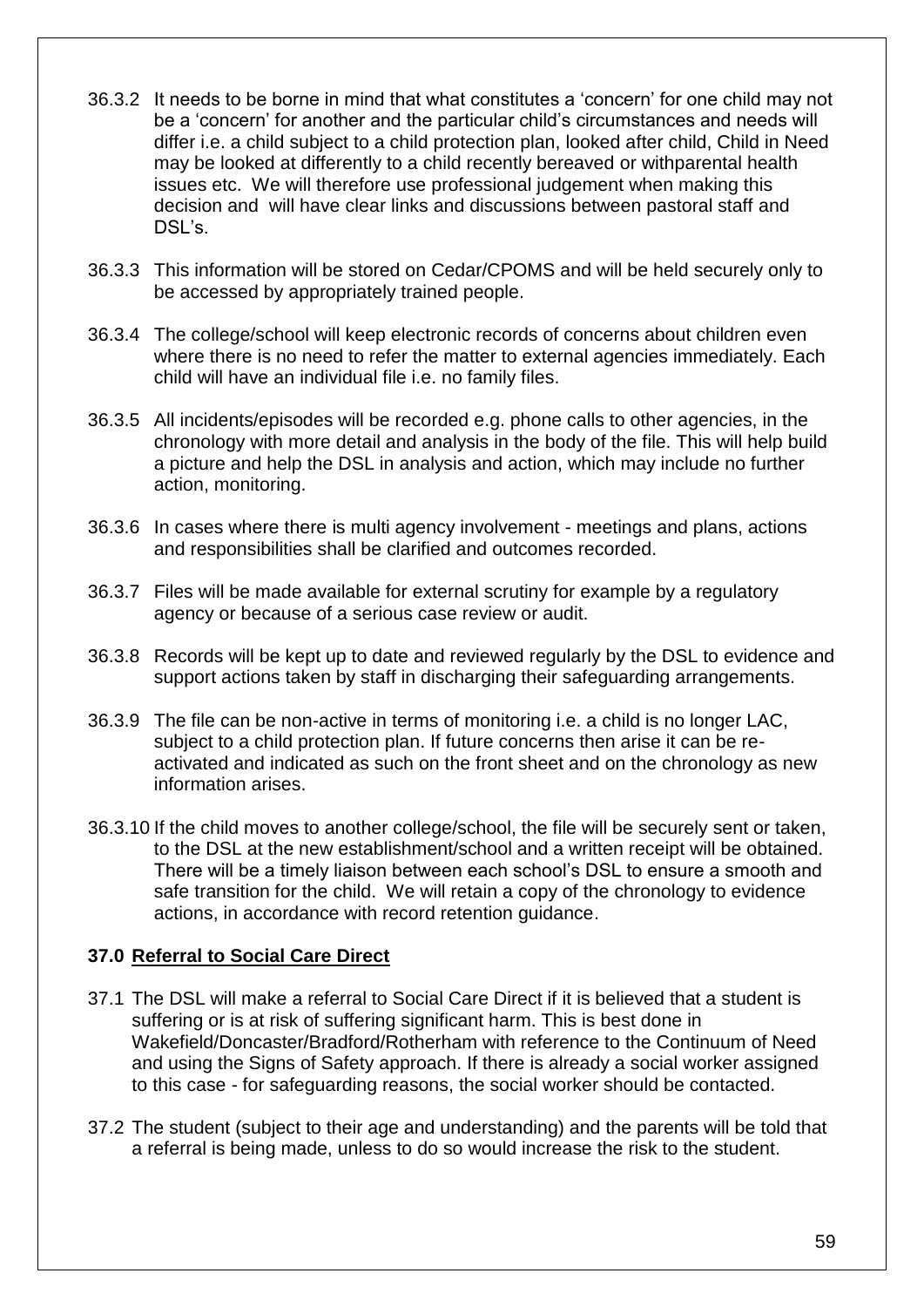- 37.3 If the situation does not appear to be improving the college/school will press for reconsideration and if necessary follow the local authority professional disagreement procedure.
- 37.4 Any member of staff can refer to other agencies in exceptional circumstances i.e. in an emergency or when there is a genuine concern that action has not been taken.

### **38.0 Confidentiality and Sharing Information**

- 38.1 Staff will only discuss concerns with the Designated Safeguarding Lead, Principal/Headteacher or board of directors/advisory group (depending on who is the subject of the concern). That person will then decide who else needs to have the information and they will disseminate it on a 'need-to-¬know' basis.
- 38.2 We will normally seek to discuss any concerns about a student with their parents. This must be handled sensitively and the DSL will be in the most informed position to make contact with the parent in the event of a concern, suspicion or disclosure.
- 38.3 However, if we believe that notifying parents could increase the risk to the child or exacerbate the problem, advice will first be sought from Social Care Direct.
- 38.4 The Seven Golden Rules for Safeguarding Information Sharing 2015:
	- 1) Data Protection/Human rights laws are not a barrier.
	- 2) Be open and honest. (unless unsafe or inappropriate)
	- 3) Seek advice. (anonymise if necessary)
	- 4) Share with consent if appropriate.
	- 5) Consider safety and wellbeing.
	- 6) Necessary, proportionate, relevant, adequate, accurate, timely and secure.
	- 7) Keep a record of decision and reason for it.

#### [https://www.gov.uk/government/publications/safeguarding-practitioners-information](https://www.gov.uk/government/publications/safeguarding-practitioners-information-sharing-advice)[sharing-advice](https://www.gov.uk/government/publications/safeguarding-practitioners-information-sharing-advice)

- 38.5 Information sharing is vital in identifying and tackling all forms of abuse and neglect, and in promoting children's welfare, including their educational outcomes. Schools and colleges have clear powers to share, hold and use information for these purposes.
- 38.6 The General Data Protection Regulation does not prevent college staff from sharing information with relevant agencies, where that information may help to protect a child. Ideally information sharing will be done in writing so that there is an evidence trail. However there may be occasions where this method is too slow. In cases where agencies such as MASH (Multi Agency Safeguarding Hub) ring the college/school requesting information, reception staff will take a message and inform the DSL immediately andthe DSL will ensure they can identify who is requesting the information before sharing and then record what has been shared, when, why and with whom.
- 38.7 Child protection records are normally exempt from the disclosure provisions of the Data Protection Act, which means that children and parents do not have an automatic right to see them. If any member of staff receives a request from a student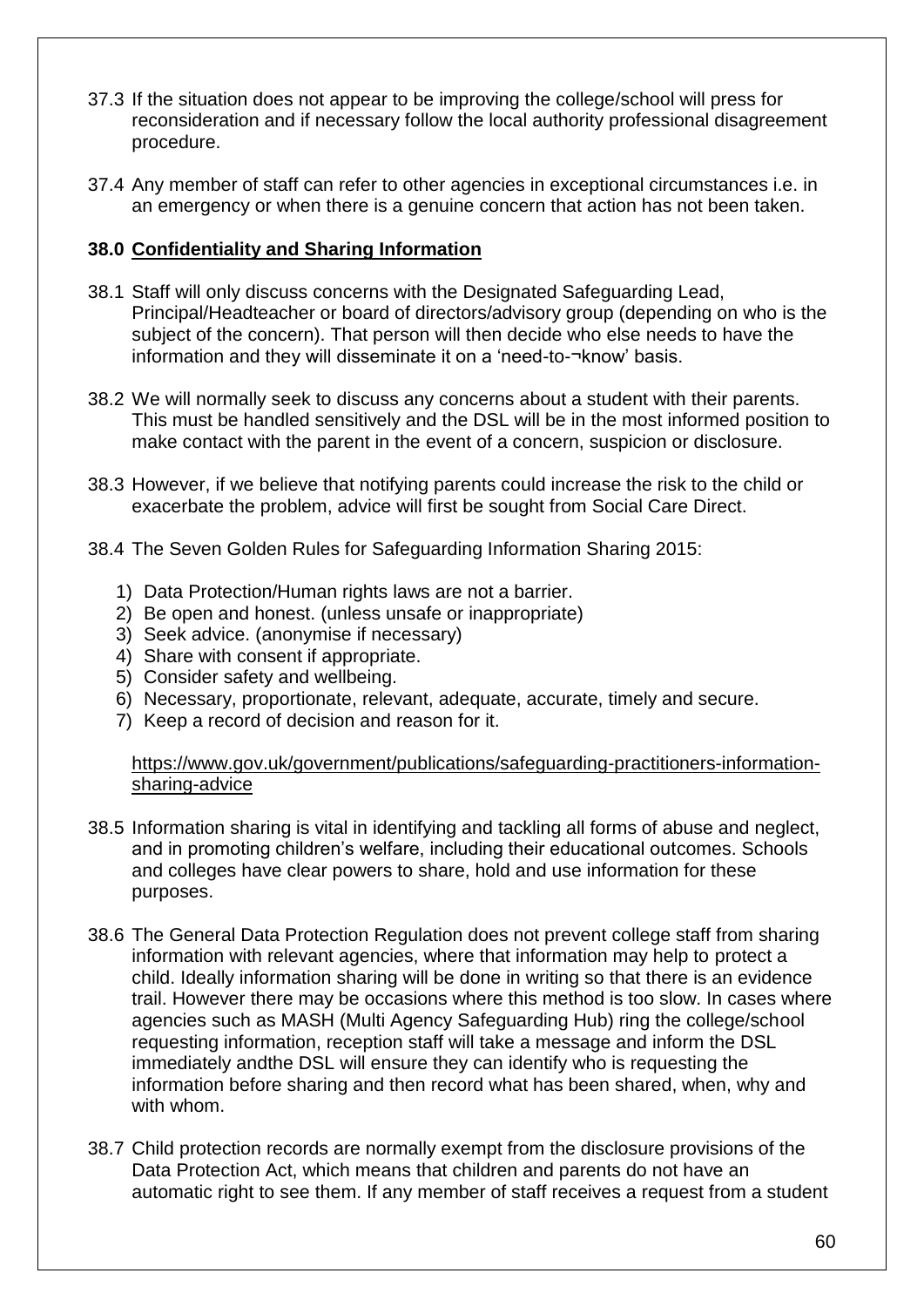or parent to see child protection records, they will refer the request to the Principal/Headteacher.

- 38.8 School and college staff should be proactive in sharing information as early as possible to help identify, assess, and respond to risks or concerns about the safety and welfare of children, whether this is when problems are first emerging, or where a child is already known to the local authority children's social care
- 38.9 The Board of Directors and Advisory Groups should ensure relevant staff have due regard to the relevant data protection principles, which allow them to share (and withhold). This includes:
	- Being confident of the processing conditions which allow them to store and share information for safeguarding purposes, including information which is sensitive and personal and should be treated as 'special category personal data'.
	- Understanding that 'safeguarding of children and individuals at risk' is a processing condition that allows practitioners to share special category personal data. This includes allowing practitioners to share information without consent where there is good reason to do so and that the sharing of information will enhance the safeguarding of a child in a timely mannerbut if it is not possible to gain consent, or if to gain consent would place a child at risk , it cannot be reasonably expected that a practitioner gains consent..

Any personal safeguarding information shared with external agencies will be done so securely e.g. by secure email, password protected or recorded delivery.

### **39.0 Special Circumstances**

#### 39.1 Looked after Children

39.1.1 The most common reason for children becoming looked after is as a result of abuse or neglect. The school ensures that appropriate staff have information about a child's looked after status and care arrangements including contact. The designated lead for Looked After Children and the DSL have details of the child's social worker and the name and contact details of the local authority's virtual head for children in care.

#### 39.2 Supporting Students in school with medical conditions

39.2.1 Section 100 of the Children and Families Act 2014 places a duty on schools to make arrangements for supporting students at their school with medical conditions. Individual Health Care Plans may need to be drawn up and multiagency communication will be essential. Staff will be appropriately trained and responsibilities will be carried on in accordance with government guidance Sept 2014.

#### 39.3 Work Experience

39.3.1 The Trust and its colleges/school have detailed procedures to safeguard students undertaking work experience, including arrangements for checking people who provide placements and supervise students on work experience which are in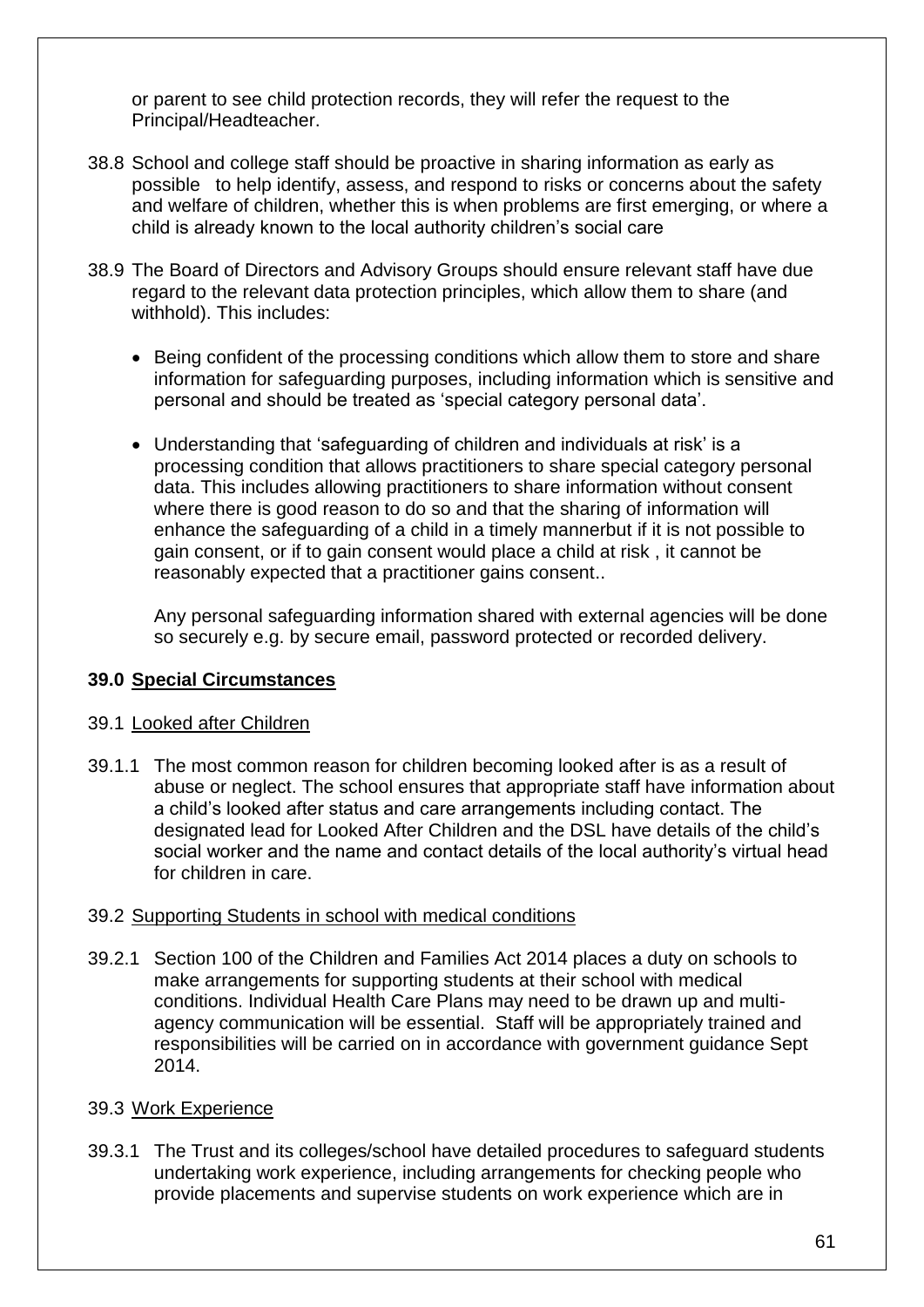accordance with the guidance in Keeping Children Safe in Education.

#### 39.4 Children staying with host families

- 39.4.1 The Trust and its colleges/school may make arrangements for students to stay with a host family during a foreign exchange trip or sports tour. In such circumstances this may amount to Private Fostering and the Trust follows the guidance in Keeping Children Safe in Education, Annex C to ensure that hosting arrangements are as safe as possible.
- 39.4.2 Some overseas students may reside with host families during school terms and we will work with the local authority to check that such arrangements are safe and suitable.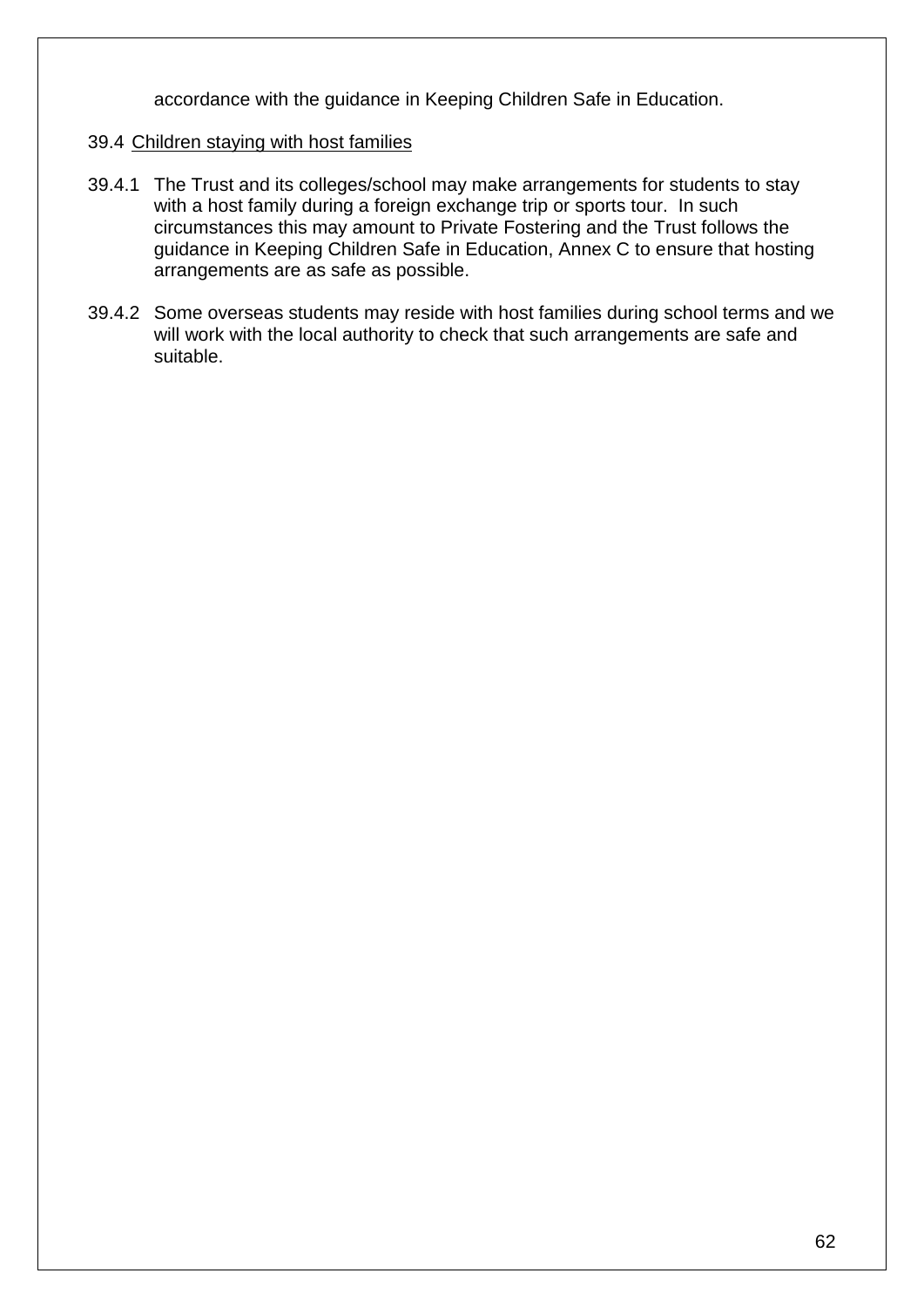#### **Appendix A - COVID 19**

We recognise that the global COVID pandemic has had a significant impact on some of our students and increased pressure on our safeguarding staff. It is recognised that the Coronavirus lockdown was, and may continue to be, a highly vulnerable time for our students and their families. We understand that poor behaviour may be a sign of trauma. The Trust and its colleges/school recognises that additional support may need to be in place at the start of the term to respond to additional safeguarding cases.

Research suggests that between 6-19% of school aged children will suffer severe maltreatment and disabled children are three to four more times likely to be abused. Three children in an average classroom have a diagnosable mental health condition. Due to their day-to-day contact with students, staff are uniquely placed to observe changes in students' behaviour and the outward signs of abuse and mental health concerns. Students may also turn to a trusted adult in college when they are in distress or at risk. It is vital that college staff are alert to the signs of abuse, both inside and outside of the college and understand the reporting procedure for their concerns. We will create an open and transparent culture and environment where staff and students feel safe to raise any concerns. Staff will be supported to be professionally curious with regards to safeguarding matters. The Trust and its colleges will act on identified concerns and provide early help, or support others to do so, to prevent concerns from escalating.

In the autumn/spring term all students will complete a wellbeing survey to identify any mental health concerns they may have. This information will be triaged by our pastoral team and, where necessary, support will be put in place for students.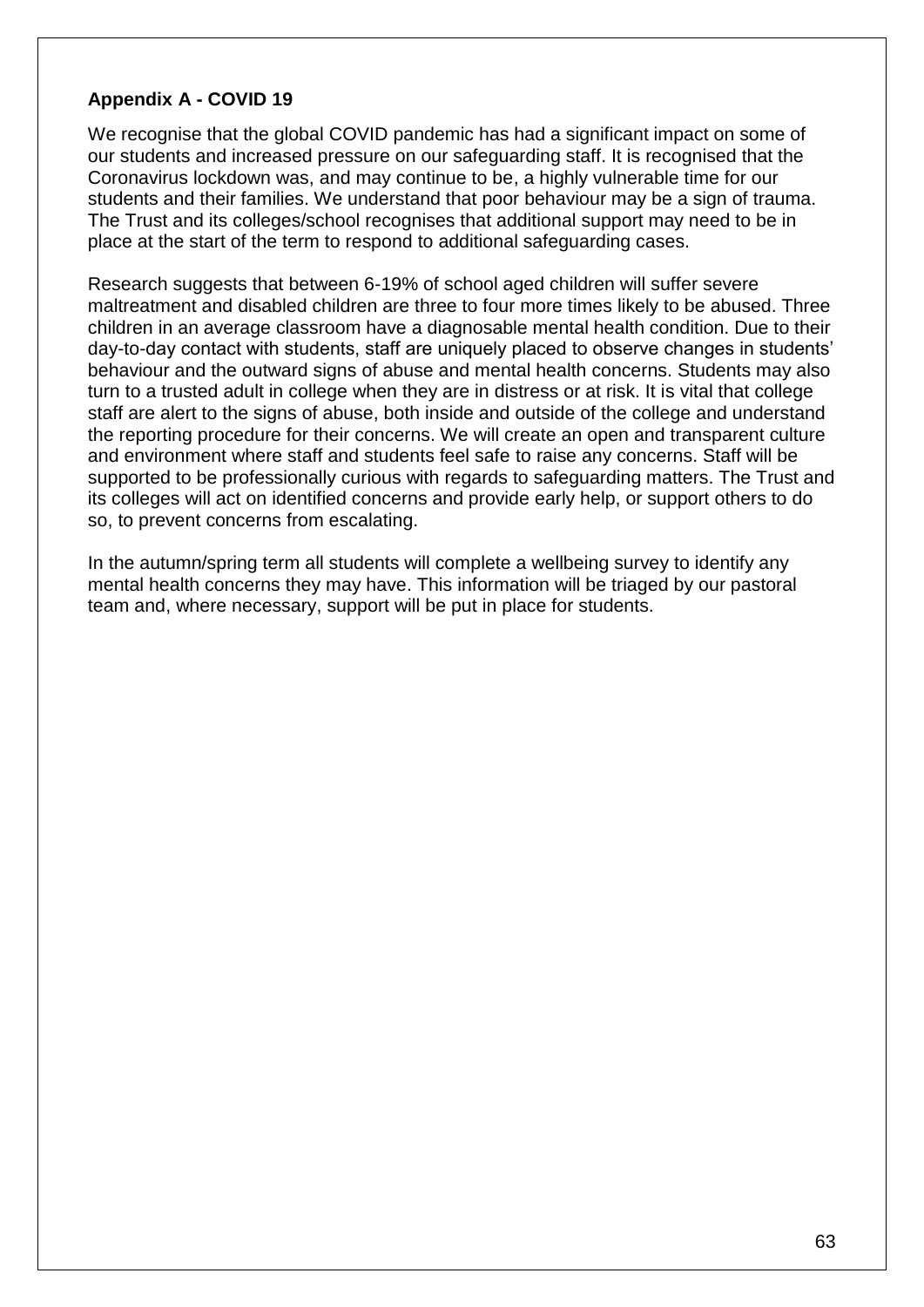### **Appendix B - Local Contact Details – Pontefract**

#### **Wakefield and District Safeguarding Children Board**

[www.wakefieldlscb.org.uk](http://www.wakefieldlscb.org.uk/)

#### **Social Care Direct**

**Phone;** 0345 8503 503 **Minicom**: 01924 303450 (type talk welcome) **Email;** social\_care\_direct@wakefield.gov.uk

**Local Early Help - Pontefract Phone;01977 722451** 

## **Designated Officer (LADO)**

Jim Stewart 01977 727032 [lado.referrals@wakefield.gcsx.gov.uk](mailto:lado.referrals@wakefield.gcsx.gov.uk)

#### **Prevent Engagement and Faith Officer**

[Gary.blezard@westyorkshire.pnn.police.uk](mailto:Gary.blezard@westyorkshire.pnn.police.uk) Mobile:07789753634

#### **CSE Procedures and Information**

[http://www.wakefield.gov.uk/residents/schools-and-children/safeguarding/wakefield](http://www.wakefield.gov.uk/residents/schools-and-children/safeguarding/wakefield-district-safeguarding-children-board/safeguarding-for-professionals/child-sexual-exploitation)[district-safeguarding-children-board/safeguarding-for-professionals/child-sexual](http://www.wakefield.gov.uk/residents/schools-and-children/safeguarding/wakefield-district-safeguarding-children-board/safeguarding-for-professionals/child-sexual-exploitation)[exploitation](http://www.wakefield.gov.uk/residents/schools-and-children/safeguarding/wakefield-district-safeguarding-children-board/safeguarding-for-professionals/child-sexual-exploitation)

### **CSE Definition and Guidance for Practitioners**

[https://www.gov.uk/government/publications/child-sexual-exploitation-definition-and](https://www.gov.uk/government/publications/child-sexual-exploitation-definition-and-guide-for-practitioners)[guide-for-practitioners](https://www.gov.uk/government/publications/child-sexual-exploitation-definition-and-guide-for-practitioners)

#### **CSE Police Team**

[DA.CSE@westyorkshire.pnn.police.uk](mailto:DA.CSE@westyorkshire.pnn.police.uk) 01924 878397

**Child Missing Education Officers** Francesca Hunter **[fhunter@wakefield.gov.uk](mailto:fhunter@wakefield.gov.uk) 01924 307449** George Sykes [gsykes@wakefield.gov.uk](mailto:gsykes@wakefield.gov.uk) **01924 3037395**

**Virtual Head for CIC/LAC [thereachteam@wakefield.gov.uk](mailto:thereachteam@wakefield.gov.uk) 01924 307391**

#### **Safeguarding Advisor for Education**

Vicki Maybin [vmaybin@wakefield.gov.uk](mailto:vmaybin@wakefield.gov.uk) **07788743527**

### **Continuum of Need document;**

[http://www.wakefield.gov.uk/Documents/schools-children/safeguarding/continuum](http://www.wakefield.gov.uk/Documents/schools-children/safeguarding/continuum-needs-2014.pdf#search=continue%20of%20need)[needs-2014.pdf#search=continue%20of%20need](http://www.wakefield.gov.uk/Documents/schools-children/safeguarding/continuum-needs-2014.pdf#search=continue%20of%20need)

### **Signs of Safety webpage;**

[http://www.wakefield.gov.uk/residents/schools-and-children/safeguarding/signs-of](http://www.wakefield.gov.uk/residents/schools-and-children/safeguarding/signs-of-safety)[safety](http://www.wakefield.gov.uk/residents/schools-and-children/safeguarding/signs-of-safety)

### **Safeguarding Information webpage for schools; TRAINING, TEMPLATES,**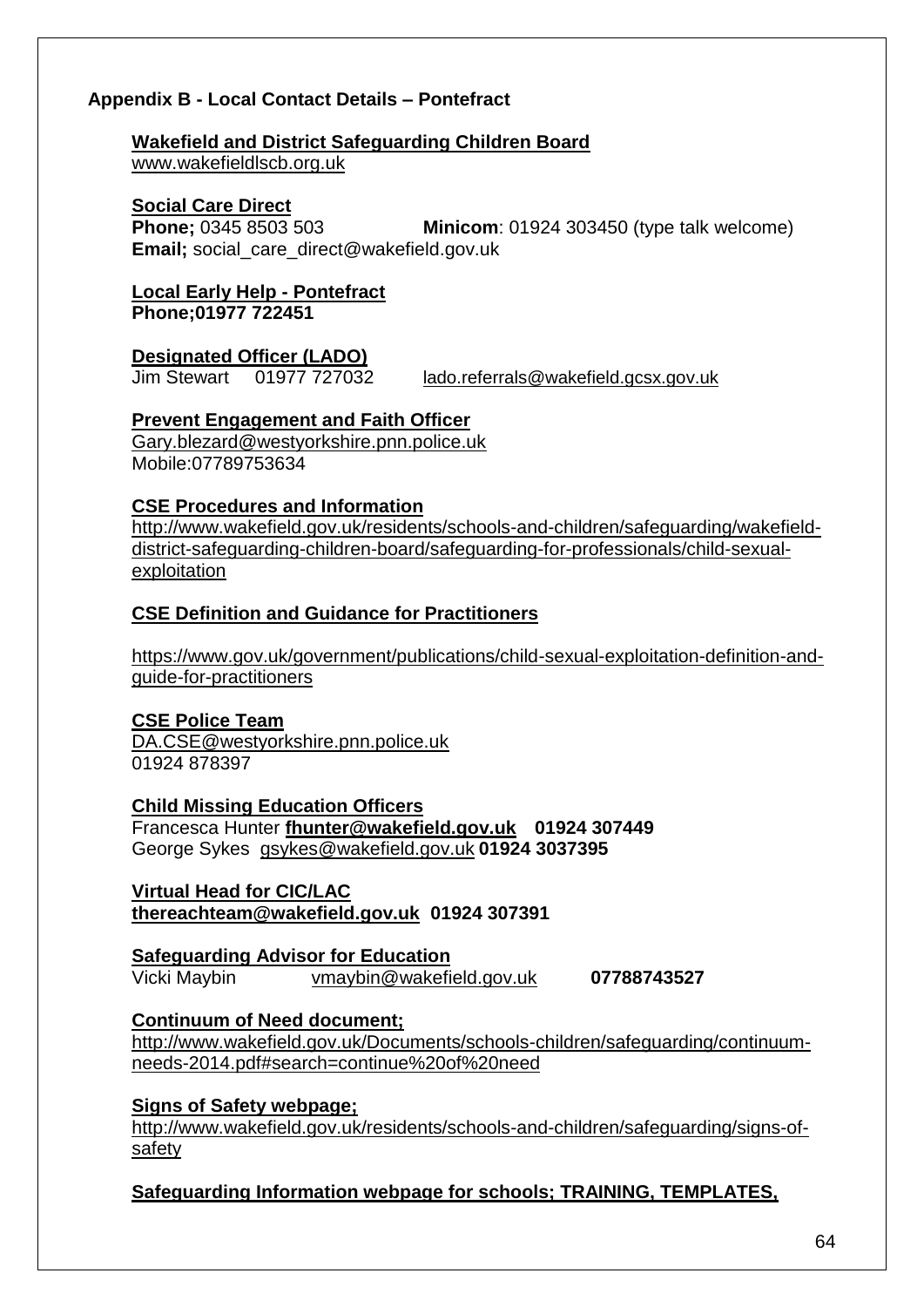## **AUDIT etc**

[http://www.wakefield.gov.uk/residents/schools-and-children/safeguarding/wakefield](http://www.wakefield.gov.uk/residents/schools-and-children/safeguarding/wakefield-district-safeguarding-children-board/safeguarding-for-schools-and-colleges)[district-safeguarding-children-board/safeguarding-for-schools-and-colleges](http://www.wakefield.gov.uk/residents/schools-and-children/safeguarding/wakefield-district-safeguarding-children-board/safeguarding-for-schools-and-colleges)

**E-SafetyICT4C -** <http://shareit.ict4c.co.uk/enews/>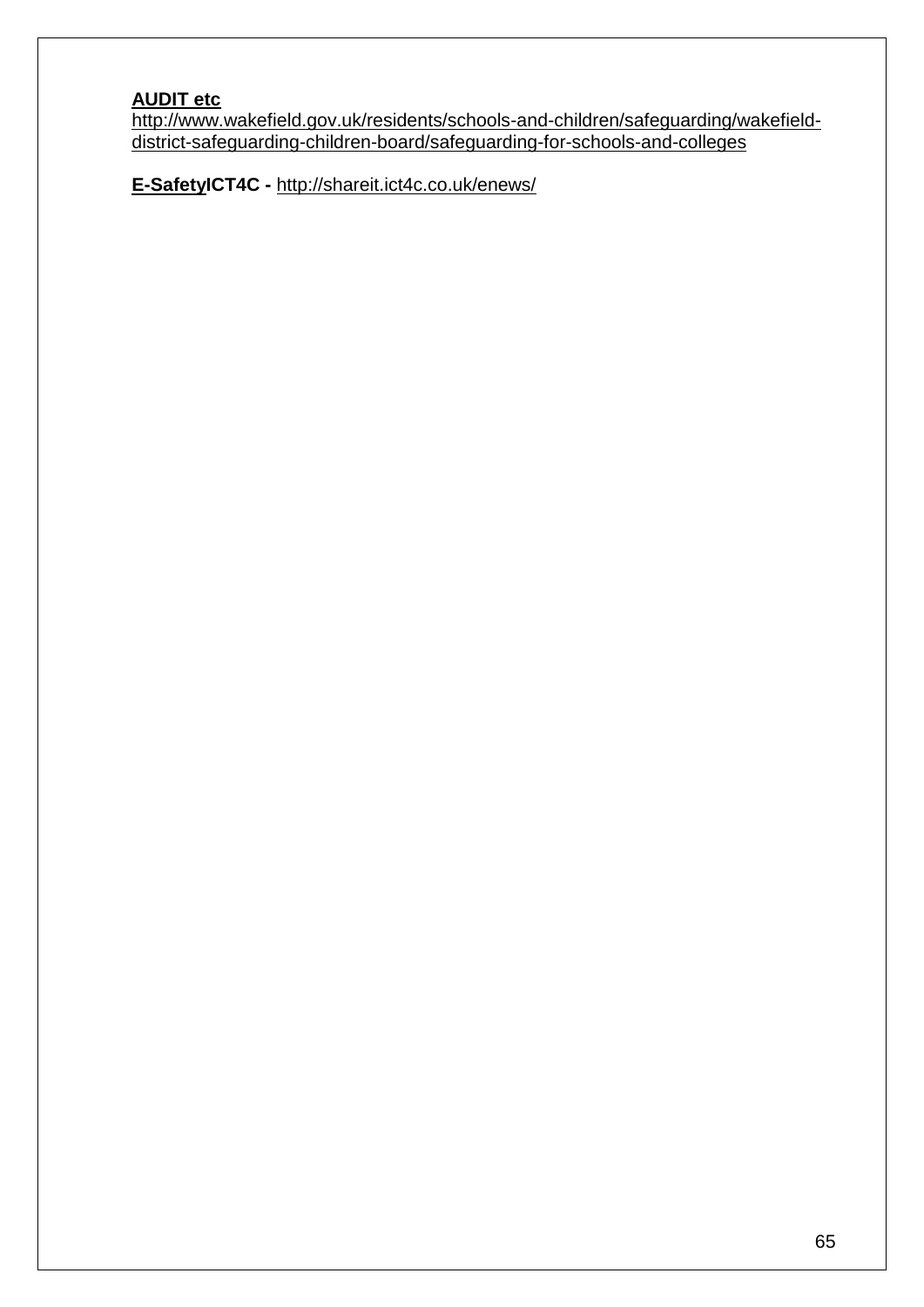#### **Appendix C - Local Contact Details – Doncaster**

#### **Doncaster Safeguarding Children Board**

<http://www.dscb.co.uk/>

#### **Social Care Direct**

Phone 01302 734100 Out of Hours 01302 796000 Email: [childrenassessmentservice@doncaster.gcsx.gov.uk](mailto:childreassessmentservice@doncaster.gcsx.gov.uk)

#### **Early Help**

Phone: 01302 735301

### **Designated Officer (LADO)**

Jim Foy Phone: 01302 737748

#### **CSE Information**

<http://www.doncasterchildrenstrust.co.uk/child-sexual-exploitation->

#### **CSE Team**

School Nursing – Jayne Pezzulo Phone: 07785724345 Police – Cath Coulter Phone: 101 or 01302 385654

#### **Child Missing Education Officers**

Phone: 01302 736504 Email: [welfare.service@doncaster.gov.uk](mailto:welfare.service@doncaster.gov.uk)

### **Virtual Head CIC/LAC**

Christine Hargreaves Phone: 01302 737880

**Safeguarding information for Professionals <http://www.dscb.co.uk/professionals>**

**Signs of Safety Workbook <http://www.dscb.co.uk/signs-of-safety-roadshows>**

#### **Private Fostering Coordinator**

Florence-Jurua Jospeh Phone: 01302 737789/07881 832134 [Florence-Jurua.Joseph@dcstrust.co.uk](mailto:Florence-Jurua.Joseph@dcstrust.co.uk)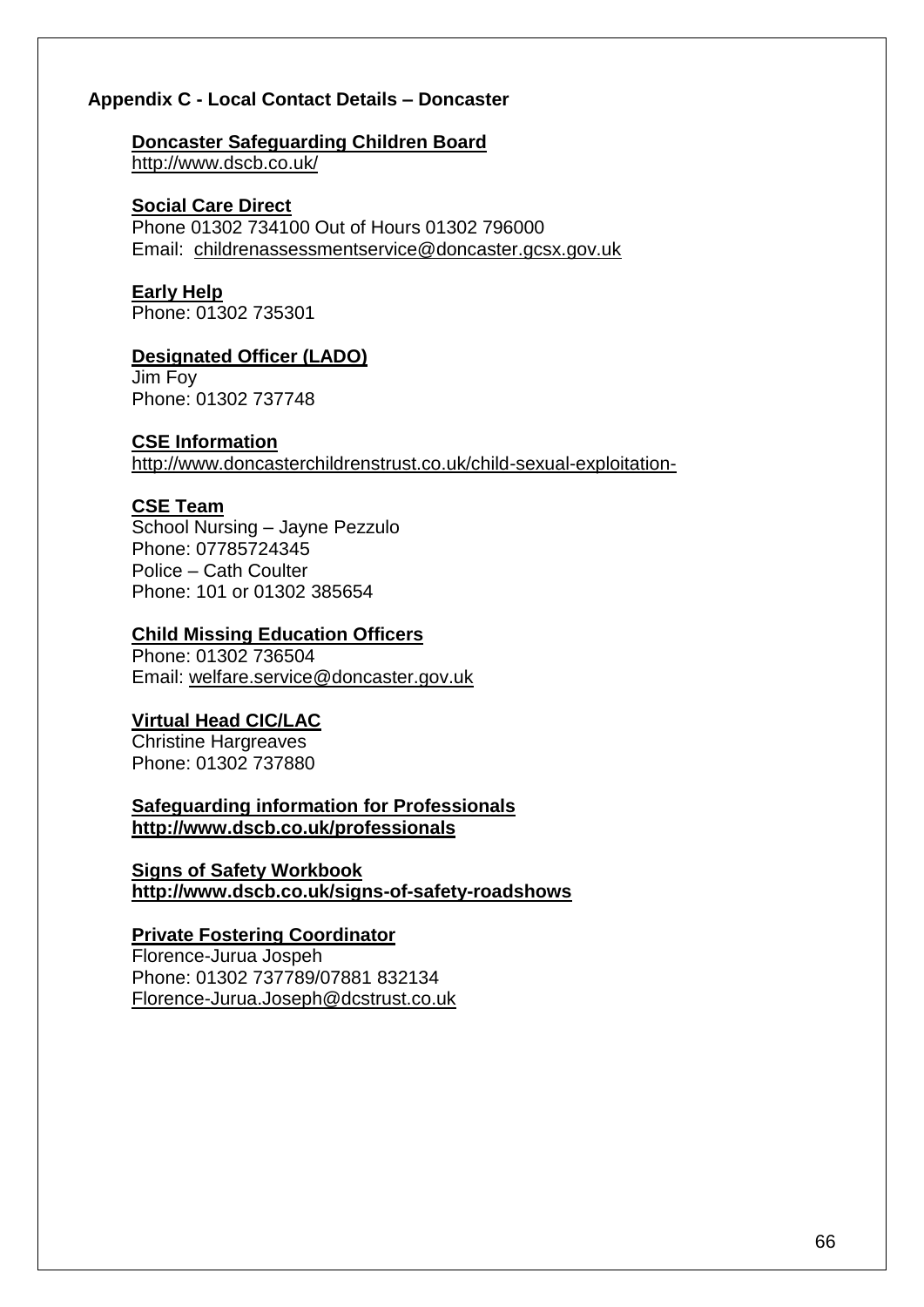## **Appendix D - Local Contact Details – Bradford**

### **Bradford Safeguarding Children Board**

<http://bradfordscb.org.uk/>

### **Social Care Direct**

01274 435600 Out of Hours 01274 431010

[childrens.enquiries@bradford.gcsx.gov.uk](mailto:childrens.enquiries@bradford.gcsx.gov.uk)

### **Early Help**

Phone 01274 435600

### **Designated Officer (LADO)**

Susan Hinchliffe

Phone: 01274 432084

### **CSE Information**

[https://www.bradford.gov.uk/children-young-people-and-families/get-advice-and](https://www.bradford.gov.uk/children-young-people-and-families/get-advice-and-support/child-sexual-exploitation/)[support/child-sexual-exploitation/](https://www.bradford.gov.uk/children-young-people-and-families/get-advice-and-support/child-sexual-exploitation/)

### **CSE Team**

Phone: 01274 435049

Email: [bfd.maacse@westyorkshire.pnn.police.uk](mailto:bfd.maacse@westyorkshire.pnn.police.uk)

### **Children Missing Education**

Phone: 01274 435600

Email: [mest@bradford.ogv.uk](mailto:mest@bradford.ogv.uk)

### **Virtual Head CIC/LAC**

Rachel Curtis

Phone: 01274 435600

### **Private Fostering**

Phone: 01274 435600

[https://www.bradford.gov.uk/children-young-people-and-families/private](https://www.bradford.gov.uk/children-young-people-and-families/private-fostering/private-fostering/)[fostering/private-fostering/](https://www.bradford.gov.uk/children-young-people-and-families/private-fostering/private-fostering/)

#### **Signs of Safety**

[http://bradfordscb.org.uk/?page\\_id=1009](http://bradfordscb.org.uk/?page_id=1009)

### **Safeguarding Information for Professionals**

[http://bradfordscb.org.uk/?page\\_id=63](http://bradfordscb.org.uk/?page_id=63)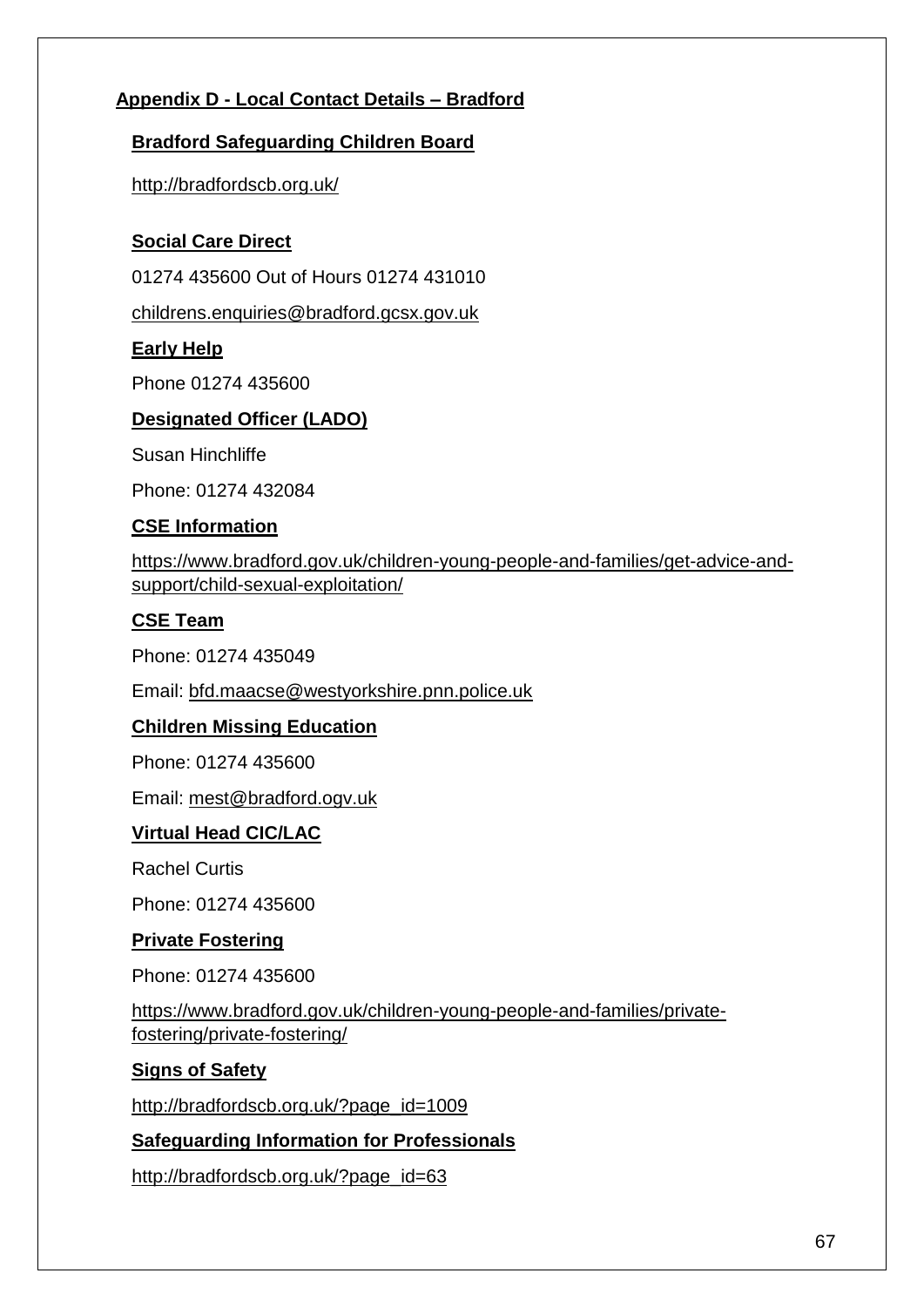## **Appendix E - Local Contact Details - Rotherham**

## **Rotherham Safeguarding Children Board**

[http://www.rscb.org.uk](http://www.rscb.org.uk/)

### **Social Care**

Multi-Agency Safeguarding Hub (MASH) 01709 336080

## **Early Help**

01709 334905

## **Children Missing from Education/CSE Team**

01709 823925

## **Virtual Head CIC/LAC**

Pete Douglas (Secondary Phase) 01709 334610

## **Private Fostering**

01709 382121

### **Safeguarding Information for Professionals**

[www.rotherhamproceduresonline.com/index](http://www.rotherhamproceduresonline.com/index)

## **Rotherham Safeguarding Children's Unit (LADO/Duty Advice)**

#### **01709 823914**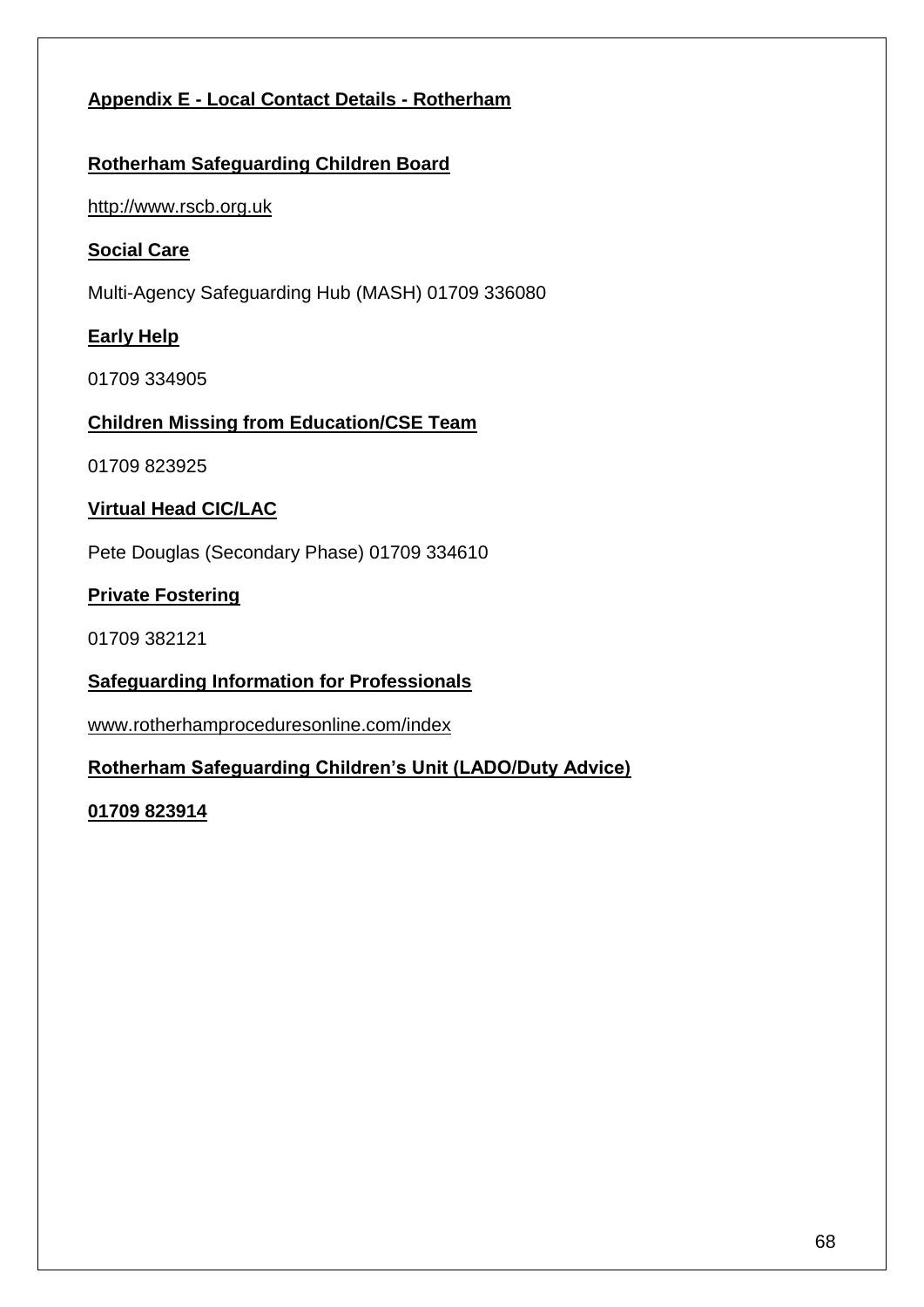# **Appendix F - Prevent Duty Risk Assessment/Action Plan**

| <u>No.</u>  | <b>Prevent Vulnerability/Risk Area</b>            | <b>Risk</b> | Action taken/already in place to | <b>Owner</b> | When | <b>RAG</b> |
|-------------|---------------------------------------------------|-------------|----------------------------------|--------------|------|------------|
|             |                                                   | Y/N         | mitigate/address risk            |              |      |            |
| $\mathbf 1$ | <b>LEADERSHIP</b>                                 |             |                                  |              |      |            |
|             | Do the following people have a good               |             |                                  |              |      |            |
|             | understanding of their own and institutional      |             |                                  |              |      |            |
|             | responsibilities in relation to the "Prevent      |             |                                  |              |      |            |
|             | Duty"?                                            |             |                                  |              |      |            |
|             | $\Box$ Board of Directors                         |             |                                  |              |      |            |
|             | <b>SLT</b><br>$\Box$                              |             |                                  |              |      |            |
|             | <b>Staff</b><br>$\Box$                            |             |                                  |              |      |            |
|             | <b>Student Executive</b><br>$\Box$                |             |                                  |              |      |            |
|             | Safeguarding team                                 |             |                                  |              |      |            |
| 2           | <b>Partnership</b>                                |             |                                  |              |      |            |
|             | 1) Is there active engagement from the            |             |                                  |              |      |            |
|             | institution's Board of Directors, SLT, managers   |             |                                  |              |      |            |
|             | and leaders?                                      |             |                                  |              |      |            |
|             | 2) Does the institution have an identified single |             |                                  |              |      |            |
|             | point of contact (SPOC) in relation to Prevent?   |             |                                  |              |      |            |
|             | 3) Does the institution engage with the BIS       |             |                                  |              |      |            |
|             | Regional Prevent Coordinator, Local Authority     |             |                                  |              |      |            |
|             | Police Prevent Leads and engage with local        |             |                                  |              |      |            |
|             | Prevent Boards/Steering Groups at Strategic       |             |                                  |              |      |            |
|             | and Operational level?                            |             |                                  |              |      |            |
| 3           | <b>Staff Training</b>                             |             |                                  |              |      |            |
|             | Do all staff have sufficient knowledge and        |             |                                  |              |      |            |
|             | confidence to:                                    |             |                                  |              |      |            |
|             | 1) exemplify British Values in their              |             |                                  |              |      |            |
|             | management, teaching and through general          |             |                                  |              |      |            |
|             | behaviours in the institution                     |             |                                  |              |      |            |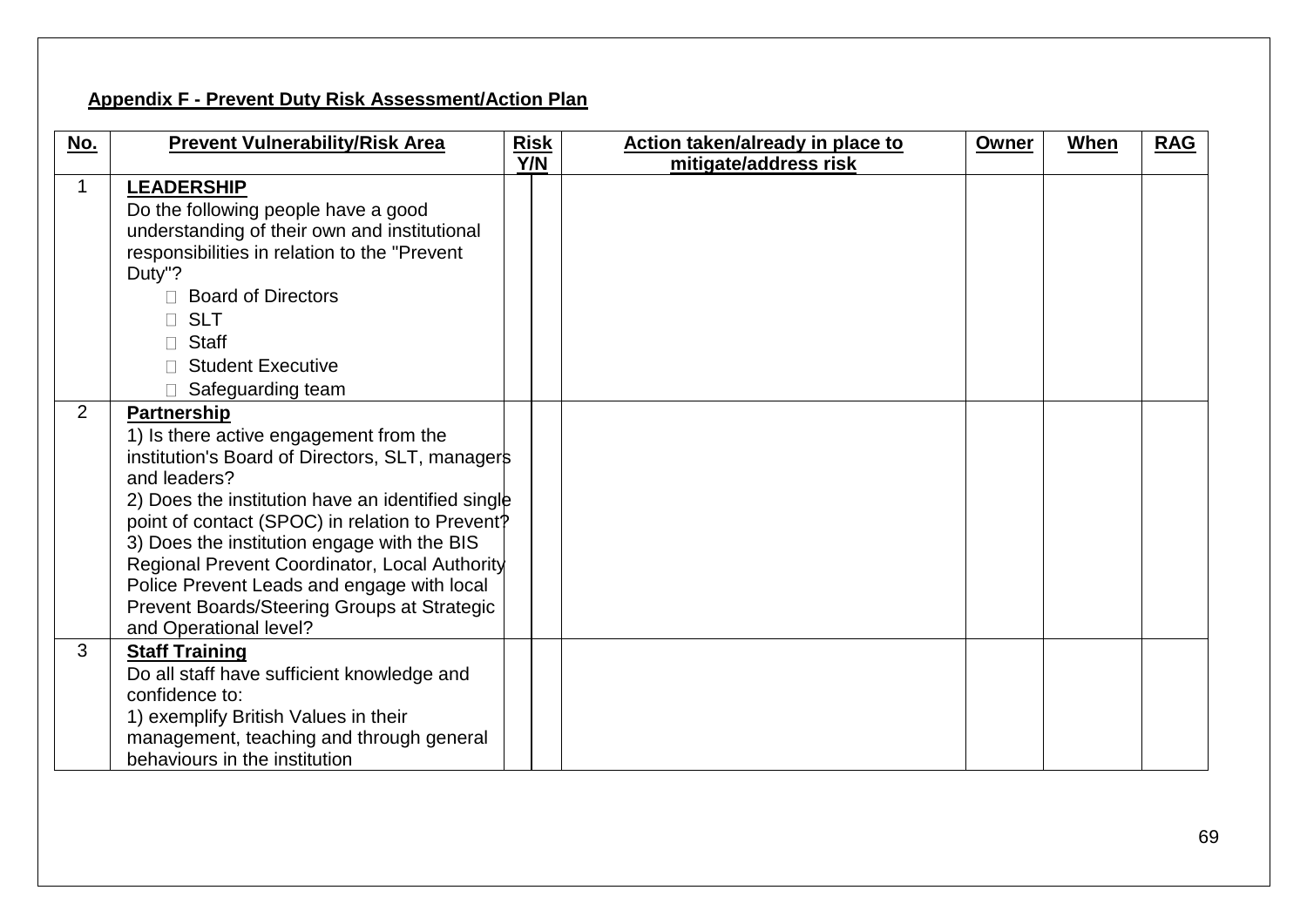|                | 2) understand the factors that make people         |  |
|----------------|----------------------------------------------------|--|
|                | vulnerable to being drawn into terrorism and to    |  |
|                | challenge extremist ideas which are used by        |  |
|                | terrorist groups and can purport to legitimise     |  |
|                | terrorism                                          |  |
|                | 3) have sufficient training to be able to          |  |
|                | recognise this vulnerability and be aware of       |  |
|                | what action to take in response                    |  |
| $\overline{4}$ | <b>Welfare, pastoral and Chaplaincy support</b>    |  |
|                | 1) Are there adequate arrangements and             |  |
|                | resources in place provide pastoral care and       |  |
|                | support as required by the institution?            |  |
|                | 2) Does the institution have chaplaincy            |  |
|                | provision or is this support signposted locally or |  |
|                | brought in? 3) Are their adequate monitoring       |  |
|                | arrangements to ensure that this support is        |  |
|                | effective and supports the institutions welfare    |  |
|                | and equality policies?                             |  |
|                | 4) Does the chaplaincy support reflect the         |  |
|                | student demographic and need?                      |  |
| 5              | <b>Speakers and Events</b>                         |  |
|                | 1) Is there an effective policy/framework          |  |
|                | for managing speaker requests?                     |  |
|                | Is it well communicated to<br>2)                   |  |
|                | staff/students and complied with?                  |  |
|                | Is there a policy/framework for<br>3)              |  |
|                | managing on campus events i.e.                     |  |
|                | charity events?                                    |  |
|                |                                                    |  |
|                | 4) Are off campus events which are                 |  |
|                | supported, endorsed, funded or                     |  |
|                | organised through the institution                  |  |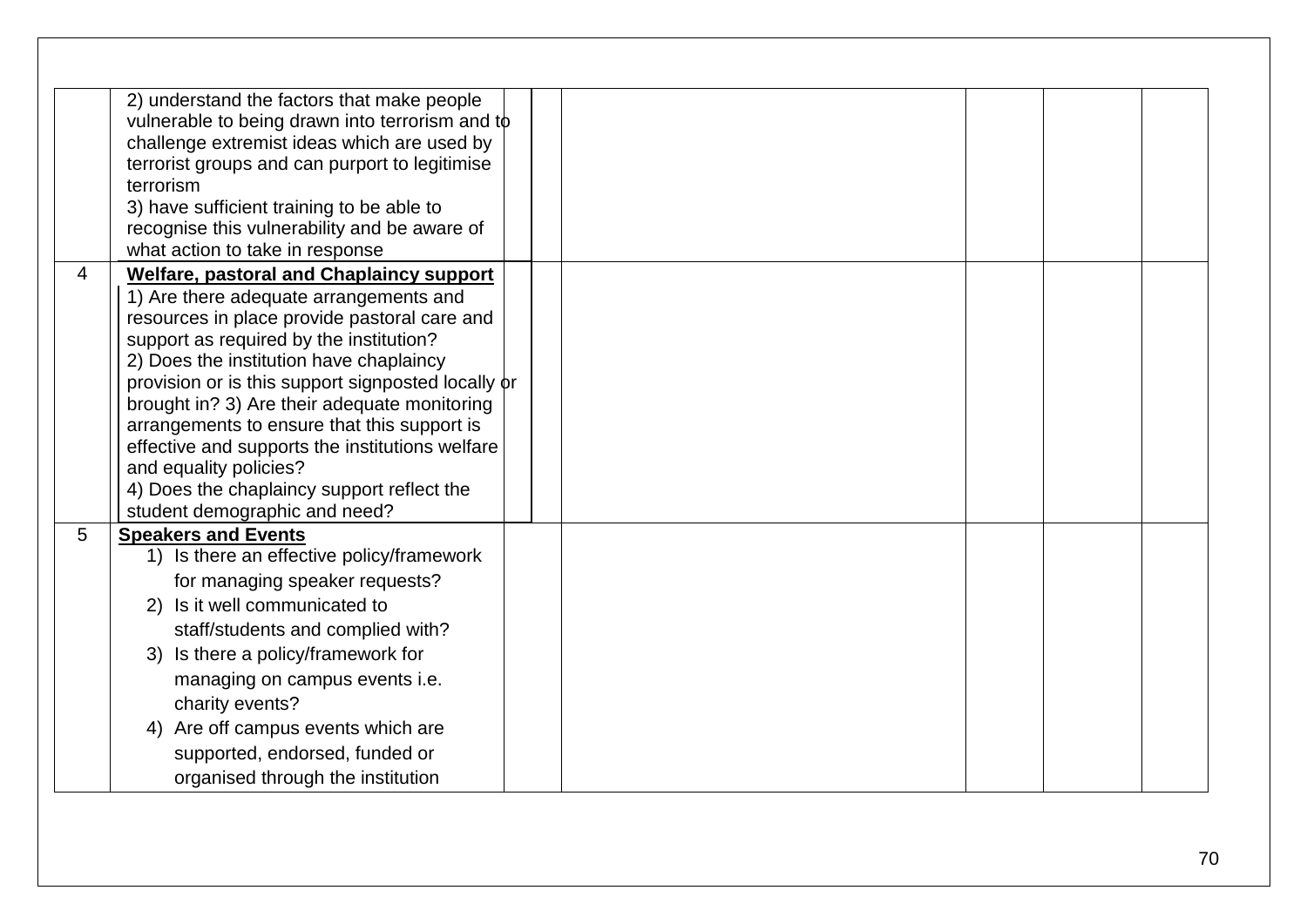|                | (including Students' Union) subject to        |  |  |
|----------------|-----------------------------------------------|--|--|
|                | policy/framework?                             |  |  |
| 6              | <b>Safety Online</b>                          |  |  |
|                | 1) Does the institution have a policy         |  |  |
|                | relating to the use of IT and does it         |  |  |
|                | contain a specific reference and              |  |  |
|                | inclusion of the Prevent Duty?                |  |  |
|                | 2) Does the institution employ                |  |  |
|                | filtering/firewall systems to prevent         |  |  |
|                | staff/students/visitors from accessing        |  |  |
|                | extremist websites and material?              |  |  |
|                | 3) Does this also include the use of using    |  |  |
|                | their own devices via Wi-Fi?                  |  |  |
|                | 4) Does the system alert to serious           |  |  |
|                | and/or repeated breaches or                   |  |  |
|                | attempted breaches of the policy?             |  |  |
| $\overline{7}$ | <b>Prayer and Faith Facilities</b>            |  |  |
|                | Does the institution have prayer              |  |  |
|                | facilities?                                   |  |  |
|                | 2) Are they good governance and               |  |  |
|                | management procedures in place in             |  |  |
|                | respect of activities and space in these      |  |  |
|                | facilities?                                   |  |  |
| 8              | <b>Campus Security</b>                        |  |  |
|                | 1) Are there effective arrangements in        |  |  |
|                | place to manage access to the                 |  |  |
|                | campus by visitors and non-                   |  |  |
|                | students/staff?                               |  |  |
|                | Is there a policy regarding the wearing<br>2) |  |  |
|                | of ID on campus? Is it enforced?              |  |  |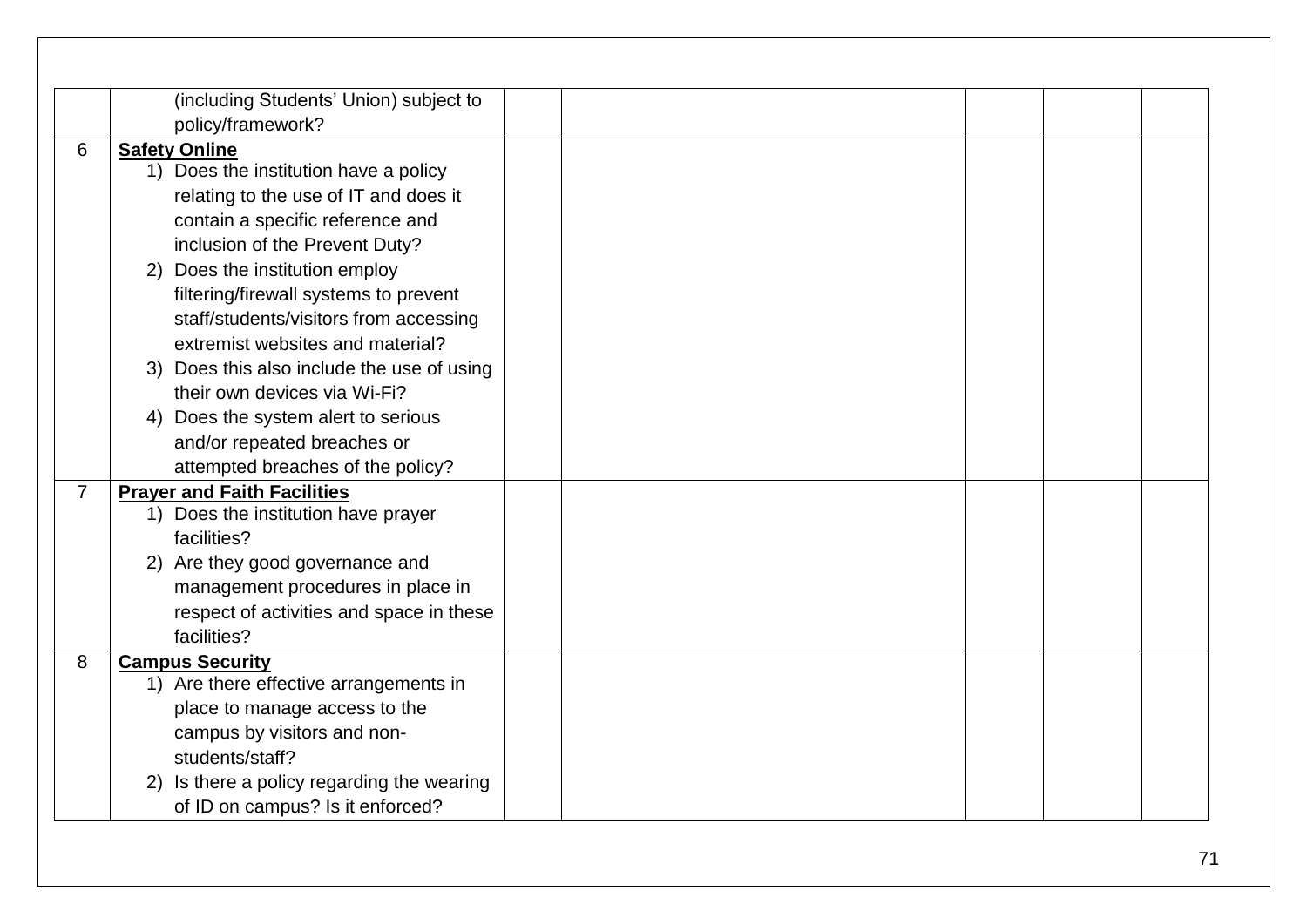|    | 3) Are dangerous substances kept and       |  |
|----|--------------------------------------------|--|
|    | stored on site?                            |  |
|    | 4) Is there a policy in place to manage    |  |
|    | the storage, transport, handling and       |  |
|    | audit of such substances?                  |  |
|    | Is there a policy covering the<br>5)       |  |
|    | distribution (including electronic) of     |  |
|    | leaflets or other publicising material?    |  |
|    | Does the institution intervene where<br>6) |  |
|    | off campus activities are identified or    |  |
|    | are likely to impact upon staff and/or     |  |
|    | students i.e. leafleting, protest etc?     |  |
| 9  | <b>Safeguarding</b>                        |  |
|    | 1) Is protection against the risk of       |  |
|    | radicalisation and extremism included      |  |
|    | within Safeguarding and other relevant     |  |
|    | policies?                                  |  |
|    | 2) Do Safeguarding and welfare staff       |  |
|    | receive additional and ongoing training    |  |
|    | to enable the effective understanding      |  |
|    | and handling of referrals relating to      |  |
|    | radicalisation and extremism?              |  |
|    | 3) Does the institution utilise Channel as |  |
|    | a support mechanism in cases of            |  |
|    | radicalisation and extremism?              |  |
|    | Does the institution have a policy         |  |
|    | regarding referral to Channel              |  |
|    | identifying a recognised pathway and       |  |
|    | threshold for referral?                    |  |
| 10 | <b>Communications</b>                      |  |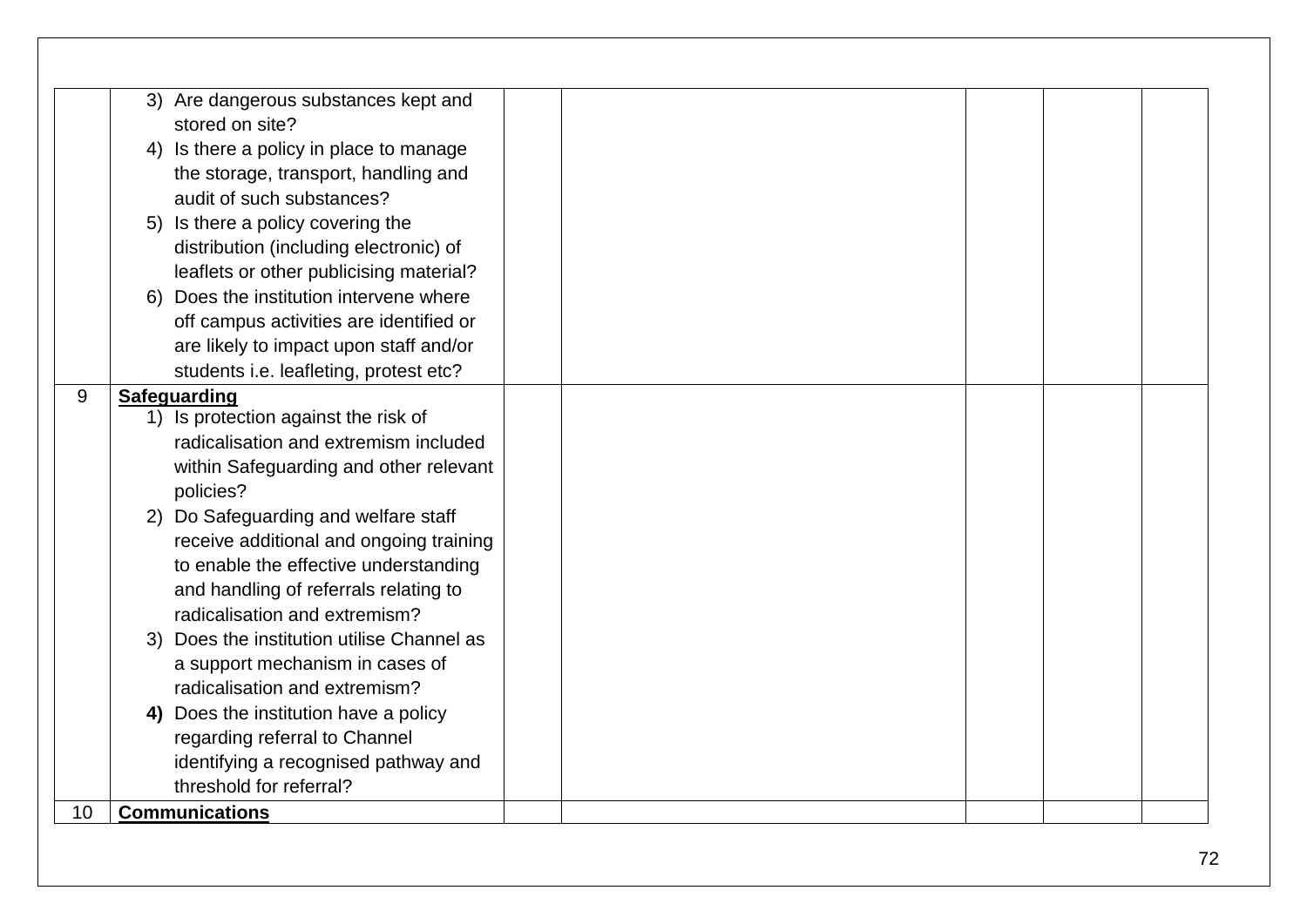|    | 1) Is the institution Prevent Lead and     |  |  |  |
|----|--------------------------------------------|--|--|--|
|    | their role widely known across the         |  |  |  |
|    | institution?                               |  |  |  |
|    | 2) Are staff and students made aware of    |  |  |  |
|    | the Prevent Duty, current risks and        |  |  |  |
|    | appropriate activities in this area?       |  |  |  |
|    | 3) Are there information sharing protocols |  |  |  |
|    | in place to facilitate information         |  |  |  |
|    | sharing with Prevent partners?             |  |  |  |
| 11 | <b>Incident Management</b>                 |  |  |  |
|    | 1) Does the institution have a critical    |  |  |  |
|    | incident management plan which is          |  |  |  |
|    | capable of dealing terrorist related       |  |  |  |
|    | issues?                                    |  |  |  |
|    | 2) Is a suitably trained and informed      |  |  |  |
|    | person identified to lead on the           |  |  |  |
|    | response to such an incident?              |  |  |  |
|    | 3) Does the Communications/Media dep't     |  |  |  |
|    | understand the nature of such an           |  |  |  |
|    | incident and the response that may be      |  |  |  |
|    | required?                                  |  |  |  |
|    | 4) Does the institution have effective     |  |  |  |
|    | arrangements in place to identify and      |  |  |  |
|    | respond to tensions on or off campus       |  |  |  |
|    | which might impact upon staff, student     |  |  |  |
|    | and/or public safety?                      |  |  |  |
|    | 5) Are effective arrangements in place to  |  |  |  |
|    | ensure that staff and students are         |  |  |  |
|    | appraised of tensions and provide          |  |  |  |
|    | advice where appropriate?                  |  |  |  |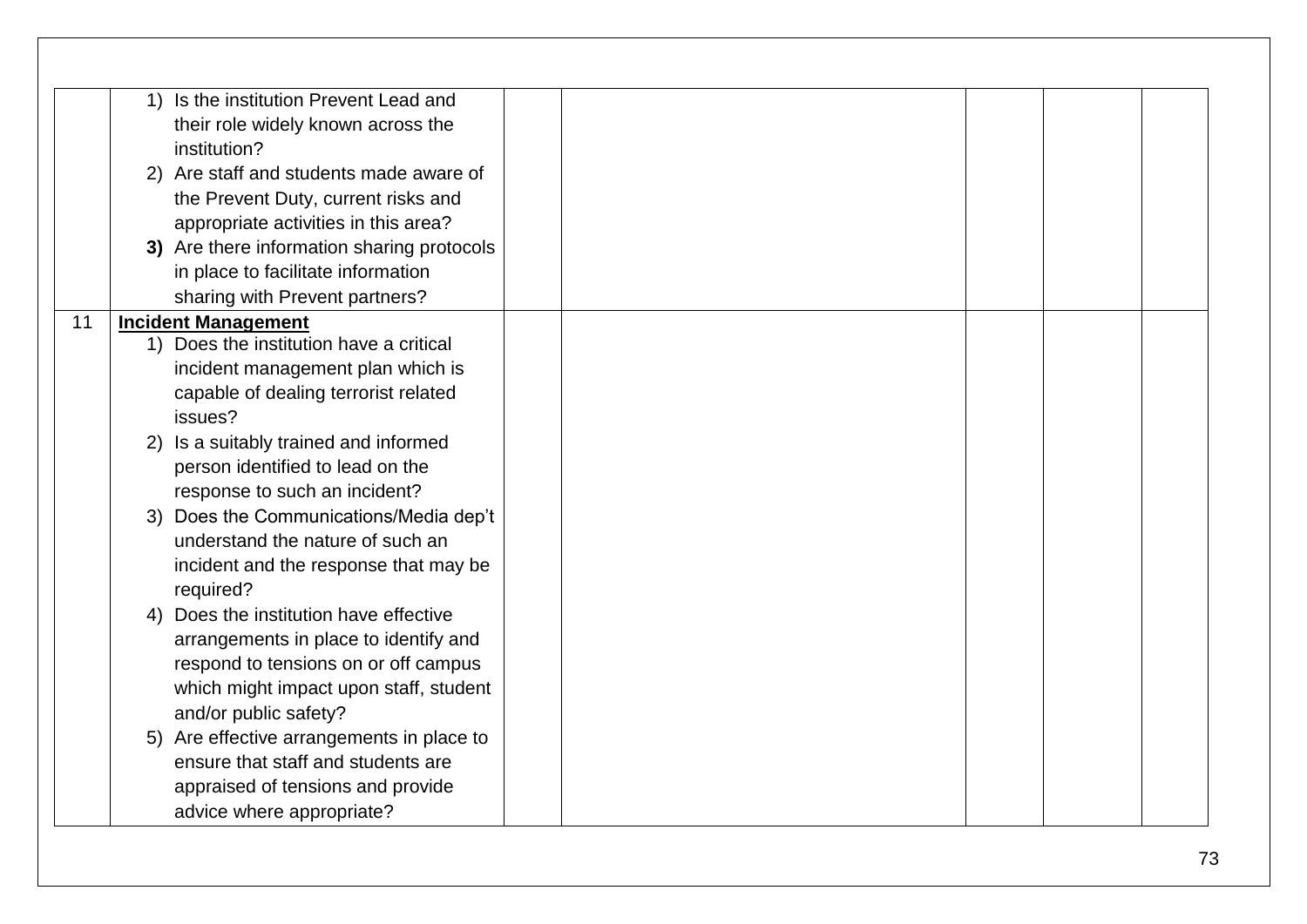| 12 | <b>Staff and Volunteers</b>               |  |  |
|----|-------------------------------------------|--|--|
|    | 1) Does awareness training extend to      |  |  |
|    | sub-contracted staff and volunteers?      |  |  |
|    | 2) Is the institution vigilant to the     |  |  |
|    | radicalisation of staff by sub-           |  |  |
|    | contracted staff and volunteers?          |  |  |
| 13 | <b>Freedom of Expression</b>              |  |  |
|    | 1) Does the institution have a Freedom of |  |  |
|    | Speech/Expression policy?                 |  |  |
|    | 2) Does this policy recognise and         |  |  |
|    | incorporate the risks associated with     |  |  |
|    | radicalisation and extremism?             |  |  |
|    | 3) Is the need to protect vulnerable      |  |  |
|    | individuals covered within this policy?   |  |  |
|    |                                           |  |  |